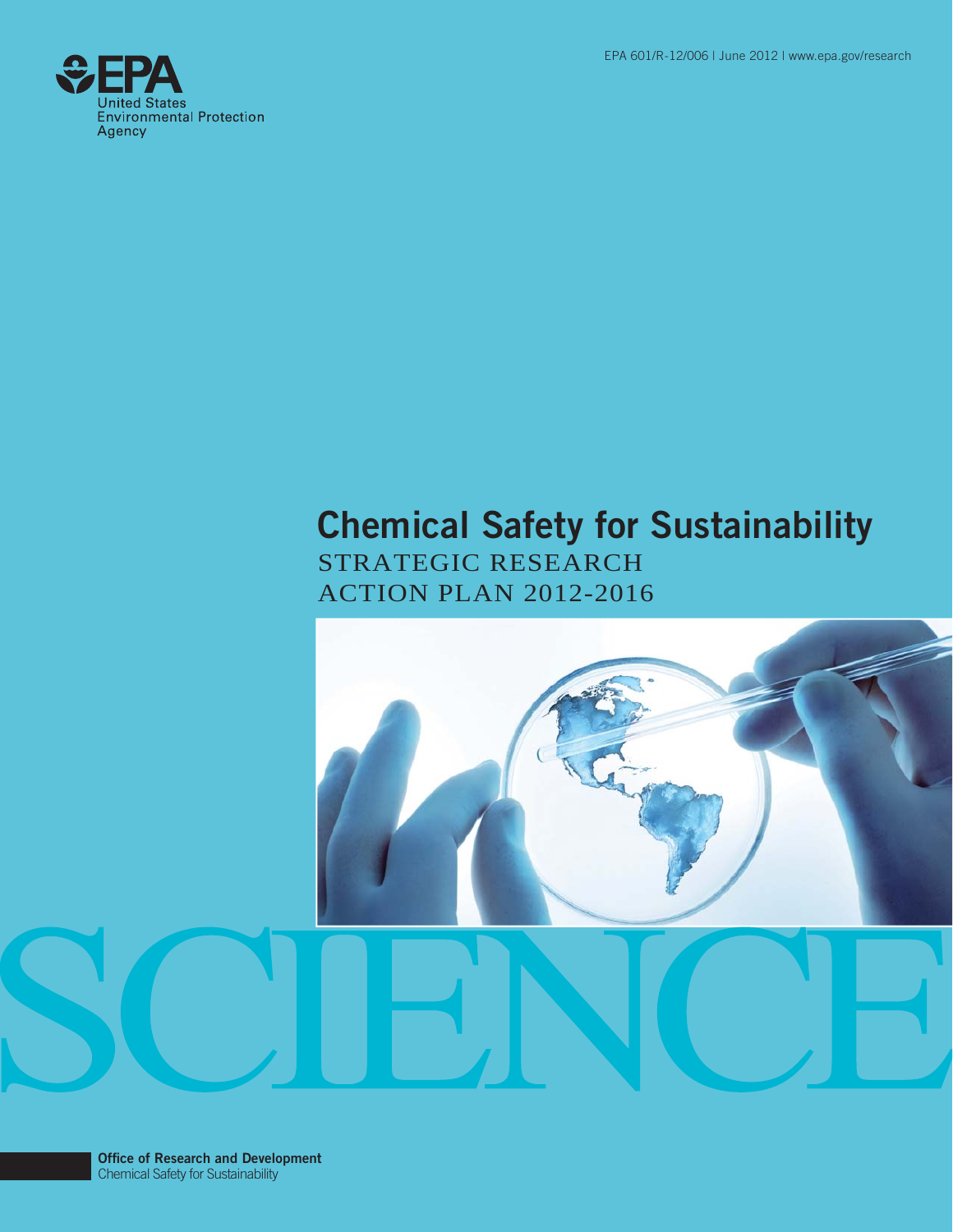EPA 601/R-12/006

# **Chemical Safety for Sustainability**

**Strategic Research Action Plan 2012 - 2016** 

U.S. Environmental Protection Agency June 2012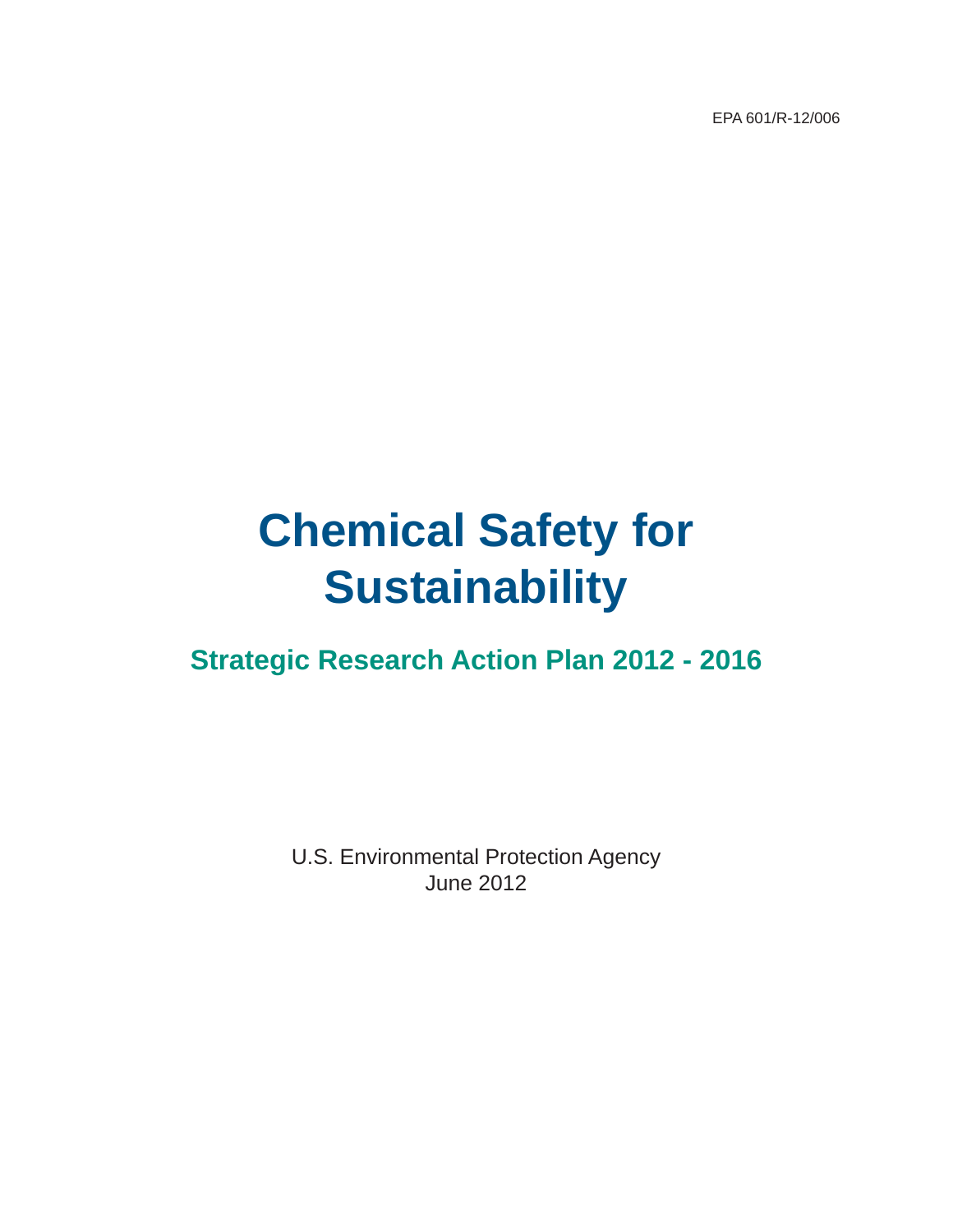## **Table of Contents**

| Research to Support EPA Priorities and Regulatory Requirements 11            |
|------------------------------------------------------------------------------|
|                                                                              |
| High Priority Chemicals of Concern: Endocrine Disrupting Chemicals (EDCs) 12 |
|                                                                              |
|                                                                              |
|                                                                              |
|                                                                              |
|                                                                              |
|                                                                              |
|                                                                              |
|                                                                              |
|                                                                              |
|                                                                              |
|                                                                              |
|                                                                              |
|                                                                              |
|                                                                              |
|                                                                              |
|                                                                              |
|                                                                              |
|                                                                              |
|                                                                              |
|                                                                              |
|                                                                              |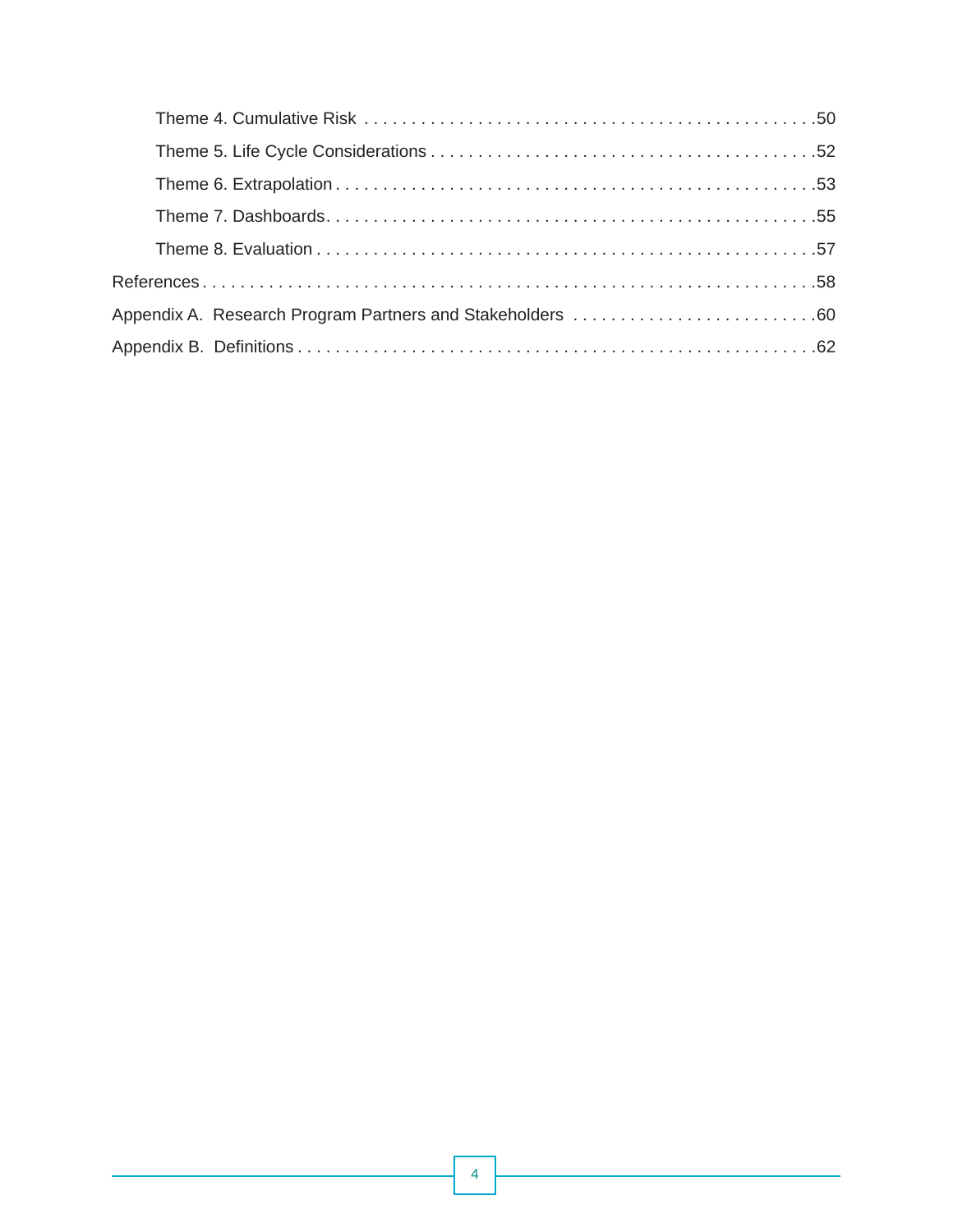## **Executive Summary**

Chemicals provide the key building blocks that are converted into end-use products or used in industrial processes to make products that create jobs and benefit society. Improving the safe production, use and disposal of chemicals is a major priority of research at the U.S. Environmental Protection Agency (EPA) to support decisions and actions the Agency makes to meet its mission to protect human health and the environment. To meet its mission, the Agency needs a research approach that advances science to meet society's current demands for a safer environment but to also meet the social, economic and environmental health needs of future generations. The Agency must conduct research and analyses that will support the sustainable manufacture and use of chemicals.

The Strategic Research Action Plan for EPA's Chemical Safety for Sustainability (CSS) research program presents the purpose, design and themes of the Agency's CSS research efforts to ensure safety in the design, manufacture and use of existing and future chemicals.

The challenges are formidable: more than 80,000 chemicals are currently listed or registered for use in the U.S. under EPA authorities and at least a thousand more are introduced every year (EPA, 2012). Many of these chemicals have not been thoroughly evaluated for their potential risks to human health, wildlife and the environment, particularly throughout their life cycle (from the collection of raw chemical feedstocks, through their use and the final disposal of the products that contain them). There is also a need to focus on emerging contaminants of concern including endocrine disrupting chemicals (EDCs) and nanomaterials. EDCs are chemicals that interfere with the activity of hormones in the body and the environment. Nanomaterials are in a very small size range  $\left(\sim 1 \text{ to } 100 \text{ nanometers}\right)$ , which can alter the chemical's properties compared with larger versions of the same chemical and in turn influence its exposure and toxicity. Many processes and procedures being used today to evaluate and assess the impact of chemicals on human health, wildlife and the environment were designed decades ago, are largely based on laboratory tests conducted on animals and are labor and resource intensive. Further, many of the current tests have not fully incorporated recent advances in chemistry, exposure science, biology and computer technologies. This combination of factors makes it difficult to meet current demands of evaluating the safety of an ever-increasing number of chemicals.

As a result, a number of important aspects of chemical safety are not adequately understood, including: how to design and produce safer chemicals; how chemicals and their byproducts move through the environment; what the sources of chemical exposure are; what the critical biological processes and toxicity pathways are that chemicals might interact with to cause disease; and what the contribution of exposure to chemicals in the environment is to the overall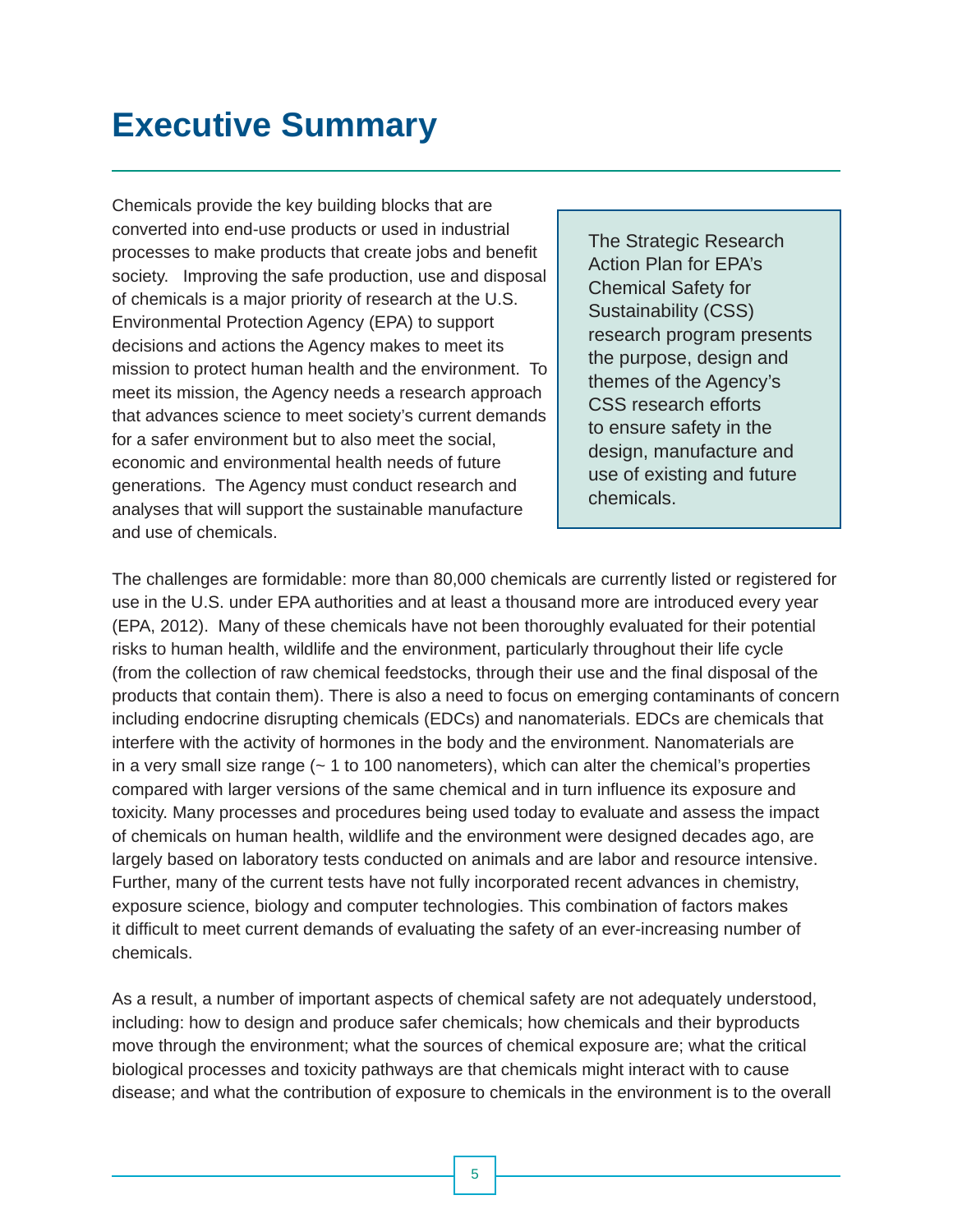### **CHEMICAL SAFETY FOR SUSTAINABILITY**

### **PROBLEM STATEMENT:**

Although chemicals are essential to modern life, we lack innovative, systematic, effective and efficient approaches and tools to inform decisions that reduce the environmental and societal impact of chemicals while increasing economic value.

**VISION:** EPA science will lead the sustainable development, use and assessment of chemicals by developing and applying integrated chemical evaluation strategies and decision-support tools.

disease burden for susceptible populations. Thus, transformative approaches are needed to improve the information used in chemical assessments. New approaches developed in the CSS research program will enable EPA to increase the pace at which relevant information can be obtained and integrated into assessments and decision-making. The program will inform and advance sustainable approaches to chemical design, production and use across product life cycles.

This *Strategic Research Action Plan for EPA's Chemical Safety for Sustainability Research Program*  describes the purpose, design and themes of the Agency's research efforts to help ensure safety in the design, manufacture and use of existing and future chemicals. It describes how the program was developed with the input of EPA internal partners and external stakeholders from the beginning, how it is aligned with Agency priorities and how the research portfolio will harness systems-approaches to advance the scientific understanding of the links between chemical exposure, toxicity pathways and disease or other harmful effects to humans, wildlife and the environment.

Tools produced through the CSS research program will use systems-approaches to advance the understanding of the links between exposures to chemicals and toxicity pathways that lead to the development of disease. At the same time, the research will dramatically increase the efficiency and speed of chemical evaluations. It will allow EPA to evaluate potential effects of chemical exposure on critical life stages, such as the embryo and childhood and other susceptibility factors, including genetics and co-existing diseases.

Recognizing that humans and wildlife encounter numerous chemicals simultaneously, the CSS research program will develop methods to assess the effects of exposure to multiple chemicals and methods to assess cumulative chemical risk. Further, the program includes the development of sustainability metrics to measure how changes in parameters that affect hazard and exposure impact the degree to which a chemical is more or less environmentally sustainable throughout its life cycle.

Working in conjunction with partners in EPA regulatory program and regional offices, CSS identified three research goals that guided the development of the overall program:

### **Research Goal 1**

Developing the scientific knowledge, tools and models needed to conduct integrated,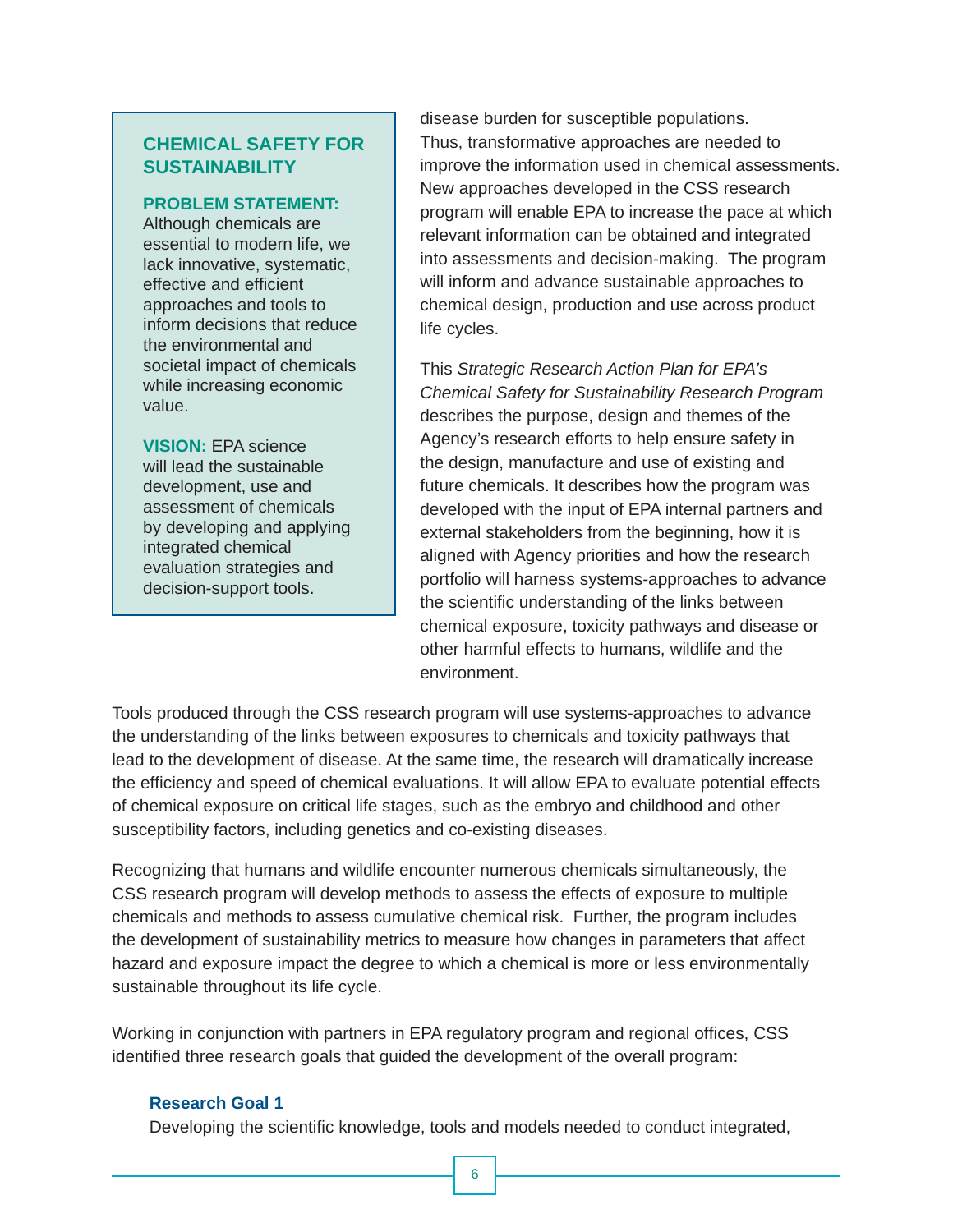timely and efficient chemical evaluation strategies.

### **Research Goal 2**

Improving methods for assessment and informing management for chemical safety and sustainability,

### **Research Goal 3**

Providing targeted high-priority research solutions for immediate and focused attention.

The first goal is intended to deliver a suite of tools (i.e., data, methods, models) that offers researchers and environmental decision-makers needed resources for improved chemical assessments. The second goal is focused on the application of the tools for risk assessment and chemical management to ensure the safe and sustainable design, production and use of chemicals, including the advancement of green chemistry. The third goal is intended to ensure that the high-priority human and environmental health-related specific research needs of the Agency, identified by its program and regional offices, are met while the long-term research solutions are advanced.

The key research outcomes will include:

### **• Improved chemical hazard assessments**

By developing a deeper understanding of the relevant physico-chemical and other inherent properties of chemicals that influence environmental fate, exposure and biological responses, CSS research will lead to improved chemical assessments.

### **• Improved chemical prioritization, screening, testing and quantitative risk assessments**

By integrating information from multiple biological levels, including pathway-level information and by using advanced computational techniques (e.g., multi-scale systems models of virtual tissues) to develop predictive models of hazard and exposure, CSS research will provide decision-makers with robust risk assessment methods.

By using consistent, justifiable and improved use of existing biomonitoring data, dose estimation/exposure reconstruction methods and diagnostic adverse outcome pathway (AOP)-based biomarkers, EPA risk assessments will be improved.

### **Improved understanding of the relationship of chemical exposures and health outcomes to the fetus and children**

By understanding the molecular pathways and cellular processes underlying adverse pregnancy outcomes and improving methods to assess the impacts of fetal or neonatal chemical exposure at different stages of development and scales of biological organization, CSS research will increase knowledge of health effects after developmental exposure.

### **Development of sustainable risk management approaches**

By identifying key links in the continuum from the production of a chemical, its release in the environment, its fate/transport, to the resulting exposures and adverse outcomes, sustainable risk management approaches can be developed that can be scaled up and delivered to decision-makers.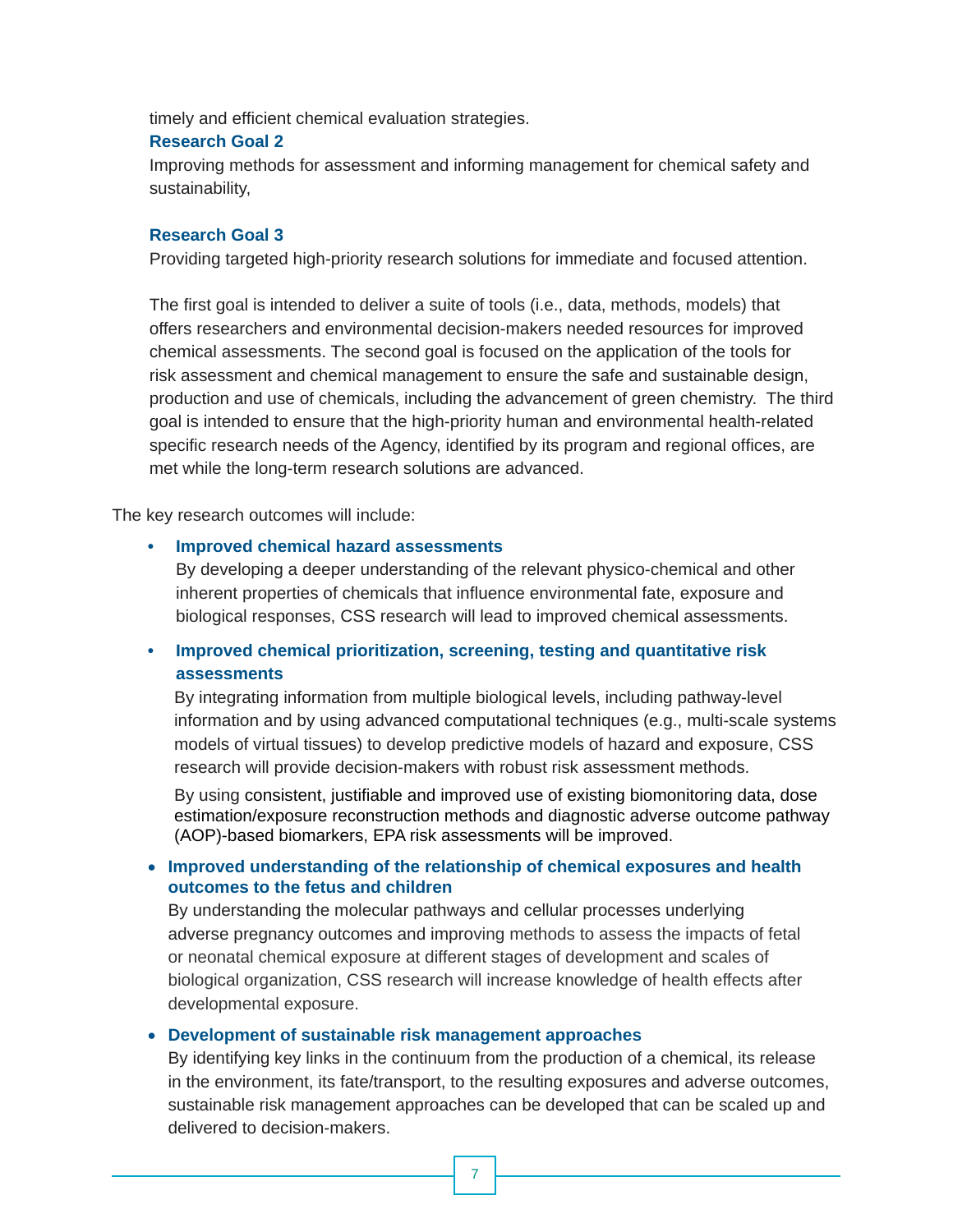### **Accessible, useful information**

By sharing research outputs and outcomes in ways that effectively communicate, translate and transfer the scientific information in a manner most useful to decisionmakers.

To address the research areas and desired outcomes, the CSS program was developed around eight main research topics. These topics were selected because they represent the fundamental building blocks upon which an integrated evaluation strategy can be built to inform environmental and health decisions.

The eight research topics and the questions that they address are:

**1. Inherency** — How can an understanding of inherent properties of chemicals inform exposure and health outcomes, the design of chemical assays and tools and sustainable design of chemicals?

**2. Systems Models** — What are the perturbations at all levels of biological organization (i.e., molecular, cellular, tissues, organ, whole organism), defined as "toxicity pathways," that lead to adverse outcomes following exposure to an environmental chemical?

**3. Biomarkers** — How can useful biomarkers of exposure and effect be optimally developed?

**4. Cumulative Risk** — What are the ecological and human health risks of real-world environmental chemical exposures (i.e., exposures to mixtures of multiple chemicals over time)?

**5. Life Cycle Considerations** — What are the impacts of an environmental chemical over its entire life cycle, from the collection of its raw materials all the way through its manufacture, use and finally its disposal?

**6. Extrapolation** — Can improved extrapolation methods be developed for predicting toxicity in the absence of various data (e.g., extrapolating from lab animal to human, *in vitro*  to *in vivo*)?

**7. Dashboards** — What tools can be customized into useful, accessible interfaces that provide decision-makers with the toxicity data and information they need to support specific regulatory needs?

**8. Evaluation** — What has been the impact of the CSS research findings and tools on EPA's decision-making?

The *Strategic Research Action Plan for EPA's Chemical Safety for Sustainability Research Program* maps out a research program for the next 5 to 10 years. It has been designed with the flexibility needed to leverage scientific breakthroughs, address the emerging priorities and needs of decision-makers, shifting resource availability and other considerations. As such, it is a "living document" that will be updated as needed over that time.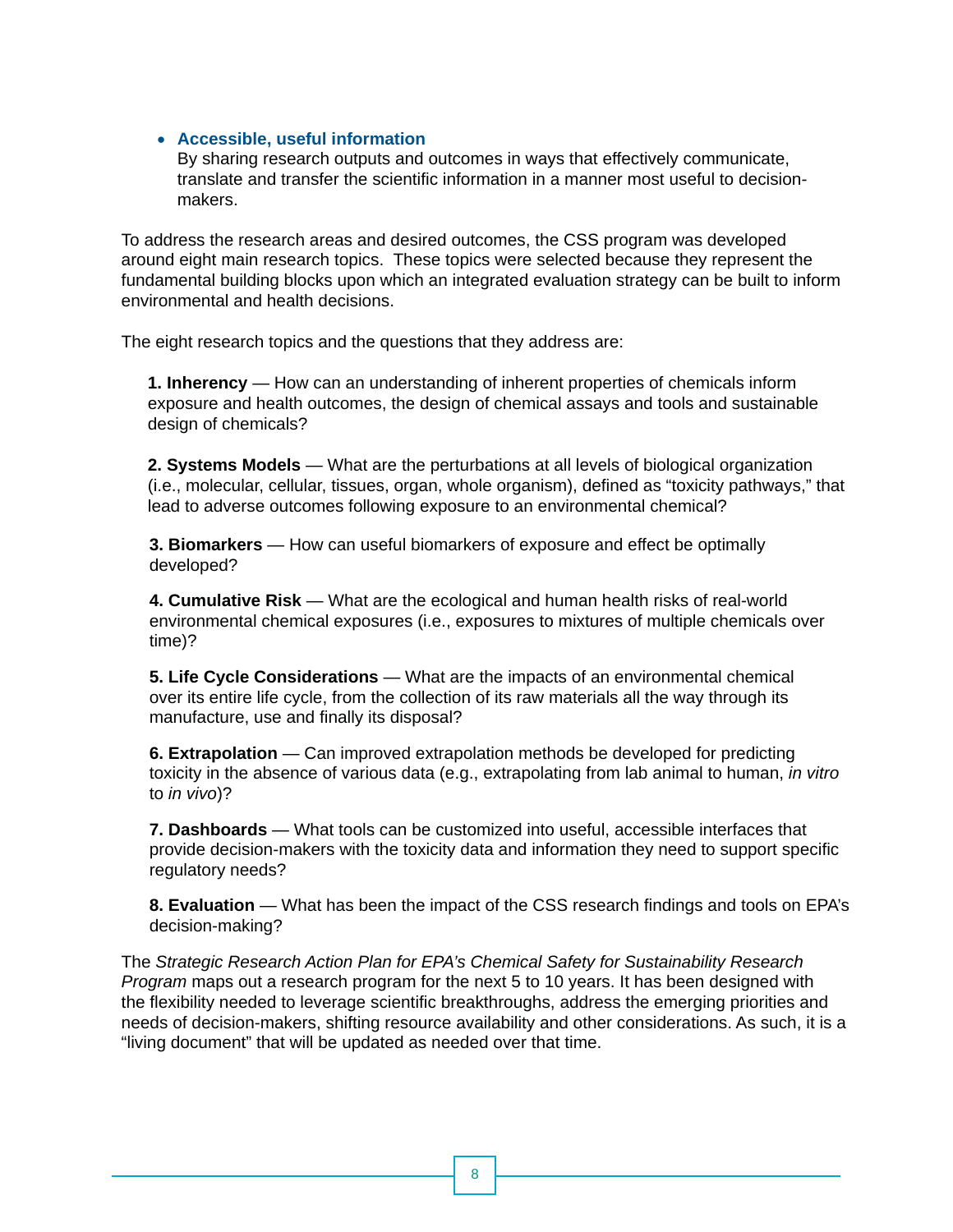## **Introduction**

### **Program Purpose**

*EPA is faced with evaluating more than 1,000 additional chemicals each year prior to their commercialization and is further challenged with determining which environmental chemicals already in commerce may result in adverse effects to pursue risk management actions (Judson et al., 2009). In addition, there are newer forms of chemicals, such as nanomaterials, entering the marketplace at an increased rate. There is also an increased need to focus on emerging health concerns, such as those associated with endocrine disrupting chemicals, that may require evaluation approaches that differ from traditional methods.* 

To address these needs, the EPA and the National Institute of Environmental Health Sciences (NIEHS) requested that the National Research Council (NRC) develop an expert report. The resulting report, *Toxicity Testing in the 21st Century: A Vision and Strategy*  (NRC, 2007), proposes a shift in chemical testing to one that evaluates perturbations in toxicity pathways, largely using *in vitro*  methods. The report addressed several concerns about current testing methods, specifically, the desire to (1) reduce the number of animals used in testing, (2) reduce the overall cost and time required to characterize each chemical, (3) increase the level of mechanistic understanding of chemical toxicity and (4) assess toxicity for real world exposures. The EPA has formally adopted the

### **Toxicity Testing in the 21st Century: A Vision and Strategy (NRC, 2007)**

*"Advances in toxicogenomics, bioinformatics, systems biology, epigenetics and computational toxicology could transform toxicity testing from a system based on wholeanimal testing to one founded primarily on in vitro methods that evaluate changes in biologic processes using cells, cell lines, or cellular components, preferably of human origin."* 

recommendations of the NRC by developing their *Strategic Plan for Evaluating the Toxicity of Chemicals* (EPA, 2009).

The strategic directions of the CSS research program are tightly aligned with the recommendations of the NRC (NRC, 2007) and EPA's Strategic Plan (EPA, 2009) and also advance research in additional areas important to EPA, such as the exposure and fate of chemicals and nanomaterials, identifying and evaluating adverse outcome pathways, characterizing cumulative risk and providing bioinformatic tools to enable rapid risk assessment analyses for regulatory decisions.

Looking beyond assessing potential impacts of environmental chemicals, the CSS research program recognizes the need for the design of safer and more sustainable ("green") chemicals. The research is assisting in replacing existing commercial chemicals and materials that pose environmental and health risks by identifying new chemicals that exhibit the desired uses of existing chemicals, but can be manufactured with lower potential adverse impacts.

The long-term vision of the CSS research program is that EPA science will lead the sustainable development, use and assessment of chemicals by developing and applying integrated chemical evaluation strategies and decision-support tools.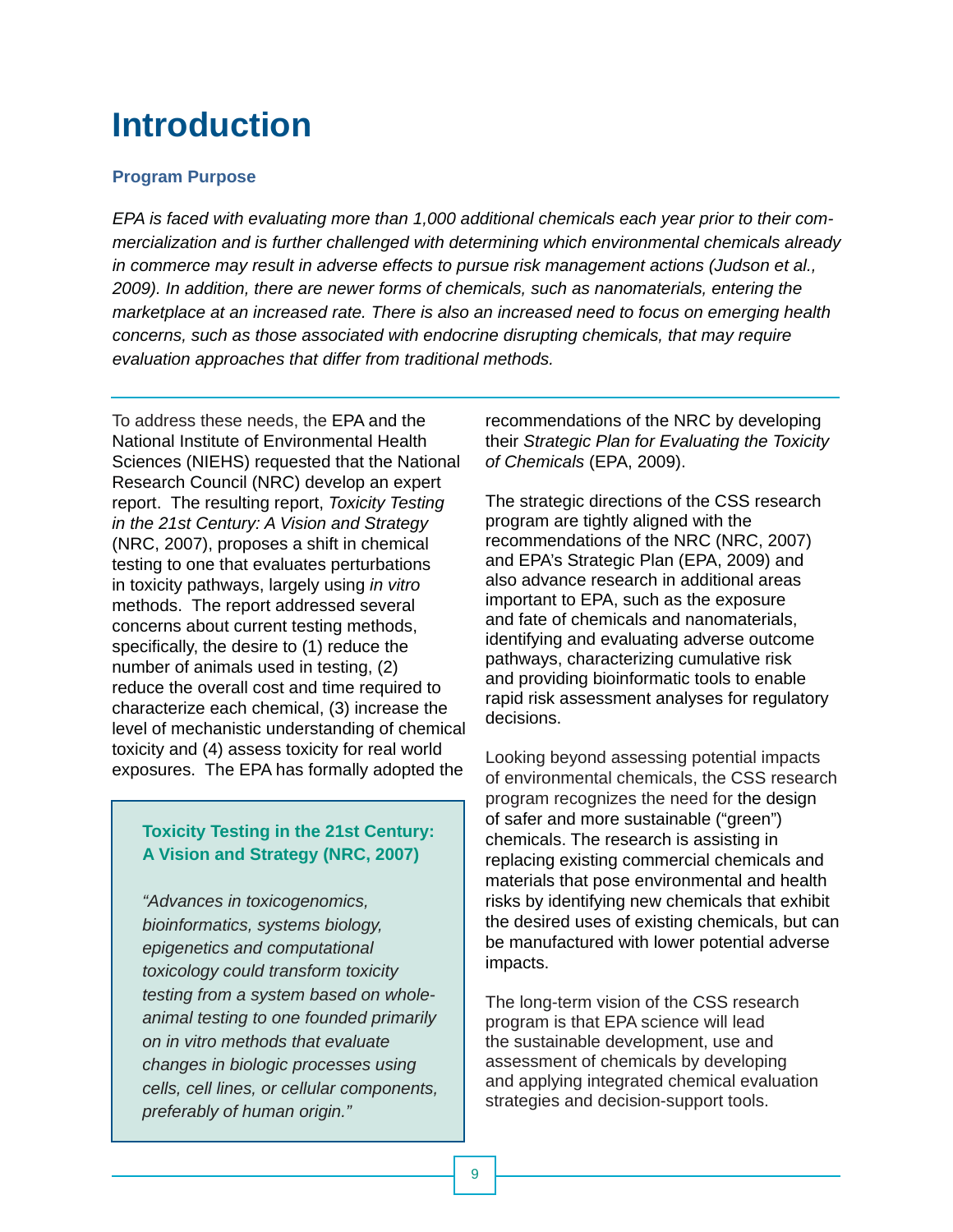### **CSS OBJECTIVES**

Creating tools that inform sustainable chemical/material design and use

Developing methods for much faster screening and prioritizing

Providing the scientific knowledge and tools to effectively understand realworld risks

Developing assessment approaches that are tailored to specific decision contexts

Considering where impacts may occur throughout a chemical's life cycle

### **Integrated, Transdisciplinary Research**

To increase the scale of the Agency's decision-support tools and improve guidance/ management for safer chemical design and use, the EPA needs an integrated, transdisciplinary research effort that unites the capabilities of a diversity of experts, including chemists, exposure scientists, biologists, engineers and economists and other social scientists.

The CSS research program is focused on providing integrated solutions to support of chemical management. The data, methods and tools developed will guide the prioritization and testing process, from screening approaches through more complex testing and assessments. CSS outcomes will be delivered to EPA partners and decisionmakers in appropriate, accessible forms (NRC, 2009).

By organizing its research to harness a diversity of expertise and support integrated evaluation strategies, the CSS research program will provide state-of-the-science tools and integration techniques to inform risk assessment and risk management activities. Such activities include those used in regulatory decision-making, as well as those utilized in developing, producing and using chemicals.

To maximize relevancy of the research, the CSS research program will focus on the highest priority research needs of EPA's program and regional offices. The program includes training for decision-makers and others so that they can fully utilize the tools and research produced.

The research is conducted and/or supported by the EPA Office of Research and Development's three national laboratories, four national centers and two offices located in 14 facilities around the country and in Washington, D.C and includes both intramural and extramural (primarily through EPAawarded STAR research grants and awards) components.

### **EPA PRIORITIES**

Taking action on climate change

Improving air quality

### *Assuring the Safety of Chemicals*

Cleaning up our communities

Protecting America's waters

Expanding the conversation on environmentalism and working for environmental justice

Building strong state and tribal partnerships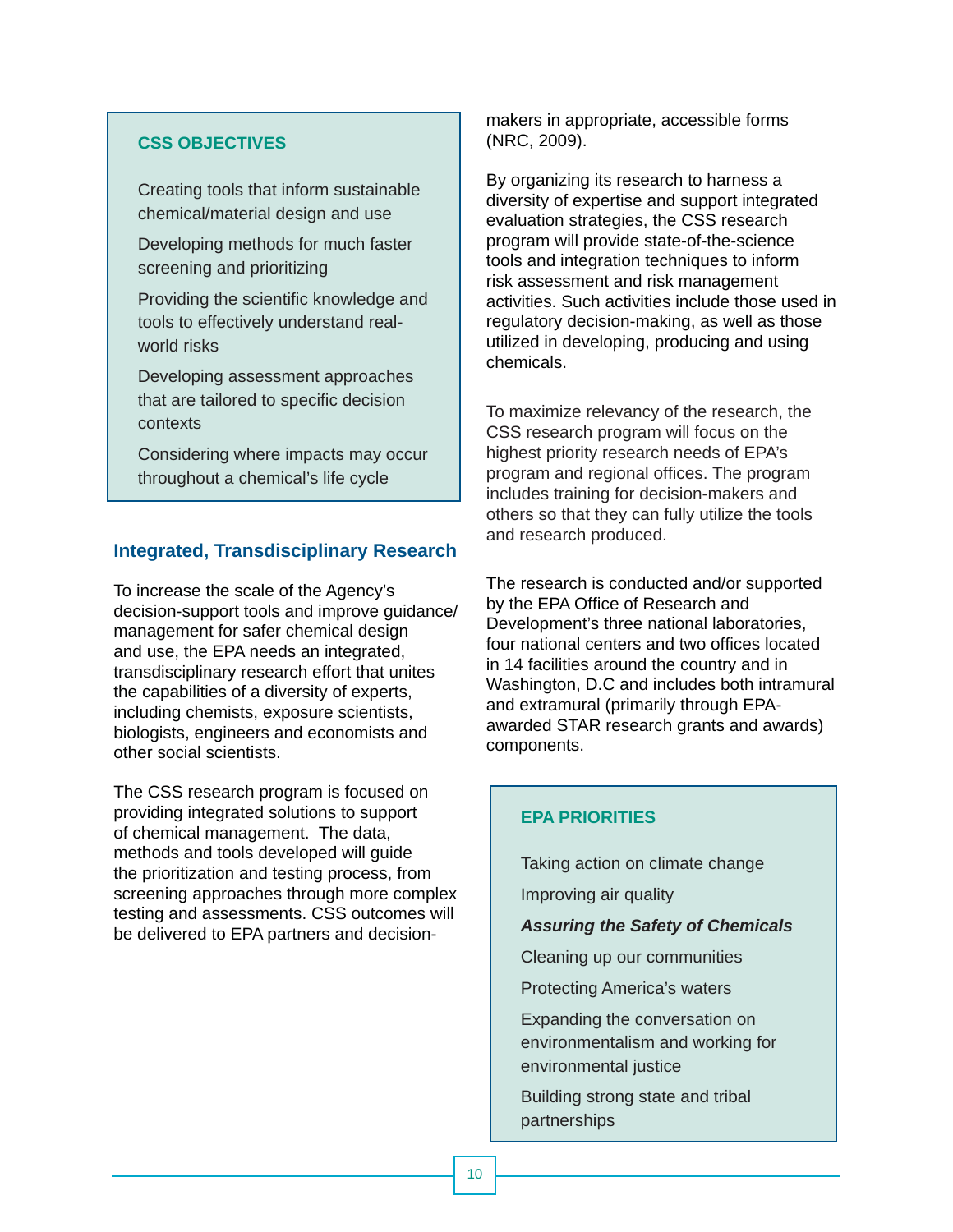## **Research to Support EPA Priorities and Regulatory Requirements**

### **Statutory and Policy Context**

*The CSS research program advances EPA's priority, Assuring the Safety of Chemicals (EPA, 2010). The CSS research program uses novel research approaches to address the risks posed by chemicals in industrial and commercial use, as well as risks posed by these chemicals as they degrade or pass through the environment.* 

Managing chemical risks is covered in legislation and statutes mandated by Congress and implemented by EPA (Table 1). Chemicals are regulated by several program offices under a variety of statutes and CSS has worked closely with each of these offices in developing this research program. As examples of chemical legislation, amendments to the FQPA and SDWA, both of 1996, contain provisions for assessing the potential for chemicals to interact with the endocrine system. Both the CWA and the SDWA require the Office of Water to prioritize possible water contaminants in the

Contaminant Candidate List (CCL). The Office of Solid Waste Emergency Response is concerned with the end-of-use disposition of chemicals and is therefore interested in life cycle considerations of chemical use. Internationally, similar pressures to transform the chemical safety assessment paradigm are also present, as exemplified by the REACH Program and Cosmetics Directive in Europe and the Canadian Environmental Protection Act in Canada. CSS will enable the Agency to test and regulate numerous chemicals in a more efficient manner, supporting several statutory obligations and policies (Table 1).

**Table 1: CSS Research Supports Chemical Risk Management Decisions Mandated by Legislation** 

| Legislation                                                                              | <b>Acronym</b> | <b>Website</b>                                                                                                   |
|------------------------------------------------------------------------------------------|----------------|------------------------------------------------------------------------------------------------------------------|
| Clean Air Act                                                                            | CAA            | www.epa.gov/lawsregs/laws/caa.html                                                                               |
| <b>Clean Water Act</b>                                                                   | <b>CWA</b>     | www.epa.gov/regulations/laws/cwa.html                                                                            |
| <b>Comprehensive Environmental</b><br>Response, Compensation and<br><b>Liability Act</b> | <b>CERCLA</b>  | www.epa.gov/superfund/policy/cercla.htm                                                                          |
| Federal Food, Drug and<br><b>Cosmetic Act</b>                                            | <b>FFDCA</b>   | http://www.fda.gov/<br>regulatoryinformation/legislation/<br>federalfooddrugandcosmeticactfdcact/<br>default.htm |
| Federal Insecticide and<br>Rodenticide Act                                               | <b>FIFRA</b>   | http://www.epa.gov/agriculture/lfra.html                                                                         |
| <b>Food Quality Protection Act</b>                                                       | <b>FQPA</b>    | http://www.epa.gov/pesticides/regulating/<br>laws/fqpa/backgrnd.htm                                              |
| Resources Conservation and<br><b>Recovery Act</b>                                        | <b>RCRA</b>    | http://www.epa.gov/epawaste/laws-regs/<br>index.htm                                                              |
| Safe Drinking Water Act                                                                  | <b>SDWA</b>    | www.epa.gov/lawsregs/laws/sdwa.html                                                                              |
| <b>Toxic Substances Control Act</b>                                                      | <b>TSCA</b>    | www.epa.gov/lawsregs/laws/tsca.html                                                                              |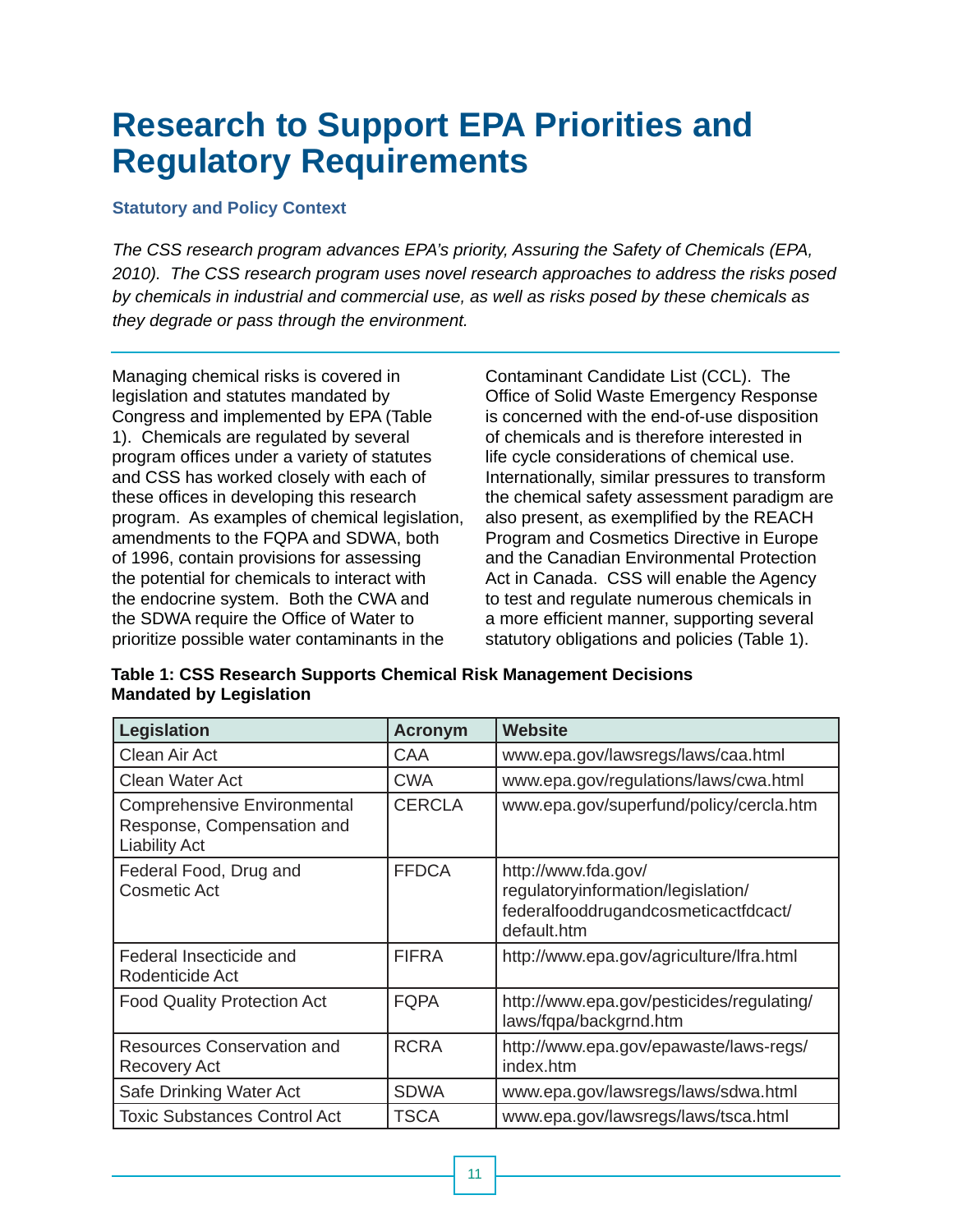### **High Priority Chemicals of Concern: Endocrine Disrupting Chemicals (EDCs)**

The CSS research program provides support to EPA's Endocrine Disruptor Screening Program (EDSP; www.epa.gov/endo/index. htm). The EDSP screening program is mandated under Amendments to the FQPA and SDWA.

### **CSS GOALS TO SUPPORT EDSP:**

**Near-term:** Rapidly prioritize thousands of chemicals for the current EDSP Tier 1 Screen (T1S) battery.

**Intermediate:** Incorporate modern technologies directly into the EDSP T1S to increase the capacity to screen for endocrine disrupting chemicals.

**Longer term:** Eventually replace the T1S battery with a suite of assays based on non-whole animal methods.

From the EDSP21 Workplan (EPA, 2011b).

By evaluating current endocrine disruption testing protocols, in collaboration with partners in EPA's Office of Chemical Safety and Pollution Prevention, CSS will develop new approaches to advance the current EDSP that includes the use of high-throughput screening and computational models to prioritize chemicals in EDSP. The CSS work to support EDSP will be conducted with partners in the National Institutes of Health and the Food and Drug Administration through the "Tox21 Consortium," a collective effort among governmental scientists to development and use new toxicological methods.

### **High Priority Chemicals of Concern: Nanomaterials**

Public health and the environment regulatory agencies were called upon by the White House (Executive Office of the President Memorandum, 2011) to gather information about developments in nanotechnology. The NRC recently released a report on the safety of engineered nanomaterials that provides a strategy for addressing the science needs regarding the potential health and environmental risks of engineered nanomaterials (NRC, 2012). Accordingly, understanding the potential toxicity of nanomaterials is another key focus of the CSS research program.

### **CSS NANOMATERIAL RESEARCH GOALS:**

Identify the nanomaterials and in what forms, most likely to result in environmental exposure.

Identify the particular properties of a nanomaterial are related to toxicity (nanomaterials of concern).

Identify concentrations of nanomaterials of concern in air, soil, water and biological systems.

CSS's nanotechnology research is focused on supporting and informing EPA safety decisions made under various environmental statutes the Agency is responsible for upholding. By achieving the goals of the CSS's nanomaterial research effort, EPA decision-makers will have more information to determine the health risks for various nanomaterials.

CSS research is coordinating with the National Nanotechnology Initiative (NNI, 2011) and collaborating with the Organization for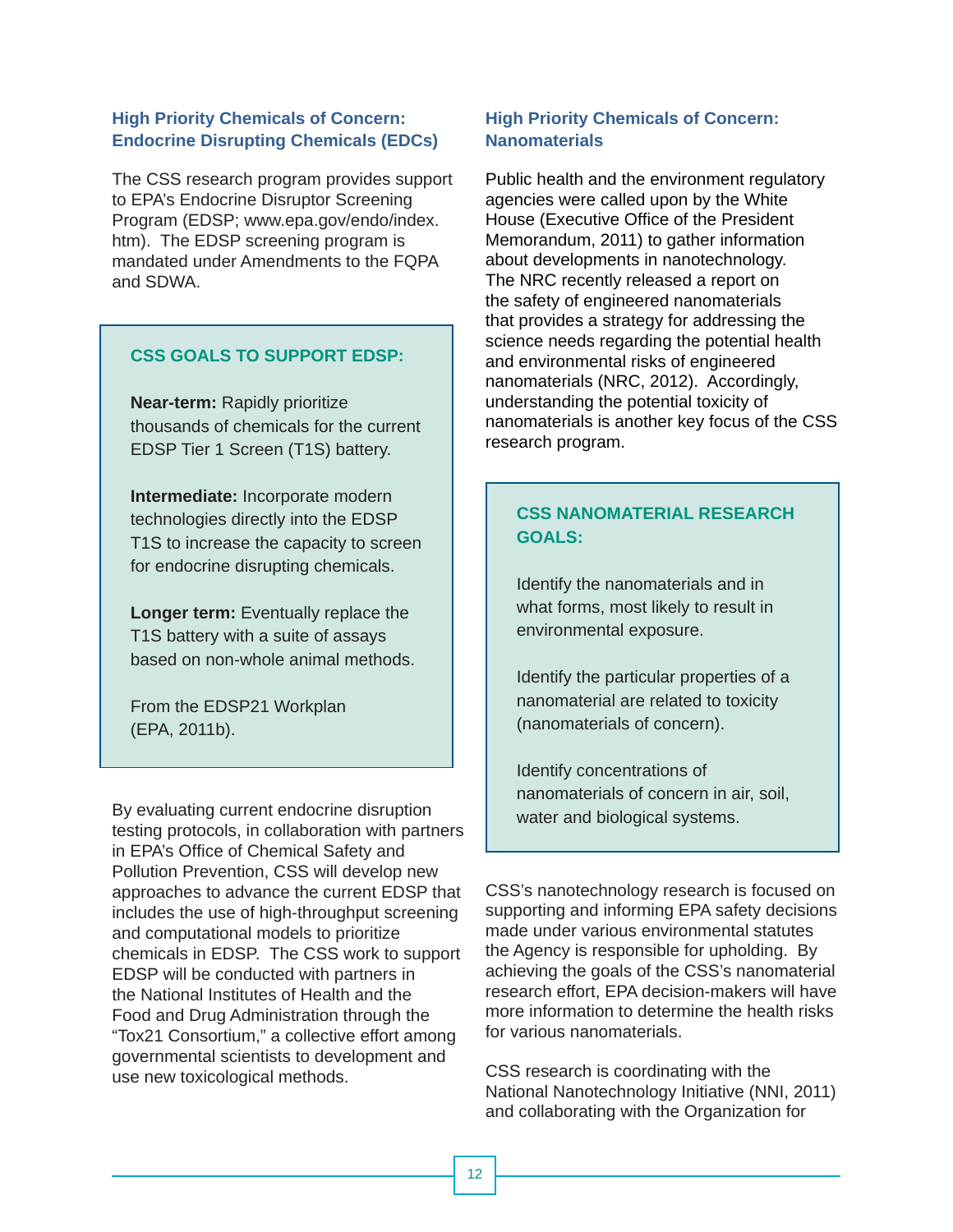Economic Cooperation and Development (OECD, 2001), to generate protocols, data and risk assessment approaches to promote the safe development, use and disposal/recycling of nanomaterials.

### **Research Focus Area: Computational Toxicology (Comp Tox)**

Computational toxicology applies mathematical and computer models and molecular biological approaches to predict chemical hazards and risks to human health and the environment (EPA, 2003a; http://www. epa.gov/ncct/). Computational toxicology tools are being developed in CSS research as part of the effort to move toward a 21st century approach to toxicity testing (NRC, 2007) and risk assessment (NRC, 2009) by moving to toxicity pathway based *in vitro*  assays. The CSS computational toxicology work will be conducted with partners in the National Institutes of Health and the Food and Drug Administration through the "Tox21 Consortium," a collective effort among governmental scientists to develop and use new toxicological methods.

### **CSS COMP TOX EXAMPLES:**

- Dashboards to display integrated toxicity information for partnerspecific questions
- Databases of mechanistic, whole animal toxicity and exposure data (e.g., ACToR, ExpoCast)
- Virtual Liver and Virtual Embryo

### **Sustainable Molecular Design Approaches**

As part of the CSS advancement of science to support regulatory decisions on chemicals, CSS research includes sustainable molecular design of less toxic ("green") chemicals (www. epa.gov/greenchemistry/).

Sustainable molecular design draws upon the established principles of chemistry and engineering to build chemicals atom by atom from the ground up with the end goal of removing the inherent risk of the chemical. "Green chemistry technologies" encompass all types of chemical processes including syntheses, catalyses, reaction conditions, separations, analyses and monitoring. It can, for example, explore existing synthetic pathways to identify opportunities to substitute a greener feedstock, reagent, catalyst, or solvent in place of more toxic ones. In addition, a green chemistry technology can replace the entire synthetic pathway. Green chemistry technologies can have a number of advantages including reduced waste, reduced costs (e.g., eliminating end-of-thepipe treatment), reduced energy and resource use and increased product safety, which can result in increased competitiveness of the manufacturers. One example of progress in this arena is EPA's Presidential Green Chemistry Challenge Program which has recognized groundbreaking green chemistry solutions to real-world environmental problems. The new technologies recognized over the past 16 years have significantly reduced the hazards associated with designing, manufacturing and using chemicals and in turn, have reduced the use or generation of more than 199 million pounds of hazardous chemicals, saving 21 billion gallons of water and eliminating 57 million pounds of carbon dioxide releases to the air.

CSS research encompasses continued efforts to advance the field of sustainable molecular design. For example, the CSS "Life Cycle Considerations" theme research will evaluate life cycle impacts that demonstrate sustainable molecular design approaches for chemicals and identify the costs of these solutions. As another example, the program's Inherency theme research will provide a basis for designing chemicals with lower exposure and toxicity potential. CSS research builds on existing research of cost-efficient resource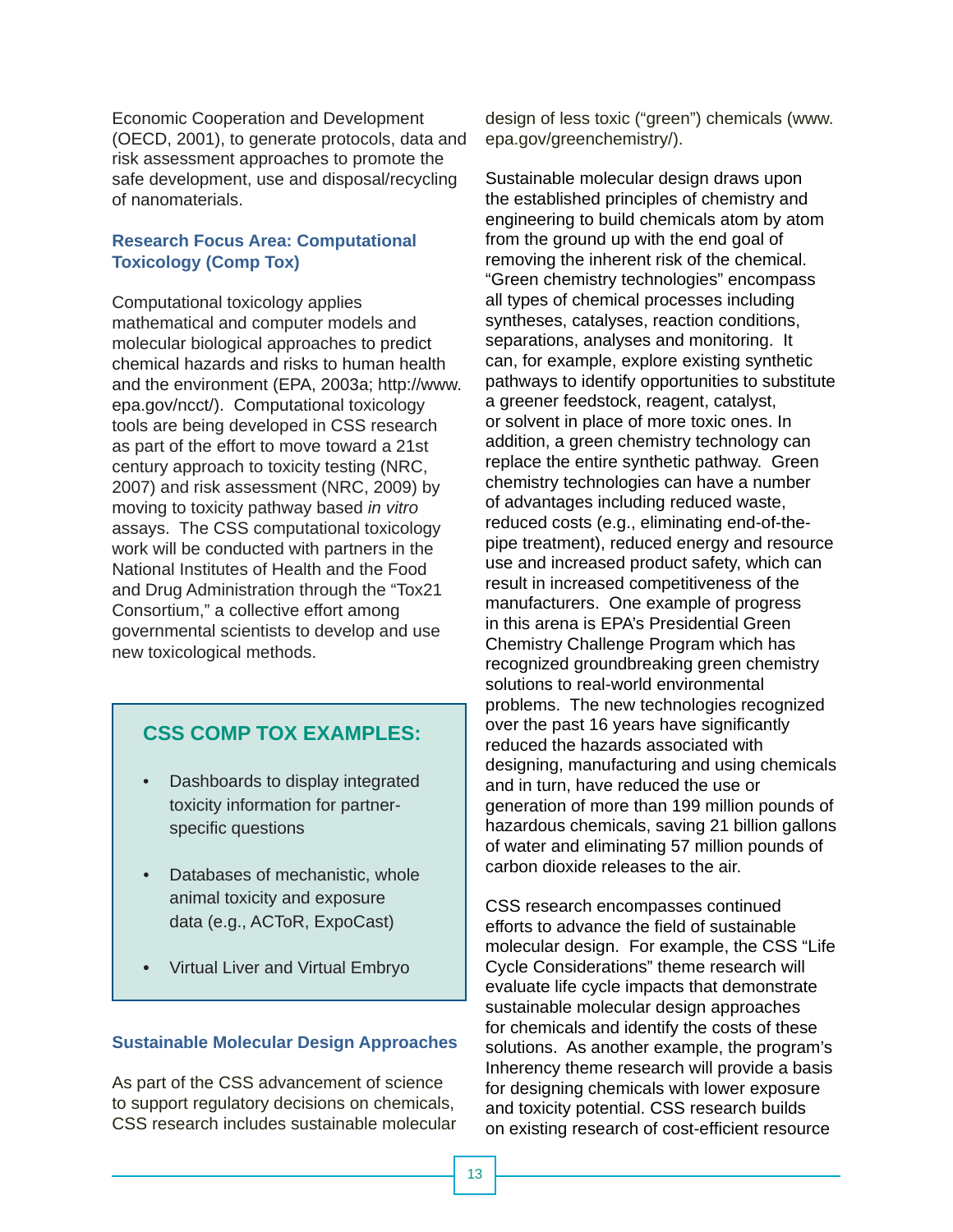chemicals and products. CSS researchers to reduce the risks of exposure to toxic are collaborating with academic and industry chemicals. partners to fundamentally redefine the design

of chemicals used by industry and consumers<br>to reduce the risks of exposure to toxic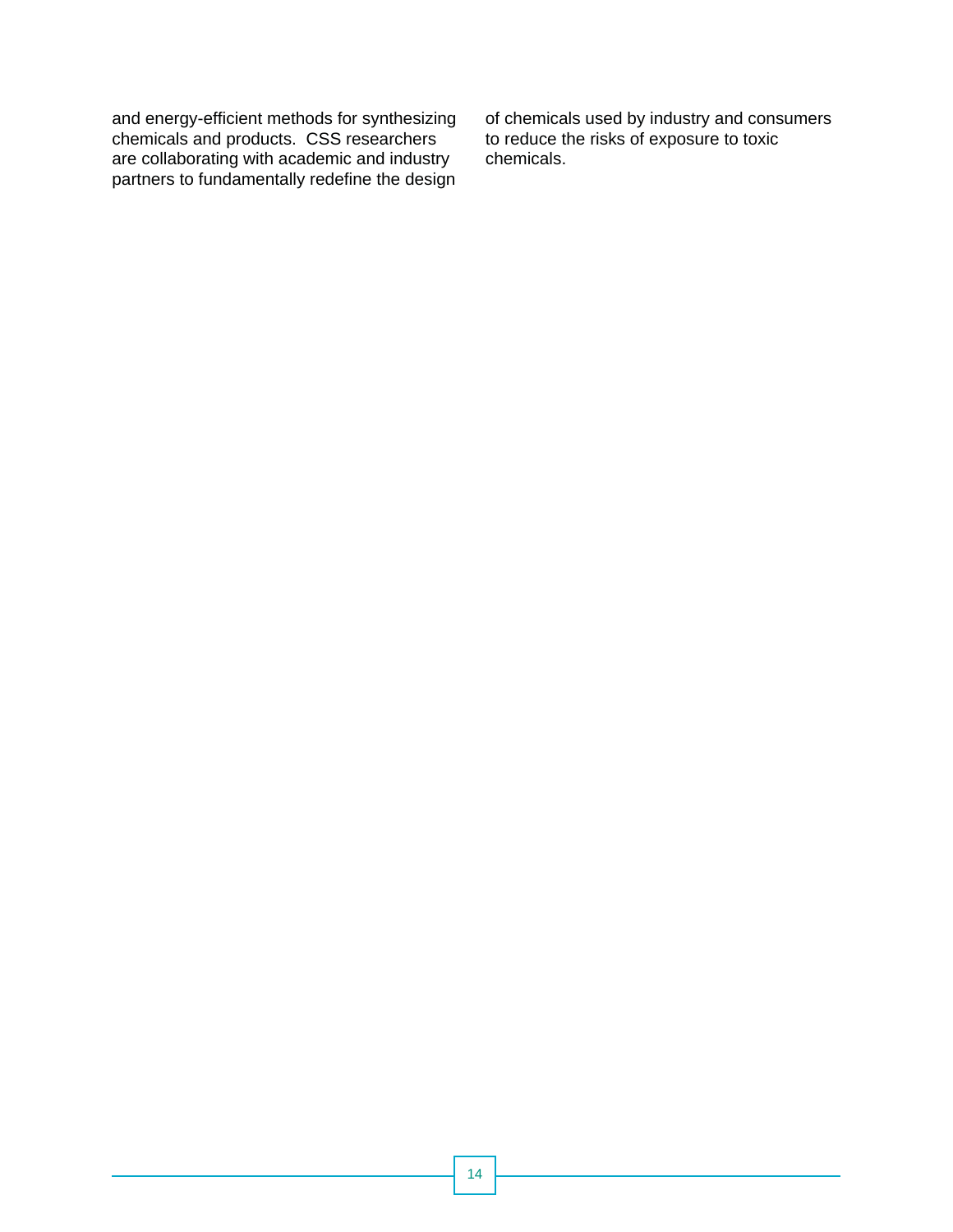## **An Integrated Program Design**

*The CSS research program uses a transdisciplinary approach to develop and deliver the scientific tools and knowledge necessary to inform chemical safety decisions that advance sustainability. The program integrates skills, expertise and research from a diversity of fields, including bioinformatics; computational chemistry; green chemistry and engineering; systems biology; molecular, cellular and biochemical toxicology; exposure science; process modeling; chemical and environmental engineering; and social sciences.* 

CSS is designed to lower barriers to research collaboration, moving away from what has traditionally been a "stove-piped" approach to environmental science, divided along disciplinary divisions. Instead, the design of the CSS research program ensures a transdisciplinary approach to problem solving and information delivery, including training, cross-organization dialogue, collaboration and team building. The program will cultivate innovation, leverage efficiencies and provide the holistic science the Agency needs for chemical safety and sustainability and other complex, far-reaching environmental challenges.

The CSS research program integrates elements and themes from research efforts previously administered across EPA's Office of Research and Development (ORD) into a seamless, highly-coordinated, transdisciplinary research program. It leverages expertise and resources in ways that realize efficiencies and reinforce common themes and research goals across six formerly separate research programs: Nanotechnology, Computational Toxicology, Safe Pesticides/Safe Products (SP2), Endocrine Disruptors, Human Health Research and Human Health Risk Assessment.

### **Collaborating Across Research Programs**

In order to meet the needs of the Agency and the nation in addressing complex environmental problems, research integration is critical to both the CSS research program

design and the collaborations across all six EPA research programs. EPA's six research programs collaborate to deliver results that meet the science needs of decision-makers while also establishing a broad scientific foundation for a sustainable future. CSS supports the overall effort by providing improved approaches to chemical testing and assessment and those efforts in turn support the research efforts of the other programs. For example, CSS advances in chemical safety and management inform research efforts in air toxics, drinking water, pesticides use in local communities and larger ecosystems and waste management, remediation and emergency response.

There are many examples of collaboration across EPA's six research programs.

### **EPA's Six Integrated Research Programs:**

*Chemical Safety for Sustainability (CSS)* 

*Human Health Risk Assessment (HHRA)*

*Air, Climate and Energy (ACE)*

*Safe and Sustainable Water Resources (SSWR)*

*Sustainable and Healthy Communities (SHC)* 

*Homeland Security (HS) Research*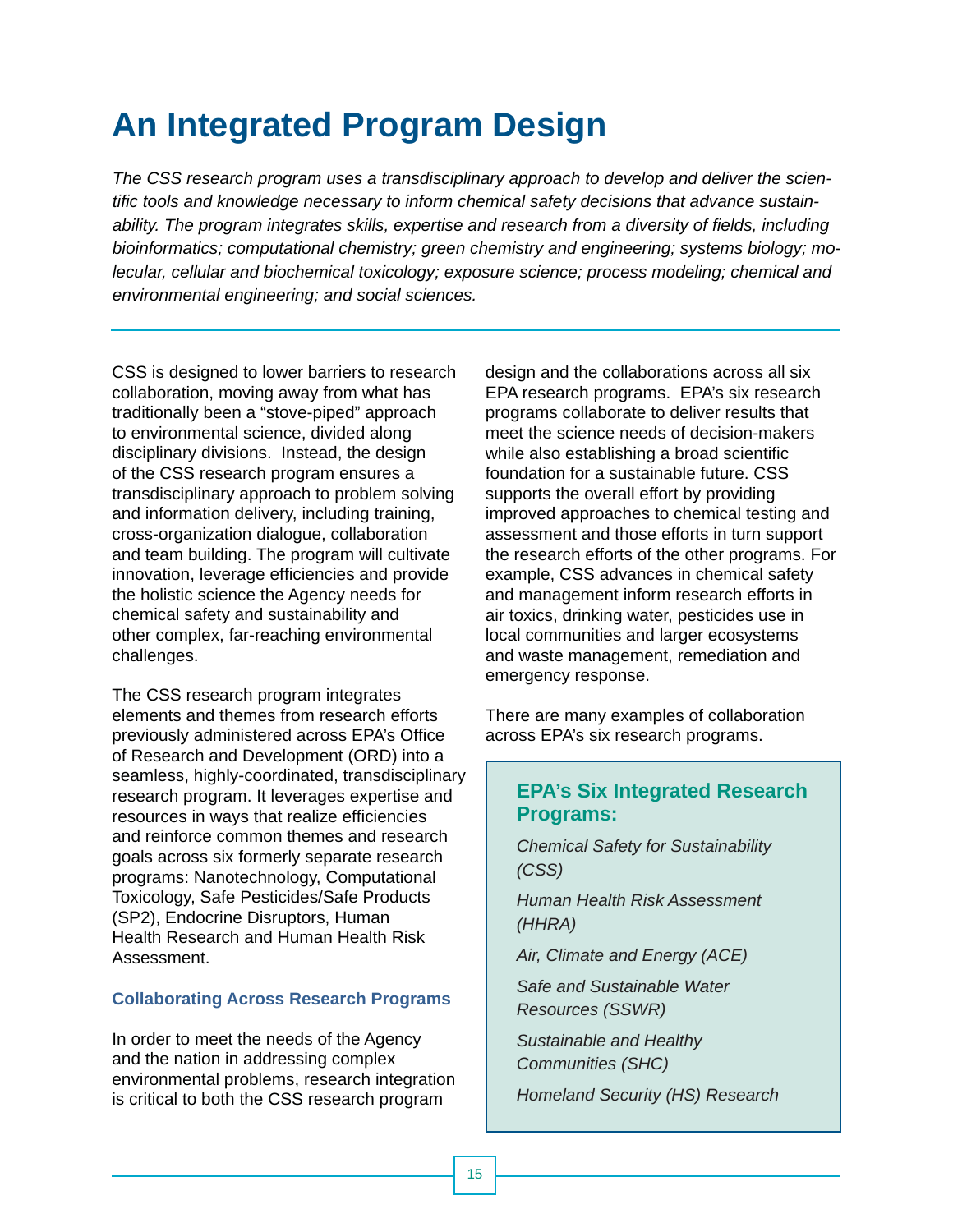Examples include:

- The CSS program is providing tools and data to EPA's Sustainable and Healthy Communities (SHC) research program for those contaminants of highest priority and concern to communities, considering susceptibilities and exposures of the most vulnerable populations and life stages.
- CSS and their partners from the Air, Climate and Energy (ACE) research program are developing green chemistry alternatives to existing hazardous air pollutants, such as halogenated solvents considered "hazardous air pollutants" under the Clean Air Act. This work includes developing and evaluating safer cleaning agents and developing chemical screening methods needed for volatile chemicals.
- CSS is collaborating with the Human

Health Risk Assessment (HHRA) research program to advance the pathway-based toxicity testing and risk assessment paradigm proposed by the National Academy of Science (NRC, 2009). CSS research complements ongoing EPA single chemical and cumulative risk assessment activities conducted by HHRA, including the Next Generation (NexGen; http://www. epa.gov/risk/nexgen/) risk assessment case studies.

• In collaboration with OW partners and the Safe and Sustainable Water Resources (SSWR) research program, CSS is creating a web-based Office of Water for the 21st Century (OW21) dashboard for evaluating screening, testing, exposure and sustainability information relevant to prioritization of chemicals for the Preliminary Chemical Candidate List (PCCL)/CCL .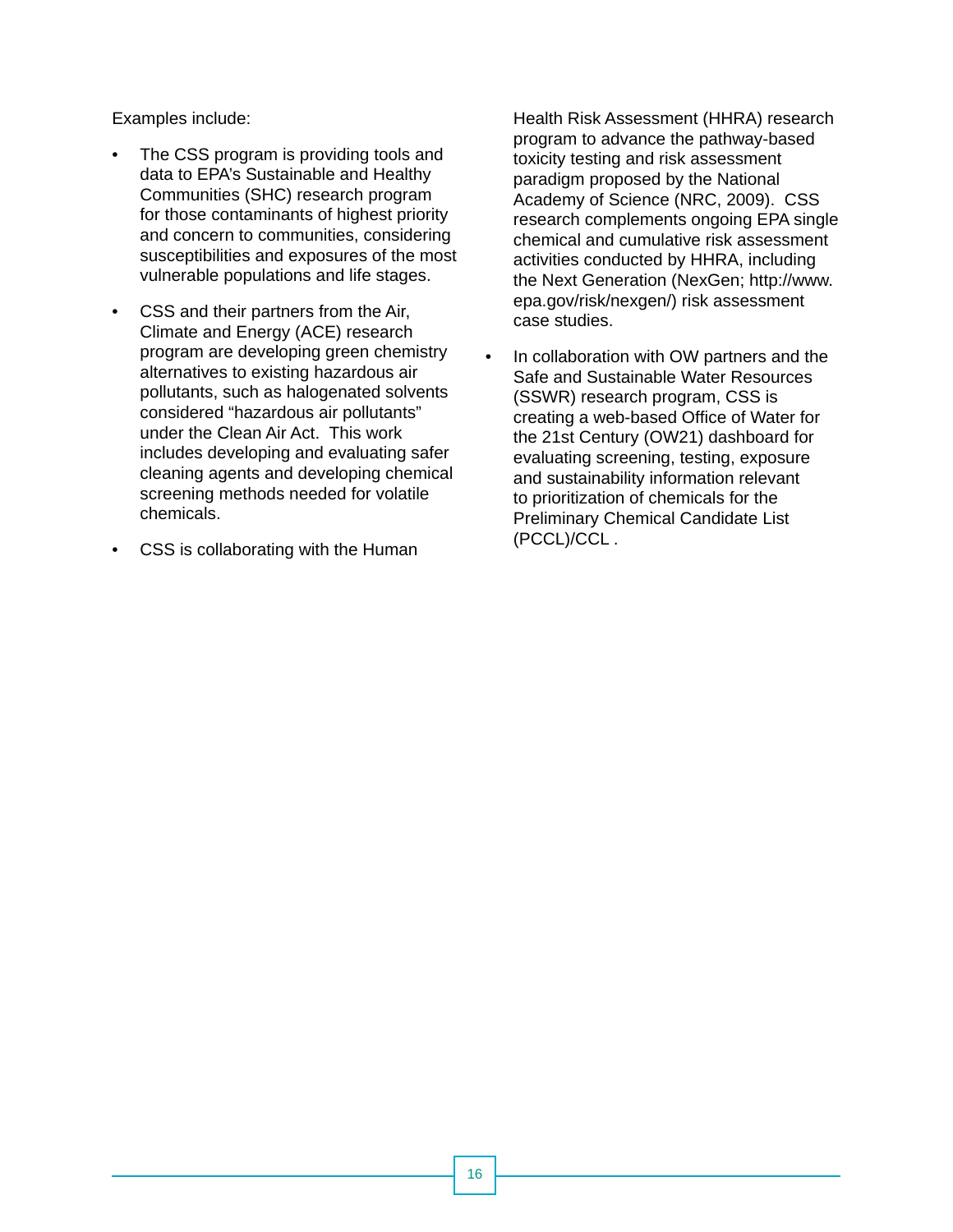### **Developing Partnerships from the Start**

Collaboration with EPA internal partners (program and regional offices) and external stakeholders is vital to the success of CSS so that we can meet their science needs. Accordingly, CSS staff has engaged a broad range of partners and stakeholders since the inception of the research program in January of 2010, ensuring that CSS identified the highest priority research needs.

First, CSS researchers communicated internally with staff from across EPA's Office of Research and Development (ORD) through a series of briefings, workshops, teleconferences and meetings (called "listening sessions") to identify and define research needs for chemical safety. Pre-briefs and a workshop were then held to prioritize key science questions with EPA research partners.

Following activities to define partner needs, workshops with ORD scientists and management were held to discuss and refine the products of the Chemical Safety and Sustainable research program to ensure that it would produce outputs and outcomes that meet the science needs of the Agency. A second workshop was subsequently held with partners, including the Office of Pollution Prevention and Toxics, the Office of Pesticide Programs (OPP), the Office of Water (OW) and the Office of Solid Waste (OSW), to review the draft CSS research portfolio.

In July, 2010, CSS consulted with EPA's Board of Scientific Counselors (BOSC), to solicit feedback to ensure that the research planning was on the right track. BOSC was established by the Agency to provide advice, information and recommendations about Office of Research and Development research programs. A draft of the CSS *Research Framework* (U.S. EPA, 2011a) was produced incorporating an inventory of existing chemical safety research and the input from partners and the BOSC. Additional input on the framework was gathered, through public webinars and other means, from external stakeholders, including industry groups,

media organizations, other federal agencies and groups such as the American Chemistry Council, the Humane Society of the United States and the Environmental Defense Fund. CSS also solicited feedback on the *CSS Research Framework* document using *IdeaScale*, an internet-based, social-media inspired platform for generating a community of ideas and capturing open feedback.

In June 2011, a joint Science Advisory Board (SAB) and BOSC meeting was held to review the CSS Framework document, as well as the other five Agency research programs' frameworks. Using feedback from the joint BOSC/SAB meeting, the CSS team developed a *Strategic Research Action Plan* (this document).

Understanding the importance of continual collaboration with EPA partners and external stakeholders, a CSS Program Office and *Regional Outreach Plan* has been developed to guide the future collaboration with EPA partners. In addition, an external stakeholder engagement plan has been developed.

### **CSS Design Overview**

CSS is designed to operate as an integrated research program organized around eight key research topics.

*Inherency* includes research to understand the relationship between inherent physicochemical properties (e.g., mass, conductivity, reactivity, heat of combustion) of a chemical; fate and effects; and human and wildlife

### **CSS Research Themes:**

- *1. Inherency*
- *2. Systems Models*
- *3. Biomarkers*
- *4. Cumulative Risk*
- *5. Life Cycle Considerations*
- *6. Extrapolation*
- *7. Dashboards*
- *8. Evaluation*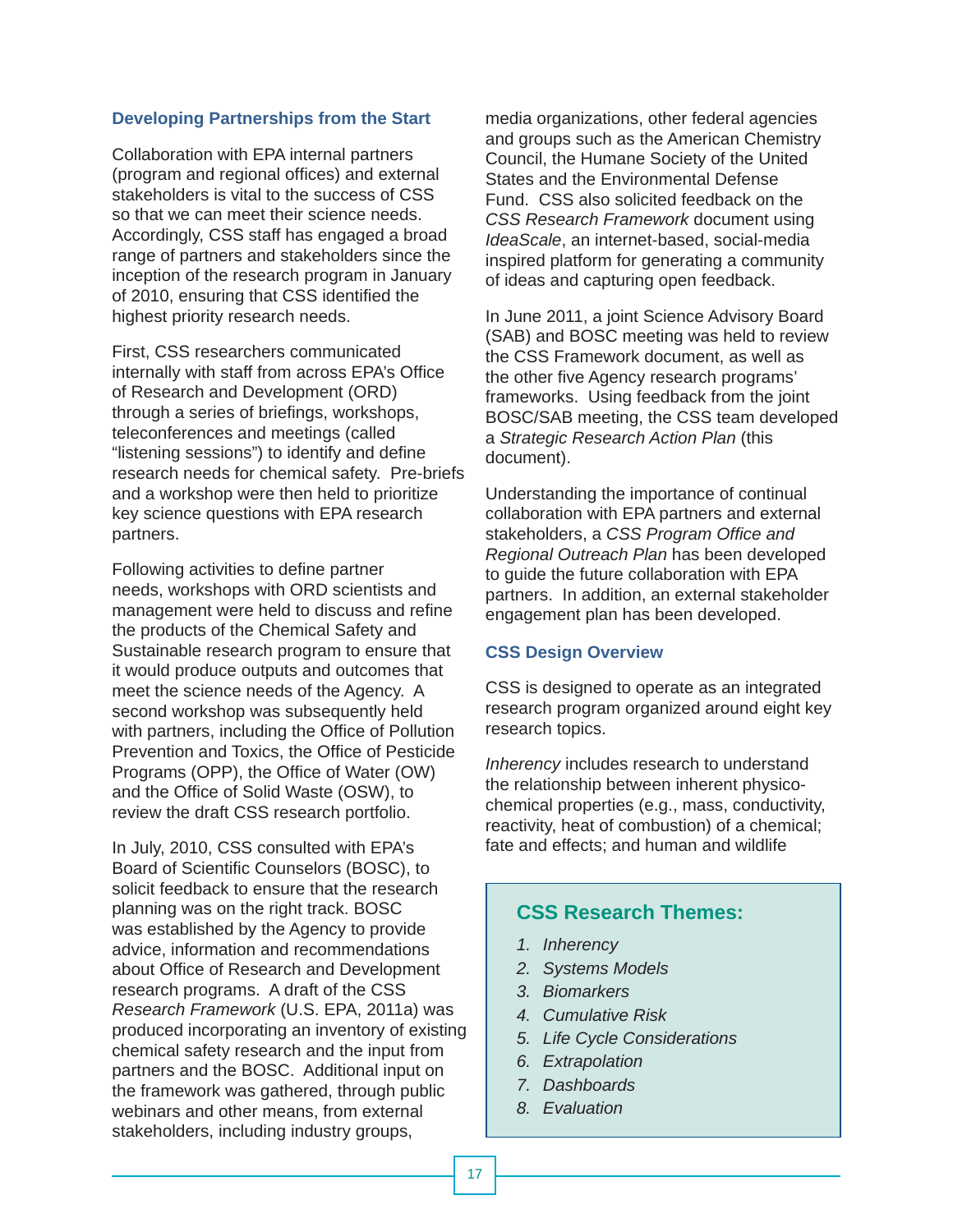health outcomes after chemical exposure. Furthermore, these properties may change as a chemical moves through the environment or a biological system such as the endocrine system, an organ (e.g., liver) or a whole organism (e.g., the embryo). Key inherency property models can be developed using information from *Systems Models* research which studies the interactions of the chemical with biological and environmental processes and the outcomes. *Biomarkers* are developed that are effective measures of chemical exposure and effects.

The research methods and models developed for a single chemical can be repeated, efficiently identifying the properties of large numbers of other chemicals. This, in turn, allows for science-based generalizations that can be made for predicting the fate and effects outcomes for broader groupings of chemicals.

In *Extrapolation*, scientists can use outcomes of *Inherency* and *Systems Models* research to build extrapolations that extend the known data for a chemical to additional biological systems (such as different species) and on

environmental systems, providing important scientific information in support of specific regulatory and risk assessment decisionmaking.

Given sufficient information on a number of chemicals, the *Cumulative Risk* of broader classes of chemicals can be predicted. This information then can be used on higher level activities, including the development of *Dashboards*, *Life Cycle Considerations*  (including life cycle and sustainability analyses) and *Evaluation* methodologies.

Figure 1 illustrates the overall conceptual model for CSS research, beginning with problem formulation based on identifying the requirements and information needed to support the regulatory actions and mandates of an EPA regional or program office. Once the information needed is identified, the model identifies four levels (in blue in Figure 1) each of increasing complexity—of research approaches to generate the data needed by the end user (such as an EPA program or regional office) to inform regulatory assessment and management decisions.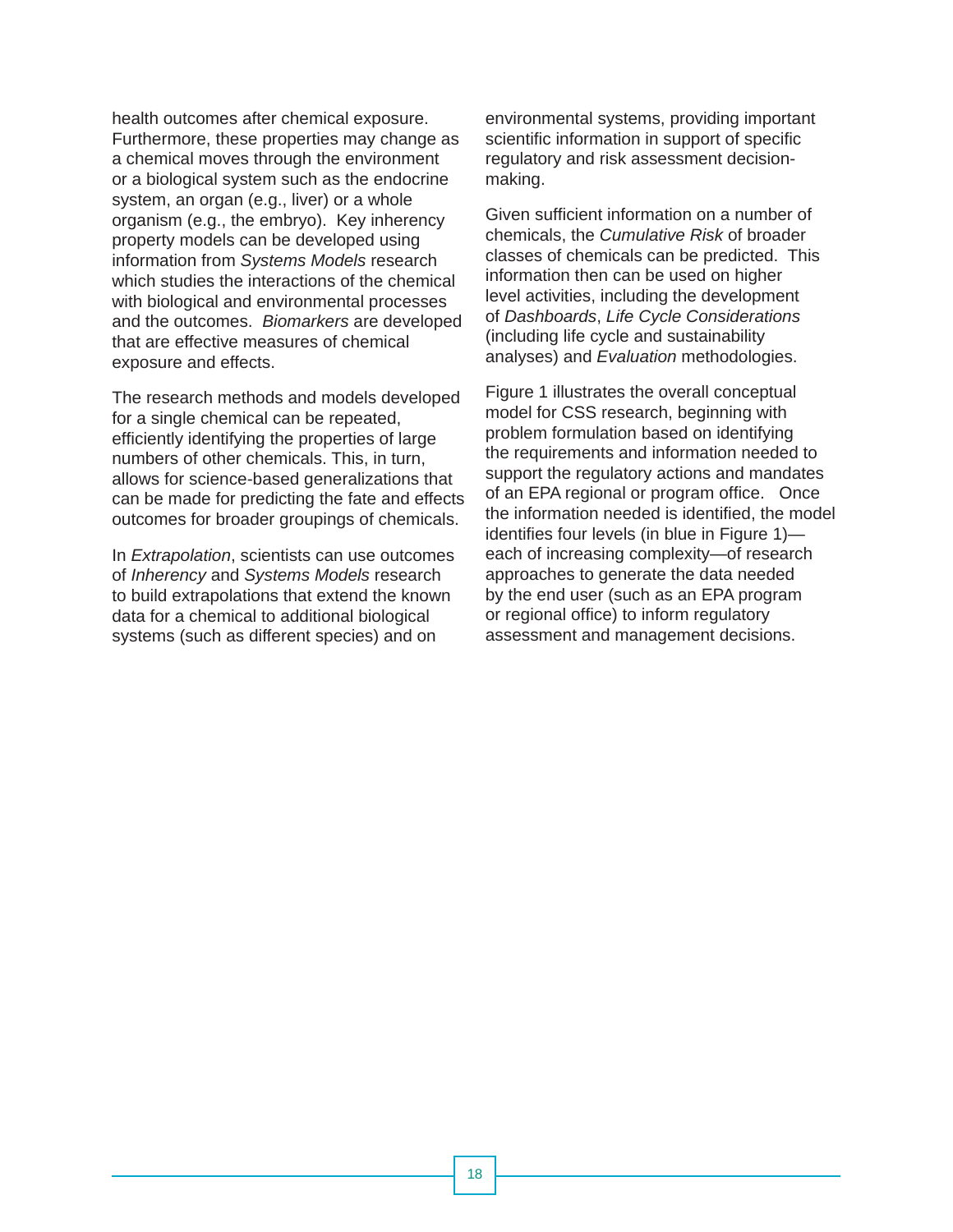# *CSS Overview – Research Topics*



 **Figure 1.** The eight research topics/themes are mapped to a conceptual model to illustrate the integrated nature of the CSS research program. Adapted from the *Framework for an EPA Chemical Safety for Sustainability Research Program* (U.S. EPA, 2011a). The Problem Formulation (red box) is defined by partner decision needs and regulatory requirements. Sustainability and Other Considerations (purple box) include sustainability, life cycle assessment (LCA), soci-economic and alternative assessments that can inform Management Decisions (lilac box column). Green boxes, 8 different CSS research themes. Blue rectangles, are the four (I-IV) levels of research approaches to generate data. Gray, pink and orange column of boxes, 3 different assessment tiers.

Data generated through a particular level's approach may apply directly to a particular assessment or management decision. For example, the information derived from Level I ("Inherent Properties") alone may be adequate for informing a decision (e.g., on the viability of applying a green chemistry approach to chemical management). If not, further resources are devoted to gather more information at that Level or the next. For example, data generated from approaches within Levels I and II ("Screening Assays") may help narrow the range of testing approaches needed for a particular chemical or group of chemicals. Approaches developed

under Level IV ("Systems Models") are the scientifically most complex. This may be applied for either very complex assessment and management problems—such as addressing the life stage susceptibility of the cumulative impacts of multiple chemicals and/or exposure pathways,—or for providing information that refines approaches within the other three levels. The assessment decisions also are placed in tiers, recognizing that different types of decision outcomes (as articulated in problem formulation) require assessments with varying types and amounts of information.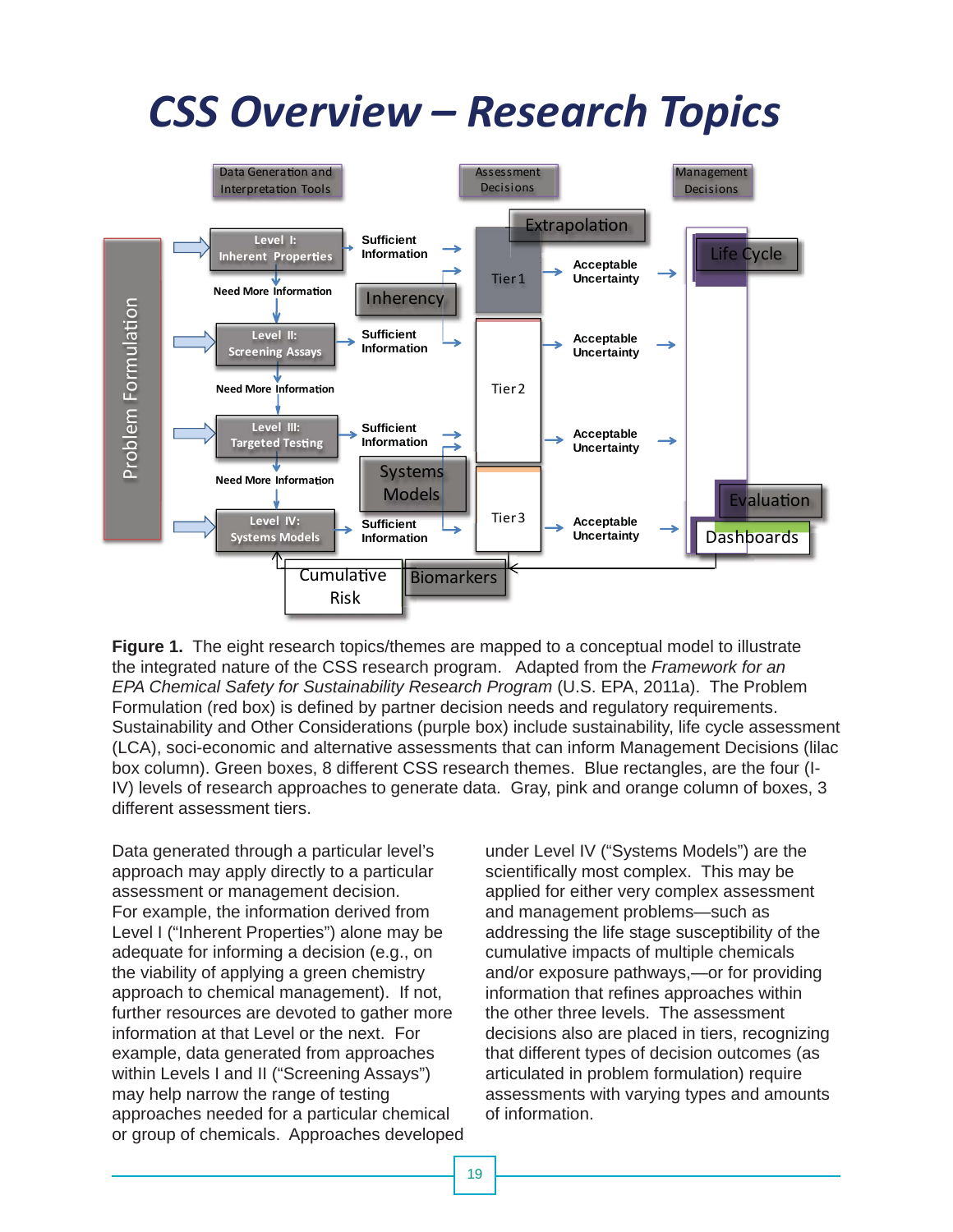The program is designed with a tiered approach that can identify and provide timely, needed information efficiently. The "Management Decisions" portion of the model acknowledges that, in addition to environmental science data, findings and risk assessments, decision-makers need additional information—such as social/cultural, political and economic considerations—to fully inform their management strategies.

The CSS research program aims to develop methods and tools to inform the development of enhanced risk prevention or management approaches for both new and existing chemicals. To develop scientific information that leads to improved understanding of how to better create and manage chemicals, CSS research incorporates four key considerations into its research activities: (1) inherent chemical/material properties, (2) life cycle of chemicals, (3) chemical sustainability and (4) increasing the scope and pace of research to close the large gaps in our current understanding of chemical safety.

**1. Inherency.** *The CSS research program incorporates the consideration of inherent chemical properties into its integrated testing, assessment and management approaches.*  Inherency consists of the physical, chemical and material properties of a chemical—for example, the structure, composition, size and solubility that arise from a particular chemical

formulation. For particles, such properties also include their surface area, surface charge and aspect ratio. These properties may determine how mobile, persistent, or bioavailable the chemical is in the environment. They also influence the ability of a chemical to interact with biological processes that lead to human disease or adverse outcomes in wildlife species.

It may be possible in some cases to apply green chemistry approaches during chemical design to alter or otherwise address such inherent properties in ways that reduce environmental impact. Often, however, these also are the properties that give the chemical/material the desirable performance characteristics that make it worthwhile to produce.

**2. Life cycle**. *The CSS research program addresses both new and existing chemical issues and develops tools that can inform the development of sound and feasible assessment and management approaches across the chemical life cycle.* 

CSS research considers the life cycle of a chemical (Figure 2) as it relates to chemical safety. Impacts to people or other parts of the environment from chemicals can occur at any point, from the extraction of raw materials



**Figure 2.** Considering sustainability across a chemical's life cycle.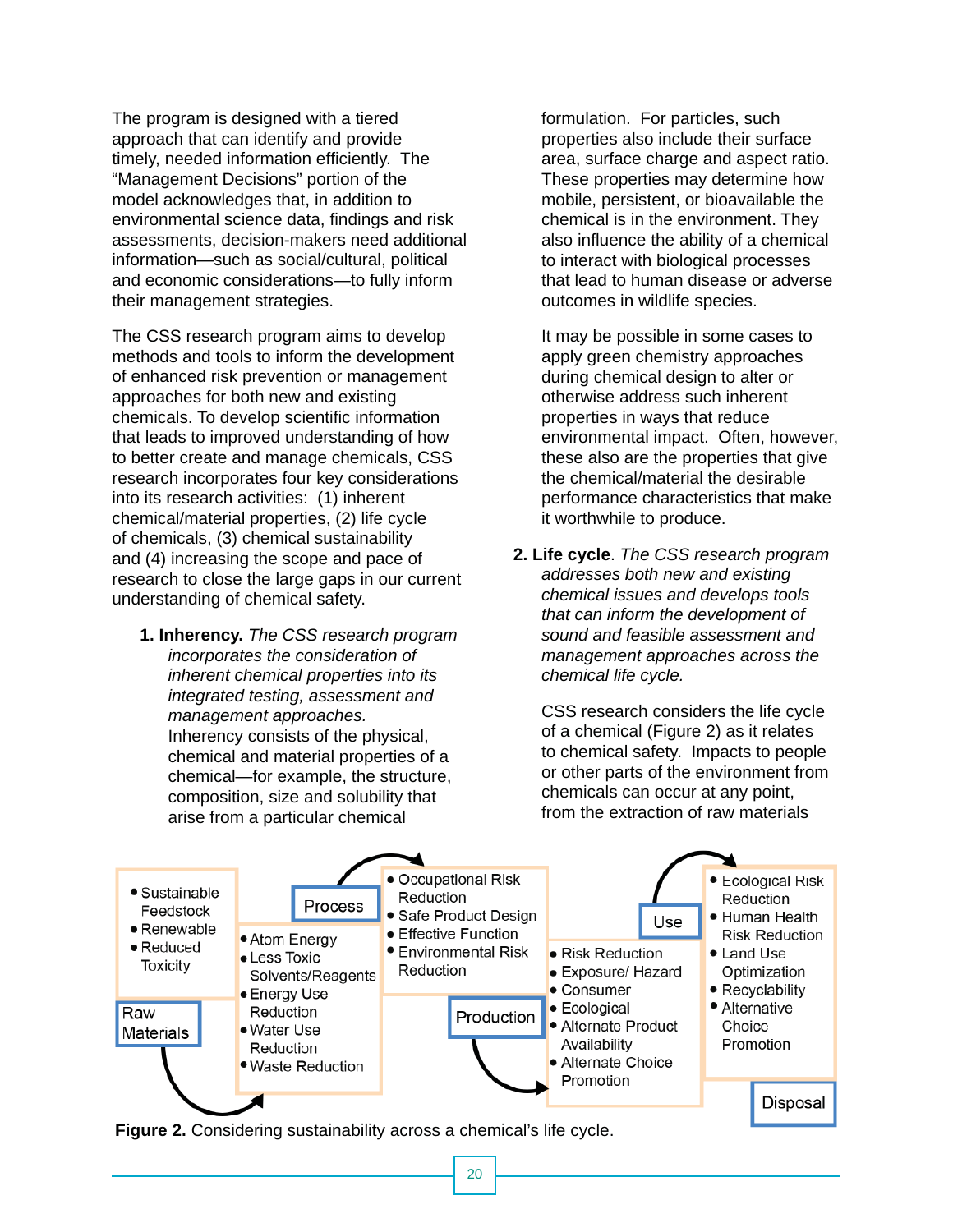for manufacturing a chemical, to processes that create the chemical and incorporate it into products, through the chemical's and product's use to the end of life when it is disposed of or recycled.

CSS research will address how to assess risks from exposure throughout a chemical's life cycle and identify the points in the life cycle that may lead to the greatest exposure and impact on human and wildlife health. Each point in a chemical's life cycle presents an opportunity to utilize sustainable molecular design approaches to eliminate or reduce health impacts. Such approaches will provide opportunities for risk prevention early in the life cycle. When those options are not feasible, however, handling measures still may be needed to help manage downstream impacts.

**3. Sustainability***. The CSS research program advances the sustainable use and management across three key areas: (1) what the chemical is, (2) how it is made and (3) how it is used. Altering any of these three aspects changes the potential of the substance to produce environmental impacts throughout its life cycle and affects sustainability metrics, such as ecoefficiency (the ratio of value delivered to resources consumed).* 

Achieving sustainability means creating and maintaining conditions under which humans and nature can exist in productive harmony and that permit fulfilling the social, economic and other requirements of present and future generations (Council on Environmental Quality, 1969**)**.

Examples of sustainability chemical research include: investigating whether the use of toxic materials is essential to produce a particular chemical when less-toxic materials are available; or, if such alternative materials are not

available, whether there are aspects of the current chemical-making process that could be changed to mitigate the impacts of toxic inputs into synthesis and production. The use of a raw material feedstock that requires significant input of water and energy and identifying an alternative feedstock that has a smaller environmental "footprint" in terms of carbon emissions and resource consumption are also important opportunities that will be investigated through the CSS research program.

### **4. Closing Assessment Knowledge**

**Gaps.** *CSS research is helping revolutionize how chemicals are assessed for potential toxicity to humans and the environment. Research outcomes will increase the pace of chemical screening, testing and assessment, closing large gaps in the current understanding of chemical safety***.** 

Traditional chemical toxicity tests, using laboratory tests on whole animals, are expensive and time consuming. As a result, only a small fraction of the more than 80,000 chemicals currently listed or registered for use in the U.S. under EPA authorities have been thoroughly assessed for potential risk (EPA, 2012). Further, over a thousand additional chemicals subject to EPA oversight are introduced every year.

CSS research is working to revolutionize how chemicals are assessed for potential toxicity to humans and the environment. CSS conducts innovative research that integrates advances in molecular biology, chemistry, high-throughput technology and computer science to more effectively and efficiently rank chemicals based on hazards and risks. Research outcomes will be rapid exposure data, chemical screening data and other decision-support tools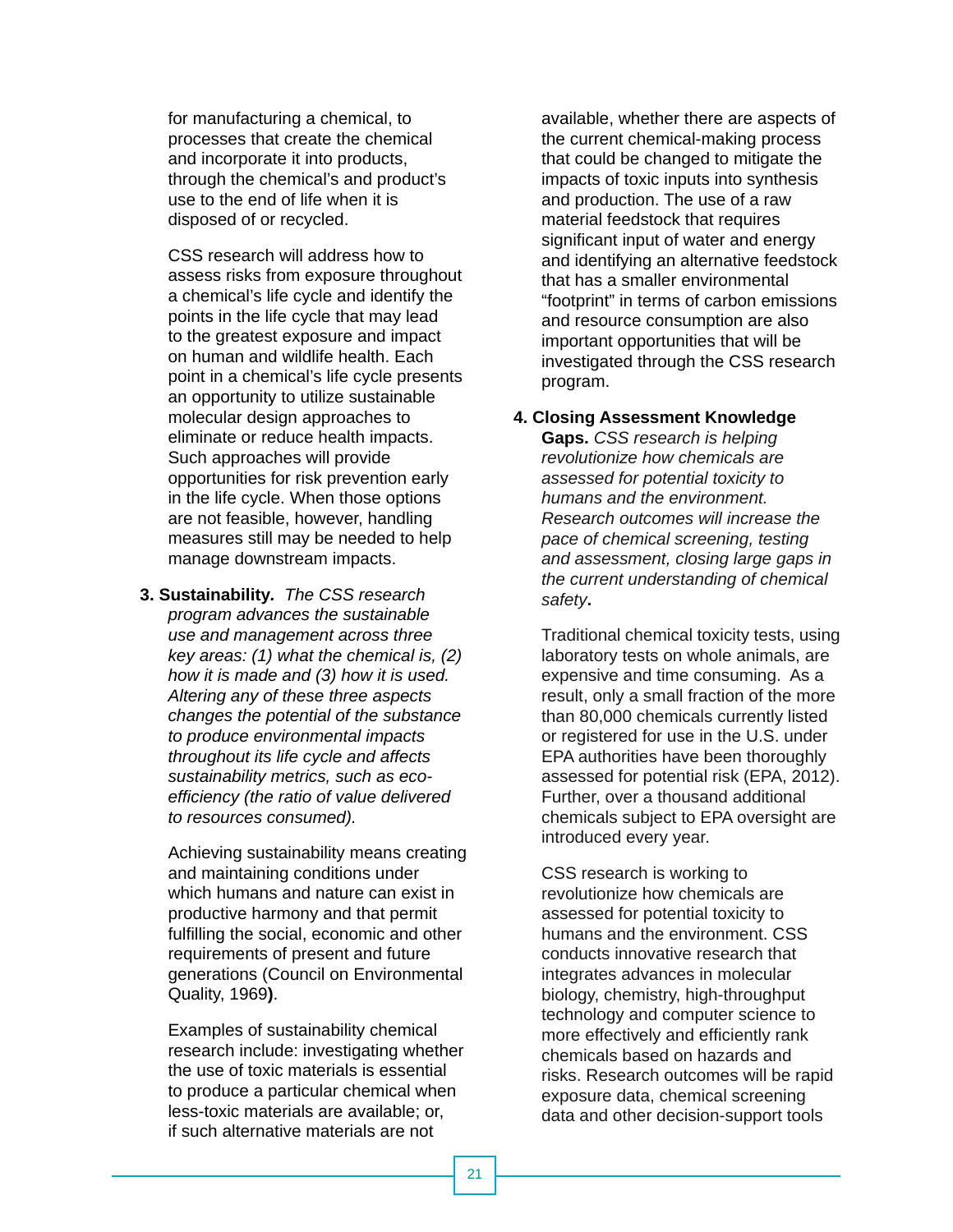that inform potential risks to humans and the environment, closing the gap in information needs for chemical safety.

Inherency, chemical life cycle, sustainability and improving the pace of research in chemical safety are the fundamental aspects in developing approaches for making existing and new chemicals safer and more environmentally acceptable.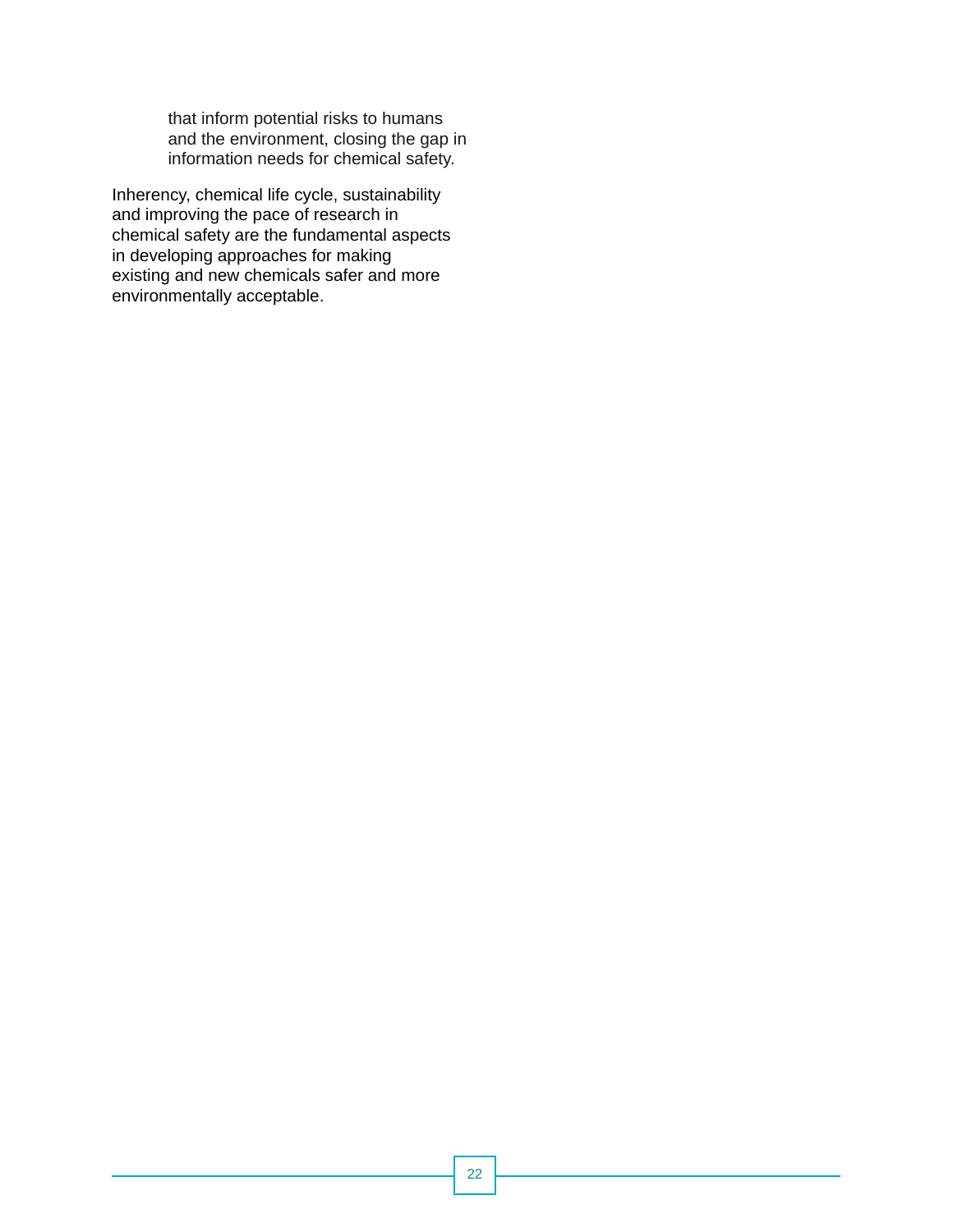## **Research Themes and Priority Science Questions**

*The CSS research program consists of eight themes or topics. Brief descriptions of the theme,*  research objectives, science questions and illustrative products are provided below for each of *these.* 

## *Theme 1. Inherency*

*Inherency is defined as the inherent physico-chemical properties that characterize a chemical. These properties influence the potential for humans and wildlife to be exposed to a chemical and the potential for that chemical to affect the health of humans and/or wildlife and impact the environment.* 

**Research Objective: Establish a system for compiling and sharing chemical characteristic data and to advance a better understanding the relationships between chemical characteristics and specifi c toxic responses (including human disease outcomes or population effects in wildlife or ecological systems). Understanding these relationships will, in turn, enhance the ability to predict toxic responses (disease outcomes) for specific chemicals.** 

### **Science Questions**

*What is the relationship between inherent physico-chemical properties and health outcomes and what data are needed to define these relationships?* 

*What approaches and information can best advance the understanding of physico-chemical or material properties of chemicals and how can this knowledge be used to predict toxicity, fate, transport, transformation (degradation and metabolism) and toxicologically-relevant exposures?* 

*How can the knowledge of inherent properties be utilized to guide the development of safer product design and use throughout a chemical's life cycle?* 

### **Illustrative Outputs, Products, and Outcomes**

*Example: Understanding the Relationship between Inherent Properties of Nanomaterials and Exposure and Toxicity* 

EPA researchers are working to improve chemical hazard assessments based upon a deeper understanding of the relevant inherent properties of chemicals that influence environmental fate, exposure and biological responses. These four products (below) highlight some of the work to understand the inherent properties for nanomaterials, including potential exposures to nanomaterials in consumer products that can be utilized directly in EPA decision-making.

### **Example Outputs:**

(1) Nanoparticles (NPs) in the environment: Methods for the detection and characterization to analyze metal and carbon-based nanoparticles in environmental matrices.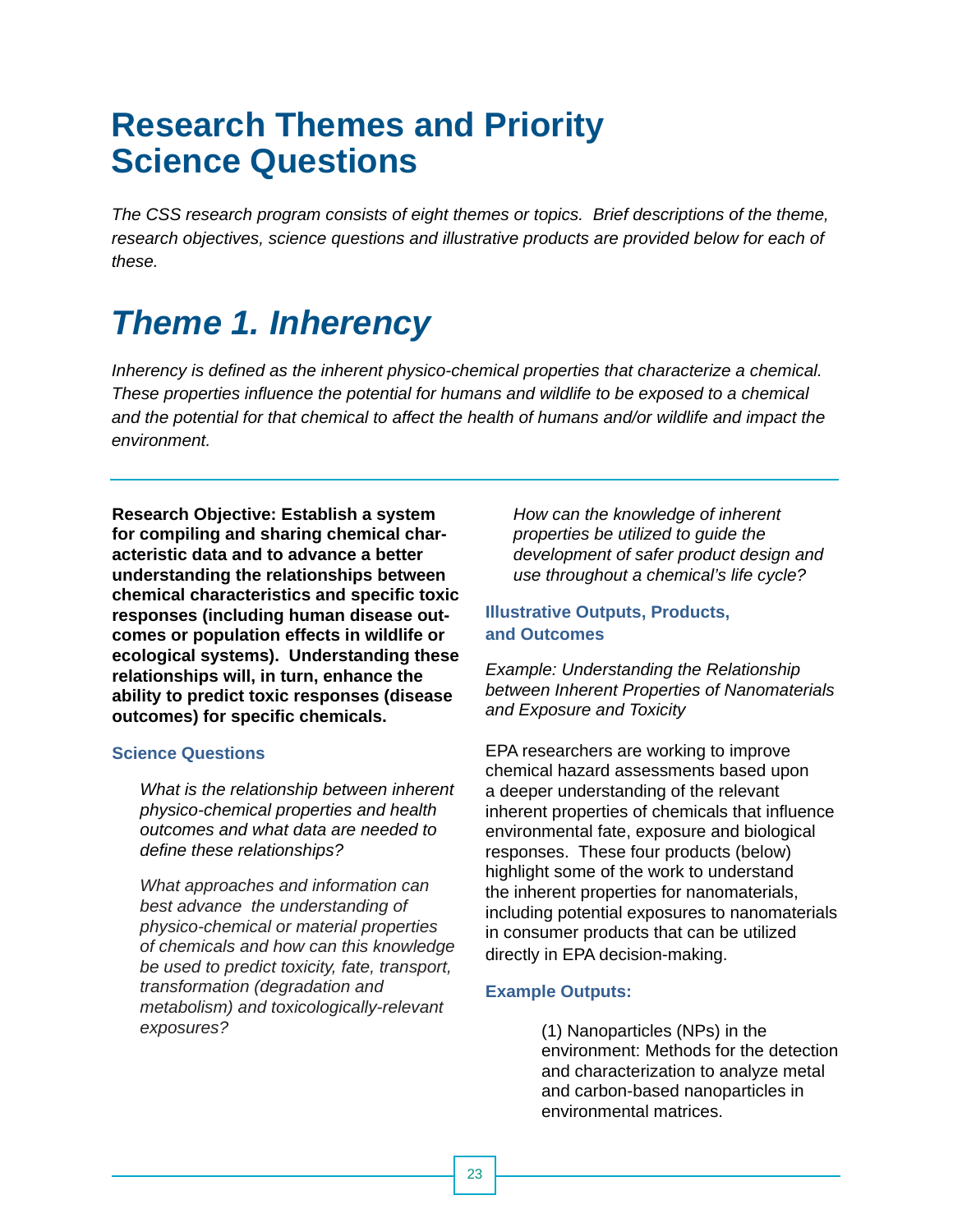(2) Fate of nanoparticles in the environment: Data on the impacts of inherent particle properties and environmental conditions on their fate in environmental systems.

(3) Leaching of nanoparticles from products: Data on the quantities and speciation of nanoparticles leaching from consumer products containing nanomaterials.

(4) Nanoparticles in the environment: Bioavailablity assessment tools for nanoparticles.

(5) Transport and transformations of nanoparticles in the environment: Experimental and modeling tools for evaluating transport and transformations of nanoparticles in the environment.

(6) Exposure to nanoparticles in the environment: Data and relationships that can be used to link ICPs of NPs to models that predict NP transport, transformation and exposure in the environment.

### **Research Products Contributing to These Outputs:**

- A report characterizing copper nanoparticles leaching from treated wood. This new research on leaching is needed by OPP and will directly inform decision-making on treated wood products regulated by EPA.
- The development of laboratory and field tests, advanced analytic techniques and quantum chemistry calculations to evaluate the applications, implications and potential risks of surface-altered

nanoparticles (e.g., titanium dioxide, carbon nanotubes, copper, zinc oxide and silver) from consumer products in the environment (e.g., landfills, soil, chlorinated and brackish water, biosolids and wetlands).

- The development and assessment of bioavailability tools for assessing human exposures to silver nanoparticles.
- The development of methods, analyses and reporting on the detection, evaluation and assessment of release of nanomaterials (e.g., carbon nanotubes) from polymers representative of consumer products.

Outcomes of the research: Improved chemical hazard assessments based upon a deeper understanding of the relevant physico-chemical properties of chemicals that influence environmental fate, exposure and biological responses. This research is particularly relevant to decision-making for emerging chemicals and materials, such as nanomaterials, whose toxicity is less understood.

### **Impacts**

By establishing information about the relationship between these inherent properties and health outcomes, risk assessment and other regulatory decisions can be better informed. A number of the Inherency research products connect with research performed in other themes of the CSS program (e.g., *Dashboards*, *Cumulative Risk* and *Life Cycle Considerations*) and together, their outputs advance green chemistry and sustainable design.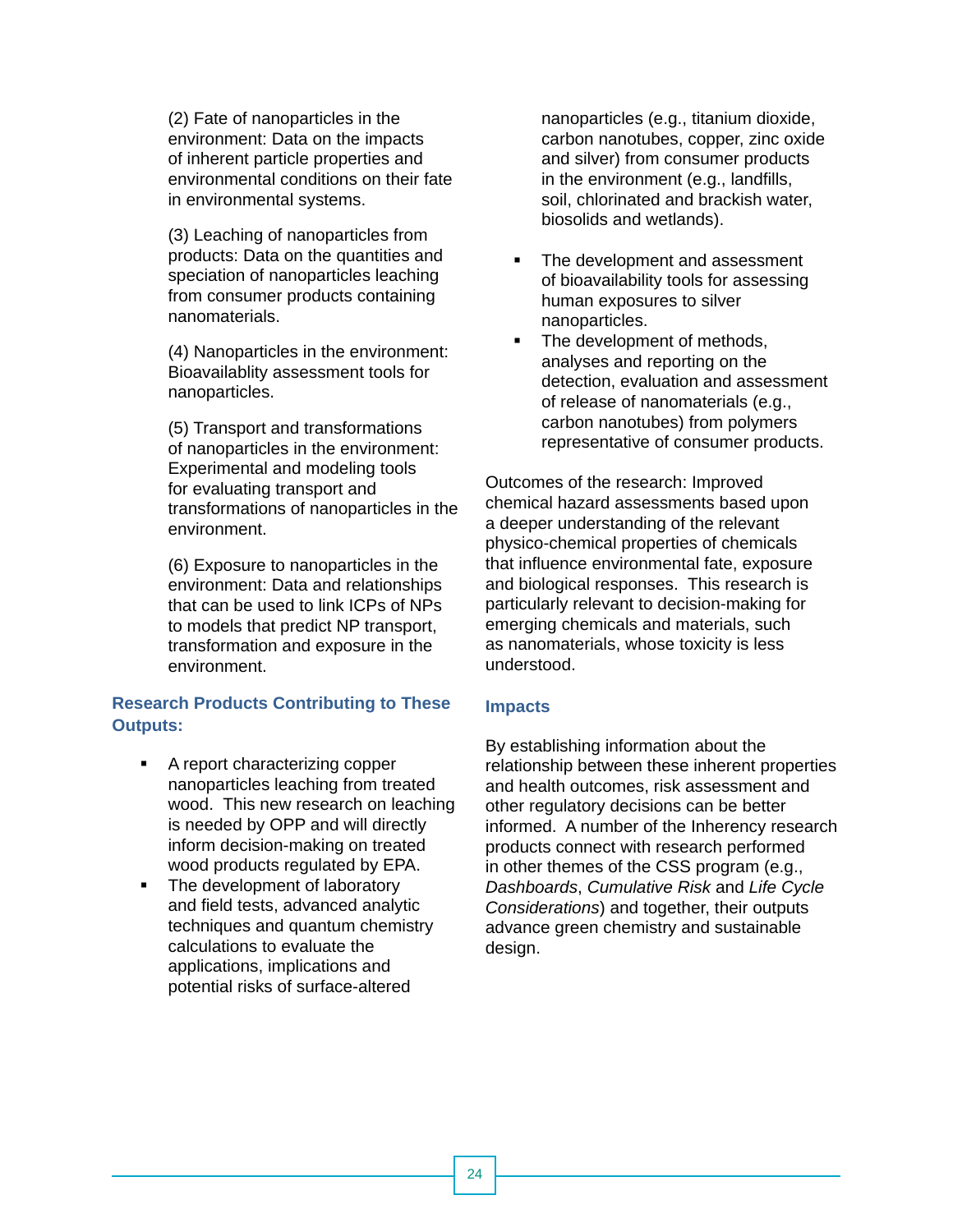## *Theme 2. Systems Models*

*Systems models are scaled or multiple-level models that predict or simulate exposure or effects of complex biological or environmental systems.* 

**Research Objective: Generate, utilize and integrate chemical, biological and toxicological information at all levels of biological organization (e.g., molecule, cell, tissue, organ, organism), such that the potential toxicity of a chemical can be evaluated with enhanced predictive power.** 

### **Science Questions**

*What are the perturbations at all levels of biological organization, defi ned as a toxicity pathway, for environmental chemicals? (Related questions: What is the relationship of pathway-level changes to adverse outcomes and how do we defi ne adversity?)* 

*What are the most appropriate systems models to address the chemical-related environmental problems of greatest impact?* 

*How can information be integrated into virtual organ models?* 

*What new tools and/or models must be developed to ensure precise and efficient hazard and exposure screening across the life cycle of a chemical?* 

*What systems models (e.g., kinetics and dynamics) must be developed and used to address the chemical-related environmental problems with the greatest impact?* 

The *Systems Models* theme is the largest of the CSS research themes and will result in a number of major products and outputs.<br>
Systems Models research will investigate the "adverse outcome pathway" (AOP), covering<br>
the span from chemical exposure all the way<br>
to support prediction of which species<br>
to su

through the observation of adverse outcomes, including interactions at all levels of biological organization in humans and wildlife.

### **Illustrative Outputs, Products and Outcomes**

*Example 1: Development and Use of Pathway Perturbation Data* 

EPA researchers are generating adverse outcome pathway data and studying the relationship between pathway perturbations and particular adverse outcomes. The information will be compiled and methods to utilize the data will be developed to support Agency screening programs (e.g., EDSP) and risk assessment.

### **Example Outputs:**

(1) Connecting molecular and whole animal effects in a knowledgebase: Compiling information concerning the linkages between endpoints measured or predicted at molecular and cellular levels and adverse outcomes at higher levels of biological organization traditionally considered in risk assessments and regulatory decision-making (e.g., organ function in humans; survival, growth/ development and reproduction in wildlife) and depositing this information into a knowledge-base (called "Effectopedia"). The initial focus will be on depositing information about reproductive and developmental toxicity in fish into the Effectopedia.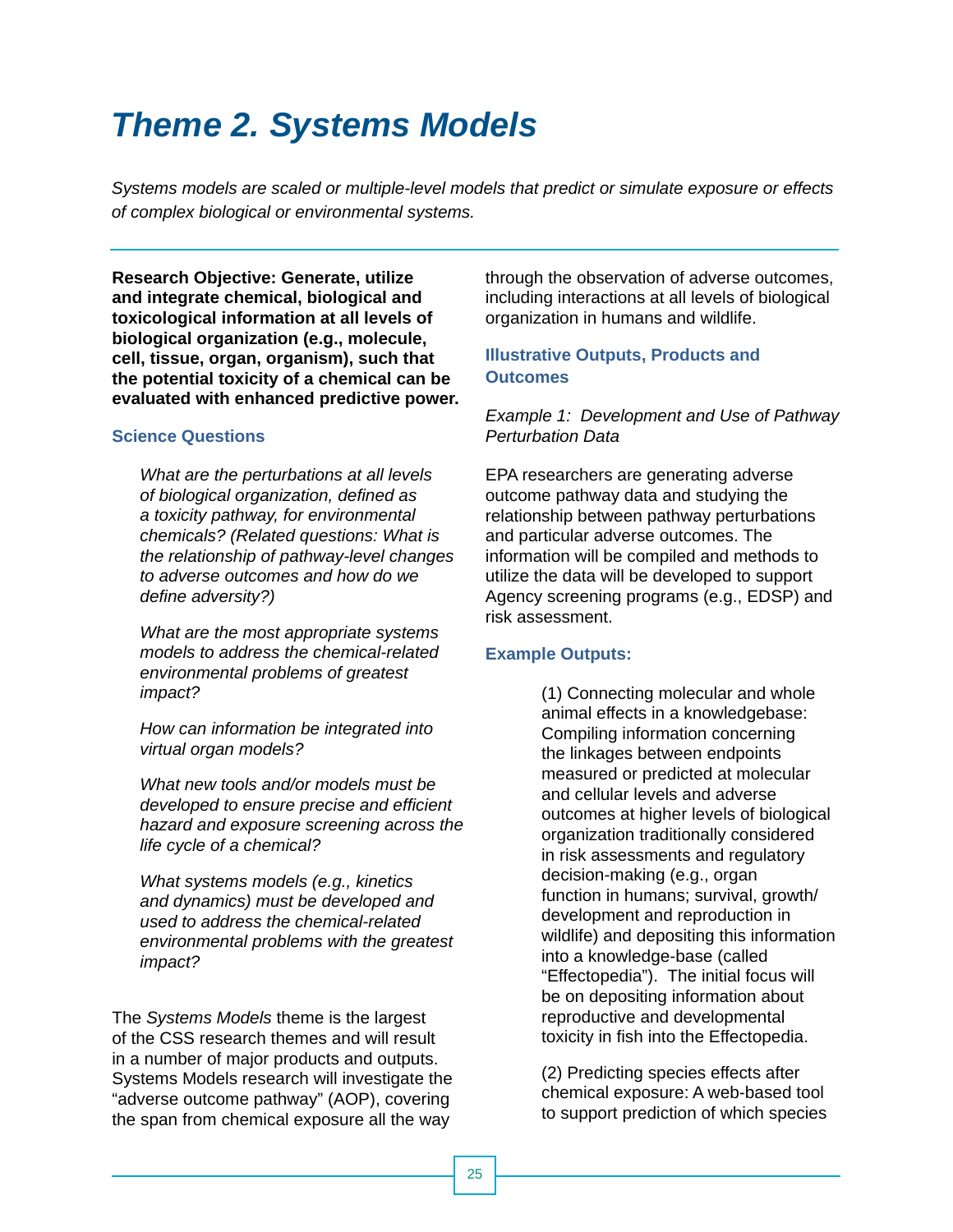are likely to be susceptible to adverse effects of chemicals that act on specific protein targets.

(3) Developing and applying adverse outcome pathway knowledge and filling data gaps, to support specific partner needs.

(4) Environmental monitoring approaches: Methods to incorporate biological responses of organisms exposed to environmental stressors into the monitoring of contaminated or remediated sites that are relevant to the program offices and regions. The biological responses used will be based on the biological pathways that are impacted by the exposure(s).

(5) Exposure reconstruction approaches: Recommendations regarding the best method for using biological responses (based on effects on biological pathways) of organisms residing in polluted waters to determine specific chemical exposures of these organisms. Use of these biological responses for determining what the organisms have been exposed to will help program ofices and regions in conducting assessments and investigations of polluted waters.

(6) Data sets derived from highthroughput screening of chemicals on program office inventories to support the development of signatures, or patterns of activity, for adverse outcome endpoints of relevance to partners. The outcomes (endpoints) of concern include cancer, developmental neuro- and developmental immuno-, developmental, reproductive and systemic toxicity.

(7) Additional screening of regulatory chemical inventories (TSCA21, OW21, EDSP21 and OPP21) will be conducted to provide data sets for prioritization of chemicals on these lists using molecular signatures (i.e.,

patterns of response).

(8) Prioritization of regulatory chemical inventories (TSCA21, OW21, EDSP21 and OPP21) based on *in vitro* molecular signatures (patterns of response) for endpoints of cancer, developmental toxicity, reproductive toxicity.

(9) Completion of EDSP21 workplan for 2000 chemicals: Rapid prioritization of chemicals for further safety evaluation based on potential for both harm and exposure. Non-animal-based (*in vitro*) tests are used to identify the degree to which a substance can damage living organisms (hazard) and to determine pharmacokinetics (how the chemicals accumulate within the body) and computer simulations (based on chemical structure, inherency and mathematical models) are used to derive potential for human contact (exposure). The EDSP21 workplan for prioritization of 2000 chemicals will include both potential hazard identification and chemicalstructure-derived exposure potential simulation without pharmacokinetic considerations.

### **Research Products Contributing to These Outputs:**

- **AOP descriptions comparing linkages** (e.g., causal) between specific pathway perturbations and reproductive or developmental outcomes in multiple species (e.g., rodents, fish, invertebrates). These will provide data that support the development of tools and guidance for cross-species extrapolation of effects and hazard.
- **Case studies evaluating the utility of** transcriptomics, metabolomics and associated bioinformatic methods for comparing the nature and severity of biological impairment as a function of space and/or time to assess the efficacy of remediation efforts within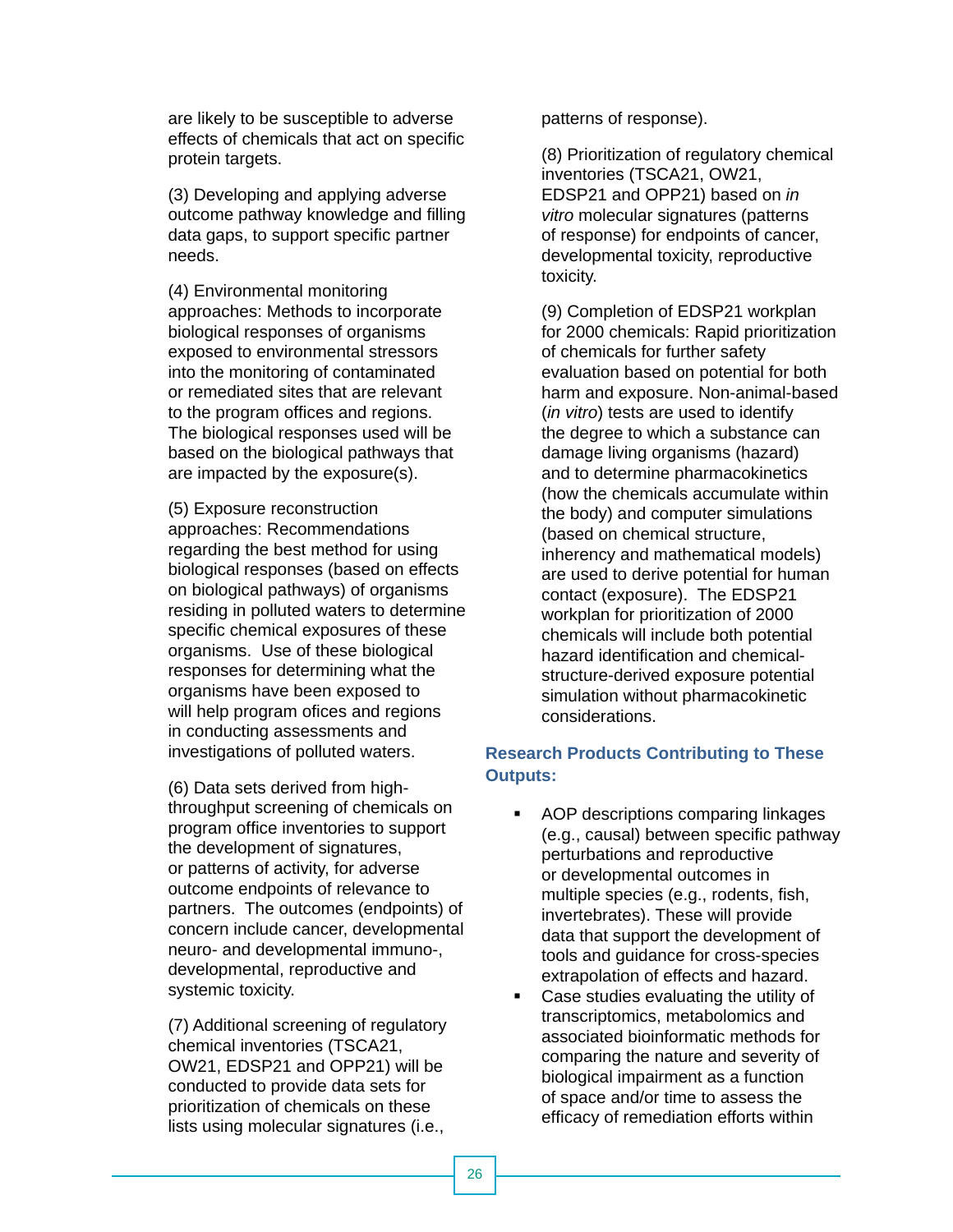the Great Lakes Areas of Concern.

- **Completion of high-throughput** screening data sets on the first 1000 Endocrine Disruptor Screening Program 21 (EDSP21) chemicals and ToxCast*™* Phase II chemical library.
- Accelerated ToxCast*™* screening data on additional chemicals beyond the current EDSP21 library; access new endocrine-related assays for EDSP21 (especially thyroid and steroidogenesis-related); validation studies on EDSP21 assays including targeted *in vitro* data on EDSP21 chemicals; database to manage EDSP21 data as well as data from guideline EDSP Tier 1 and Tier 2 studies; prioritization/weight of evidence methods/models for using EDSP21 data by program offices.
- **Prioritization and selection of** ToxCast*™* Phase-I and Phase-II chemicals for the TSCA21, OW21 and OPP21 (EPA work plans to utilize 21st century research and methods in these programs) case studies based on endpoints for cancer, developmental toxicity and reproductive toxicity.

### *Example 2: Sophisticated Virtual Tissue Models (v-Liver™ and v-Embryo™)*

EPA researchers continue to develop the virtual tissue models for the liver and embryo to eventually be used to predict exposures and effects in the developing embryo and in the liver.

### **Example Outputs:**

(1) A computer model to analyze effects of contaminants in food and water on the liver: Linkage of gene expression/pathways with phenotypic outcomes in the intact rodent liver.

(2) Computer models to predict effects on fetal development after maternal chemical exposure: Virtual embryo research integrates important data and scientific knowledge into sophisticated

computer models that will simulate and predict adverse events and outcomes in the embryo, fetus and neonate when the mother is exposed to different chemicals.

(3) Delineating pathways of exposure and mechanisms of developmental toxicity using the virtual embryo for risk assessment: The predictions of virtual embryo simulations can be used to understand and test mechanisms of developmental toxicity across different doses, species and life stages. This understanding can provide guidance for life-stage specific targeted research to delineate pathways of exposure and mechanisms in both the fetus and infant.

(4) An integrated strategy for lifestage specific risk assessment: The outcomes of the research will lead to improved understanding of the molecular pathways and cellular processes underlying adverse pregnancy outcomes and better ways to assess the impacts of prenatal and postnatal exposure to chemicals at various stages of development and scales of biological organization.

### **Research Products Contributing to These Outputs:**

*To support the virtual liver model –* 

 Quantitative dose-response models that are predicted by biological networks governing hepatocyte death and proliferation underlying 20 ToxCast*™* chemicals with activity on nuclear receptor mediated pathways. This cell agent-based model will estimate the acute and chronic effects of hepatic AOPs and develop a computational framework to integrate these effects with environmental processes for selected chemicals in EDSP21, TSCA21, OW21 and/or OPP21.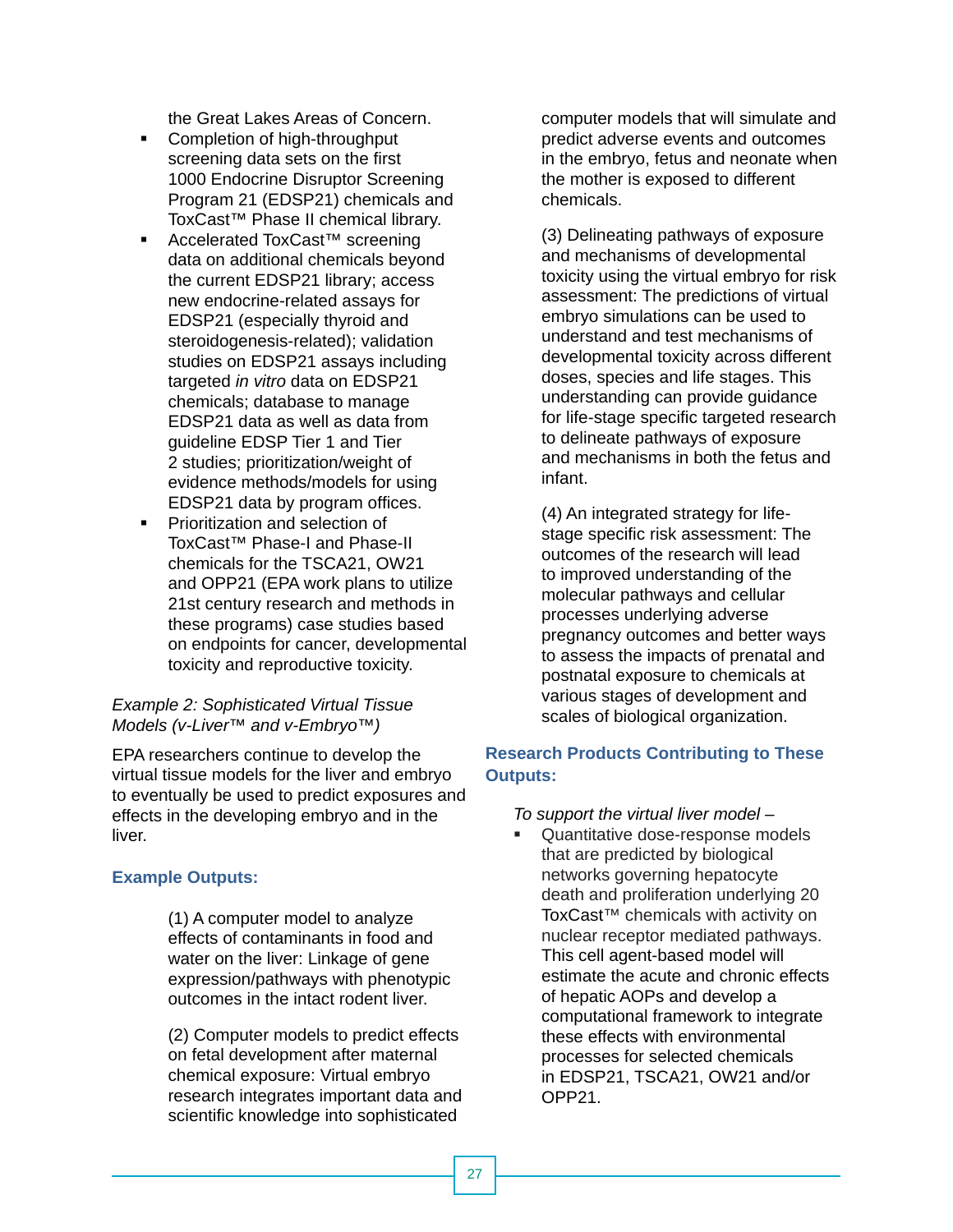*To support the virtual embryo model –* 

**Integration of angiogenesis information** into the virtual embryo using a cell-agent based systems model developed from empirical data and biological knowledge of blood vessel development. The angiogenesis model will be trained with compounds showing anti-angiogenic properties, assessed in a forward validation for predictive developmental toxicity among 1,000+ ToxCast*™* chemicals in pregnant rats/rabbits and tested for vascular disruption in zebrafish embryos and embryonic stem cell assays for 30+ chemicals in EDSP21, TSCA21, OW21 and/or OPP21.

*Example 3: Exposure and Effects Information to Support Near-term Regulatory Decision-Making* 

### **Example Outputs:**

(1) Consumer product use, emissions and other data for informing multi-tier exposure and dose analyses.

(2) Inputs and methods needed to model fate/transport, concentrations, exposures and dose to a variety of environmental chemicals.

(3) Refined Stochastic Human Exposure and Dose Simulation (SHEDS) and new SHEDS-Lite models.

(4) Applications of linked source-todose models to address program office and regional priorities for environmental chemicals.

(5) Completion of the TSCA21 workplan for 500 chemicals: Rapid prioritization of chemicals for further safety evaluation based on potential for both harm and exposure. Nonanimal-based (*in vitro*) tests are used to identify the degree to which

a substance can damage living organisms (hazard) and to determine pharmacokinetics (how the chemicals accumulate within the body) and computer simulations (based on chemical structure -- inherency -- and mathematical models) are used to derive potential for human contact (exposure). The TSCA21 workplan for 500 chemicals will combine high-throughput hazard data, pharmacokinetic data and exposure simulations to determine chemical prioritization based upon potential risk.

(6) Completion of the EDSP21 workplan for 2000 chemicals: Rapid prioritization of chemicals for further safety evaluation based on potential for both harm and exposure (similar to the TSCA21 workplan approach above).

### **Research Products Contributing to These Outputs:**

- **Simulation tool for modeling PCB and** SVOC emissions and transport in buildings and formaldehyde emissions from aqueous solutions.
- **Revised version of SHEDS-Multimedia** (v4) that includes output results for different scenarios, case-studies and sensitivity analyses addressing OPP needs for including dietary and residential scenarios. This product is responsive to a recent recommendation of the FIFRA Science Advisory Panel (EPA, 2010).
- The Exposure Forecaster (ExpoCast) high-throughput exposure predictions for prioritization of initial ToxCast*™*, TSCA21 and EDSP21 chemicals including exposure metrics and fate and transport modeling of large chemical libraries.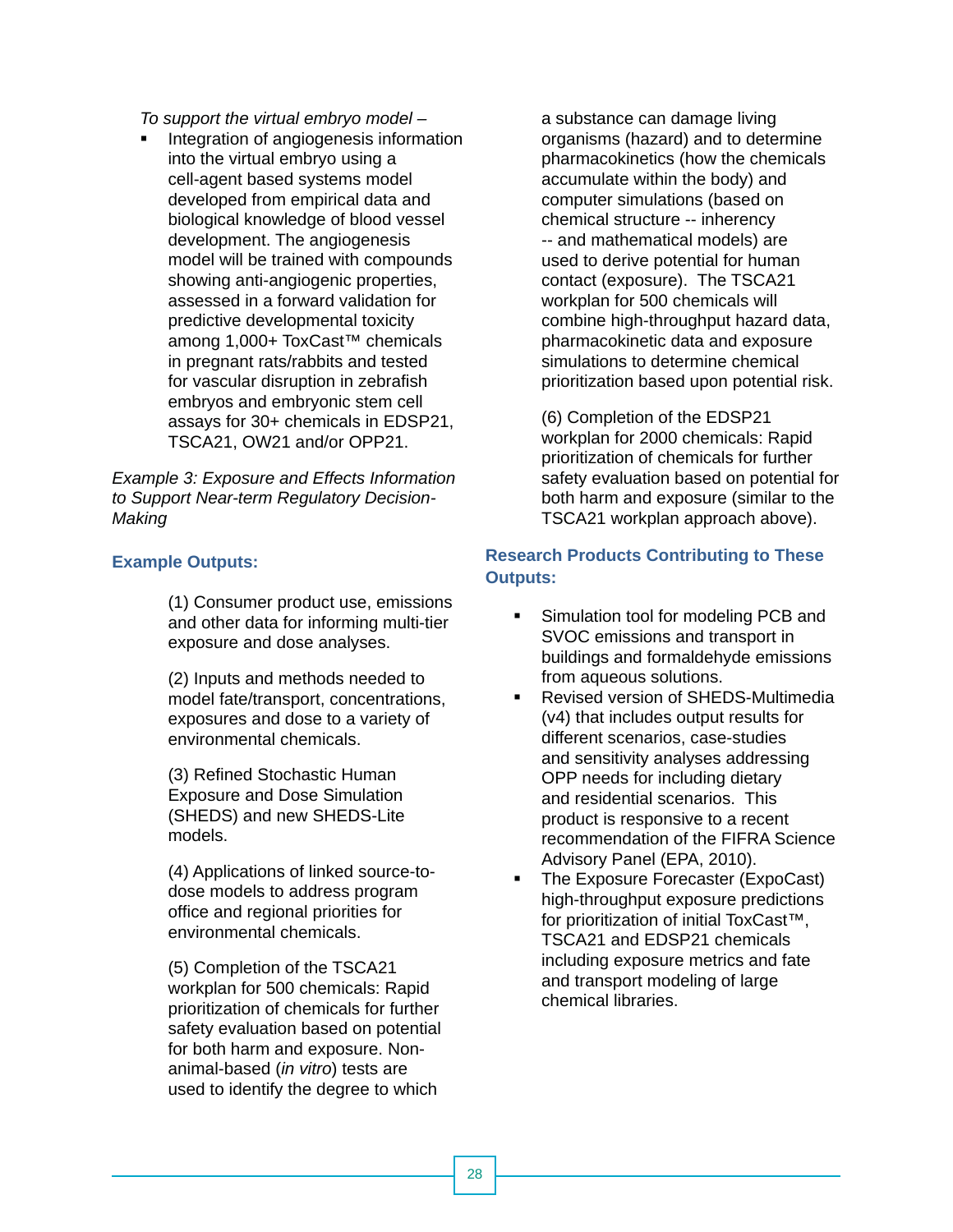*Example 4: Systems Models for Ecological Risk Assessment Application* 

### **Example Outputs:**

(1) Integrated systems-approaches linking exposure and outcome.

(2) Integrated systems-approaches for predicting individual, population and ecosystem risk from complex patterns of chemical exposure.

(3) Understanding of inherent properties of modifications that mediate specific nanomaterial (NM) toxicity or other effects.

(4) Identify mechanisms of action for nanomaterials, AOPs and recommendations for development of alternative and rapid-throughput assays.

(5) Recommendations for the development of models linking inherent properties and adverse outcomes (e.g., QSARs for NMs).

(6) Best current *in vitro* and *in vivo*  methods for tier testing of NMs provided to Offices.

(7) AOPs identifying common and sensitive biological receptors predictive of adverse human and ecological outcomes.

(8) Mechanisms of injury, mode of action and AOP for high-throughput and high-content screening methods development.

(9) Credible translatable alternative test methods, guidelines and endpoints that predict NM *in vivo* toxicity with high confidence.

### **Research Products Contributing to These Outputs:**

**Design and recommendations for** 

case studies that demonstrate systems models approaches to evolve from population- to community- to ecosystem-level risk assessment and provide information on high priority chemicals.

- Data on toxicity of selected nanomaterials, including exposureresponse models, uptake, distribution, modes of action, AOPs and initiating events for non-human species and ecological processes.
- **Guidance on the use of ecological** nanomaterial toxicity information to identify dose metric(s) of exposure to response, AOPs and absorption, distribution, metabolism and excretion (ADME) with their inherent chemical properties for development of high throughput and high content testing methods and best practices and test methods for the use of alternative models, tiered testing and *in vivo* tests to assess their toxicity.

Outcomes of the research for all four systems models examples (above): Improved chemical prioritization, screening, testing and quantitative risk assessment by integrating information from multiple biological levels, including pathway-level information and by using advanced computational techniques, such as multi-scale systems models of virtual tissues, to develop predictive models of hazard and exposure.

### **Impacts**

The systems model research outcome will have a tremendous impact on EPA toxicity testing, risk assessment and other environmental decision-making as the Agency moves chemical safety assessments into the 21st century. Together, the Systems Model outcomes moves advance the use of the pathway-based toxicity testing and risk assessment paradigm.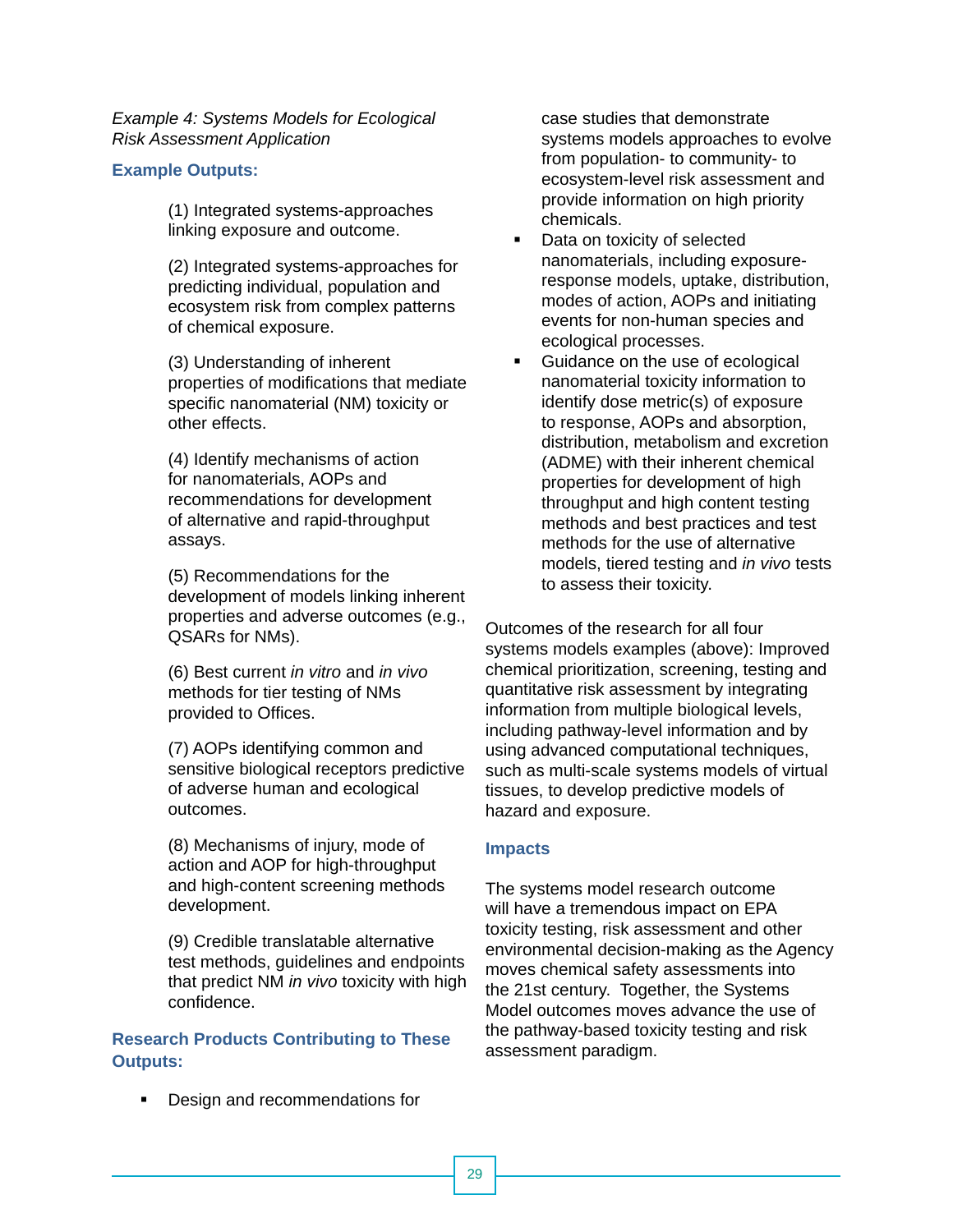## *Theme 3. Biomarkers*

*A biological marker, or "biomarker," is a chemical or biological characteristic that is measured or evaluated as an indicator of a biological process and used as a marker of exposure or effect.* 

**Research Objective: Predict health outcomes and exposures based on biomarkers to inform EPA risk assessment and management decisions for human and wildlife health.** 

### **Science Questions**

*How can CSS assess biomarkers that can serve as useful indicators of toxicity for different chemicals and endpoints such as health or wildlife outcomes?* 

*What are the endpoints of concern that require development of biomarkers?* 

*What characteristics are needed for a biomarker to be one that is informative of adverse outcomes to humans?* 

*How can the program assess biomarkers of exposure?* 

*What models need to be developed to better integrate biomonitoring (biomarkers and bioindicators) data into testing systems to help the Agency better understand environmental and health impacts?* 

### **Illustrative Outputs, Products and Outcomes**

*Example: Development of Biomarkers of Effect and Exposure* 

The *Biomarkers* theme is closely related to the AOP concept of the *Systems Models* research theme as it strives to characterize linkages between external environments, internal (biological) environments and key adverse effects/outcomes. The *Biomarkers'* theme includes research to develop and assess biomarkers of exposure and effect. The

research will use linkages between biomarkers and health outcomes to develop biomarkerbased predictive tools to aid in defining and understanding the relationship between chemical exposure and health effects.

### **Example Outputs:**

(1) Holistic approaches to foster a better understanding of relationship between exposure metrics and biomarkers, allowing for potential to reconstruct exposures from biomarkers.

(2) Improved methodologies for exposure and dose estimates by integrating biomarker data with supporting information/data (e.g., exposure factors and pharmacokinetic behaviors) into predictive models.

(3) Biomarker-based models for risk assessment.

(4) Biomarker-based model tools to evaluate risk management activities.

(5) Develop and maintain a state of the art panel of biomarkers of effects for use by risk assessors and researchers.

(6) Link biomarkers to key events in an adverse outcome pathway and thereby improve the diagnostic capabilities of the biomarkers in the panel.

### **Research Products Contributing to These Outputs:**

*For biomarkers of exposure -*

 Web-based software tool to conduct reverse dosimetry probability calculations for estimating exposure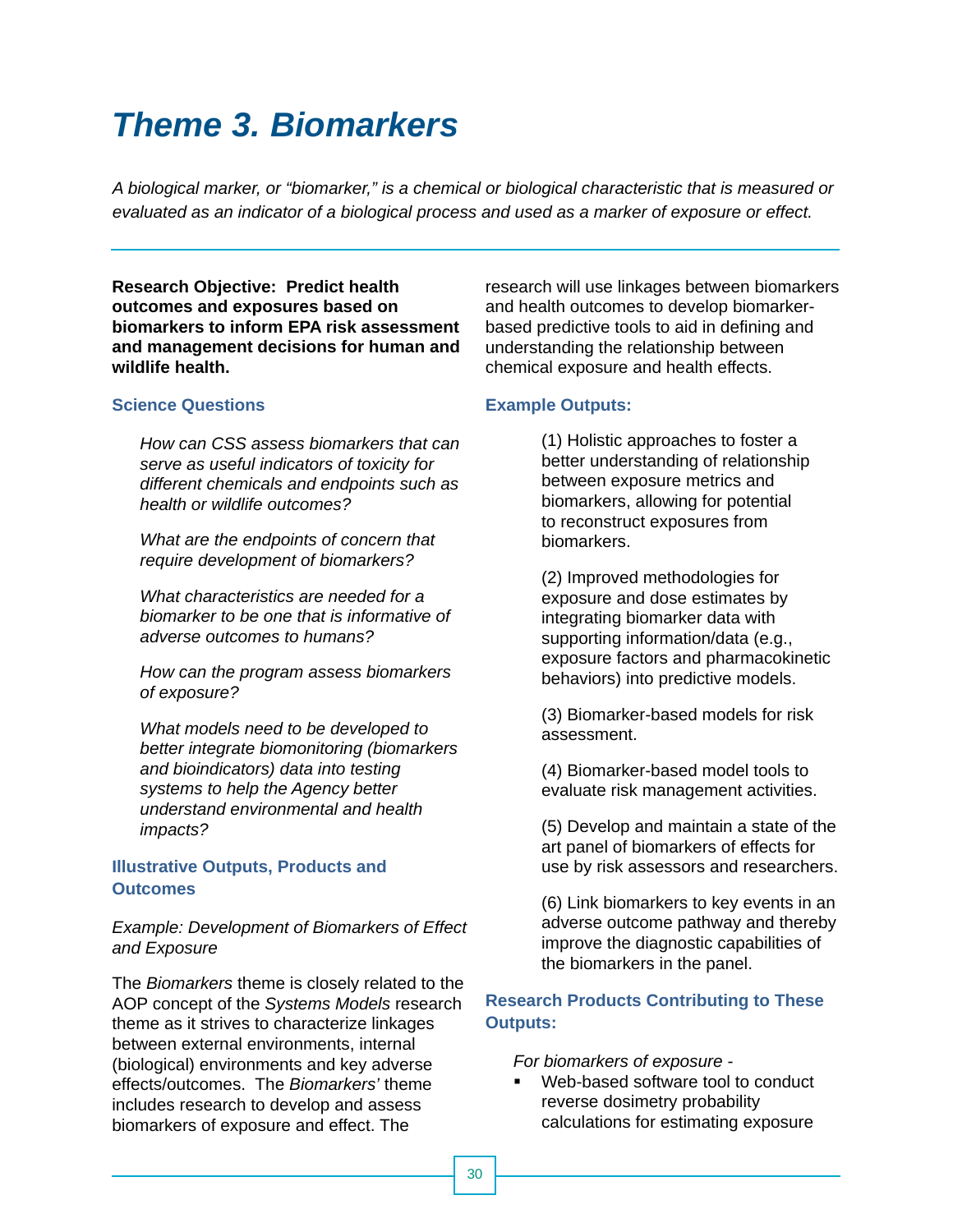concentrations that are likely to have produced the observed biomarker concentrations.

■ Best practices for integrating existing biomonitoring data into risk assessment demonstrated with a case study. Report will give generalizable guidance for calculating exposure, dose and target dose; calculating uncertainty; predicting risk; and identifying opportunities for mitigation

### *For biomarkers of effect -*

• Panel of existing bioindicators evaluated for diagnostic capability including (1) robustness of the assay, (2) bioindicator distribution in healthy and affected populations and (3) predictive capability for adverse outcomes.

Outcomes of the research: EPA risk assessments are improved by the (1) consistent, justifiable and improved use of existing biomonitoring data (e.g., NHANES); (2) availability of dose estimation/exposure reconstruction methods; and (3) availability of diagnostic AOP-based biomarkers with annotations to evaluate published data.

### **Impacts**

The impact of the resulting Biomarkers' research is that the program's partners will possess the tools (e.g., diagnostic biomarkers for AOPs) and methods needed to improve estimates of exposure, dose and outcome and utilize available biomarker data. In addition, some of the work directly supports the development of biomarkers for emerging contaminants of concern.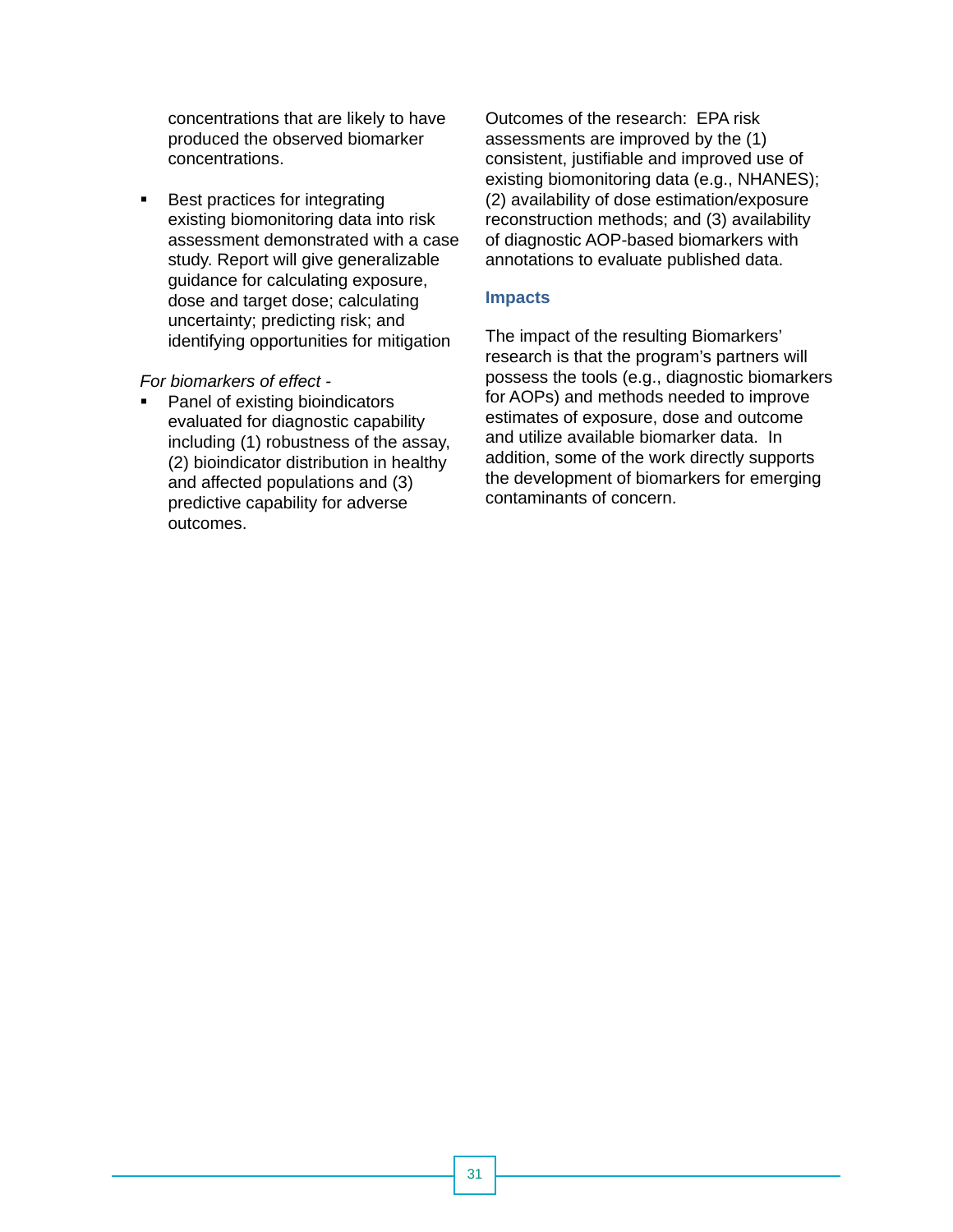## *Theme 4. Cumulative Risk*

*Cumulative risk is the combined risks from aggregate exposures to multiple agents or stressors.* 

**Research Objective: Assess the potential Illustrative Outputs, Products and human health and environmental outcomes Outcomes that result from multiple and continuous exposures to chemicals and provide this information about specifi c chemical mixtures, including chemical mixtures found in consumer products, to support priority regulatory decisions.** 

### **Science Questions**

*What are the ecological and human health risks of combined real-world exposures to environmental chemicals?* 

*What are the chemical targets at the molecular, cellular, tissue, organ and whole animal levels? and, Can these targets be used to assess cumulative effects?* 

*How can recent scientific advances help describe the impacts of exposures to chemical mixtures?* 

*How can recent scientific advances help describe human variability (e.g., across life stages, population groups)?* 

*What kinds of tools, including computational, systems-based tools, are required to fully describe the overall impact of aggregate exposures on organisms?* 

*What enhancements will be required to describe the impact of factors that affect an organism's response to chemical exposure, such as life stage, gender and aggregate exposures?* 

*What new methods/models are needed to account for exposure from all sources and pathways?* 

*Example 1: Effects and Exposure Predictive Tools for Real-World Mixtures* 

Real world chemical exposures are rarely limited to a single chemical, but involve often complex mixtures of different agents or stressors. This set of products helps identify, predict, assess and prioritize how chemical mixtures interact with humans and wildlife in real-world settings.

### **Example Outputs:**

(1) Predictive tools for identifying and prioritizing real-world mixtures of stressors (e.g., environmental, residential, SES, diet) based on: sources (including commercial and consumer products); surrogate exposure and hazard indices; and toxicity of chemical mixtures.

(2) Methods to predict the effect of chemical mixtures based on outcome pathways.

(3) Methods to select chemical mixtures for testing based on likelihood of toxicity.

### **Research Products Contributing to These Outputs:**

- **EXECUTE:** Linked SHEDS and PBPK modeling system to support Food Quality Protection Act (FQPA) cumulative risk assessments.
- **•** Computational method to utilize chemicals' similarities in kinetics and dynamic (response) determinants to optimize clustering and interactions of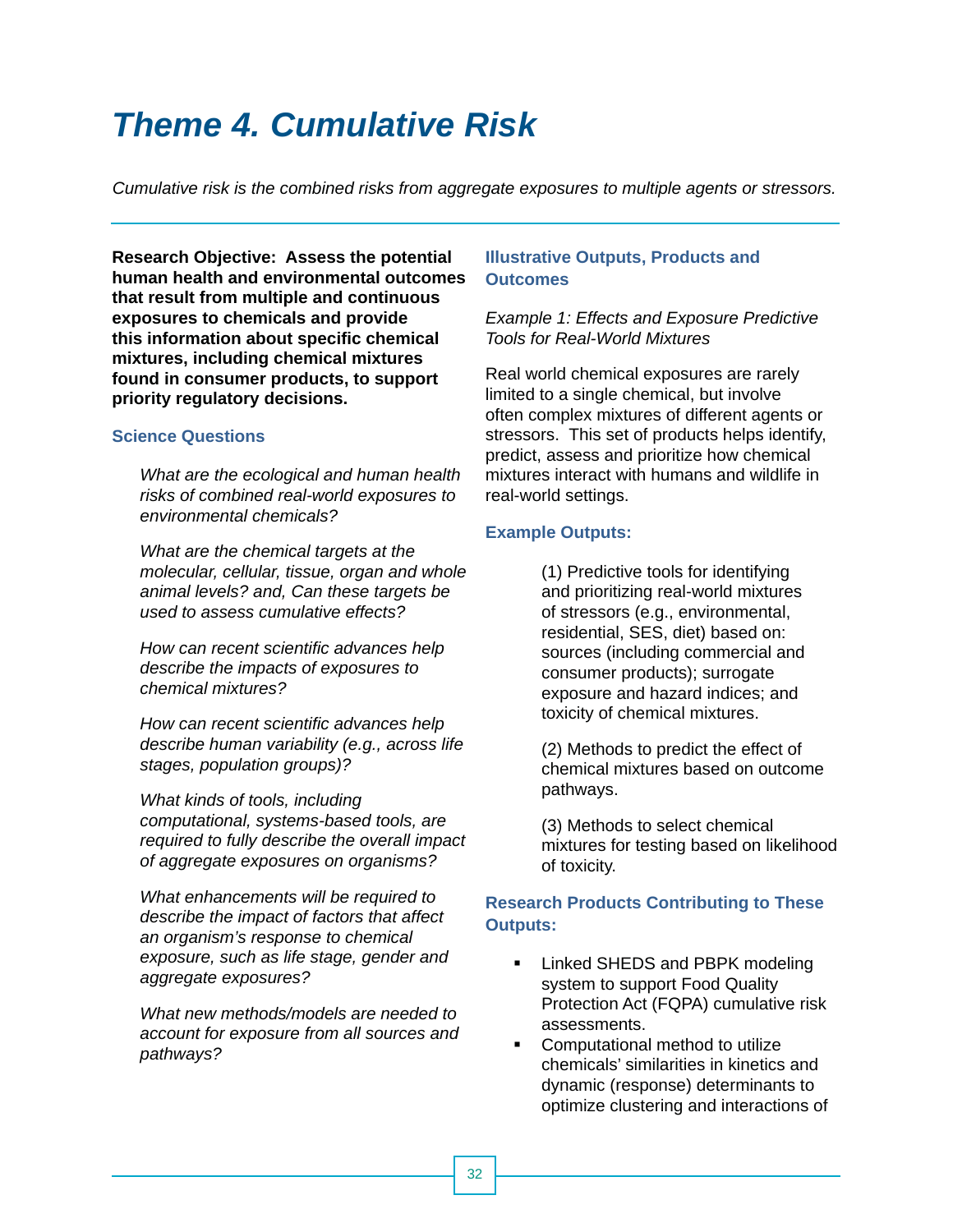clusters of chemicals within complex mixtures.

*Example 2: Chemical Mixture Data, Methods and Models to Support Near-Term Regulatory Decision-Making* 

### **Example Outputs:**

(1) Evaluation of selected compounds in municipal solid waste landfills.

(2) Final data on the fate and transport of emerging chemicals of interest following land application of biosolids.

(3) Data on the fate and transport of emerging chemicals of interest following land application of biosolids for mixtures identified in CSS cumulative risk research.

(4) Evaluation of selected compounds in municipal solid waste compost.

(5) Data, science and methods to support Agency decisions on perfluorochemicals (PFCs).

(6) Data, methods and science to inform PCB exposure and mitigate risk to children to support EPA regional decisions.

### **Research Products Contributing to These Outputs:**

 Methods and approaches for evaluating the fate and transport of mixtures of emerging contaminants and selected modes of action in wastewater treatment in support of Toxic Substance Chemical Act (TSCA) rule making.

- **Preliminary data on the fate and** transport of emerging chemicals of interest following land application of biosolids to support of TSCA rule making.
- Data gap analysis on presence, fate and transport of selected compounds in the municipal solid waste stream.
- Evaluation of PFC mixture effects by *in vitro* and *in vivo* models.
- **Narket trend monitoring for PFCA** precursors in consumer articles.
- Data and model results for PCBs in schools to provide information needed to develop improved and costeffective mitigation and remediation approaches.

Outcomes of the research for both of these Cumulative Risk examples: A set of predictive models from the cellular level to the population level that can be integrated into a source-tooutcome modeling platform that incorporates real world exposure scenarios.

### **Impact**

The impact of the Cumulative Risk research are new data and predictive tools to inform risk management decisions for EPA's priority regulatory, risk assessment and risk management decisions for chemical mixtures.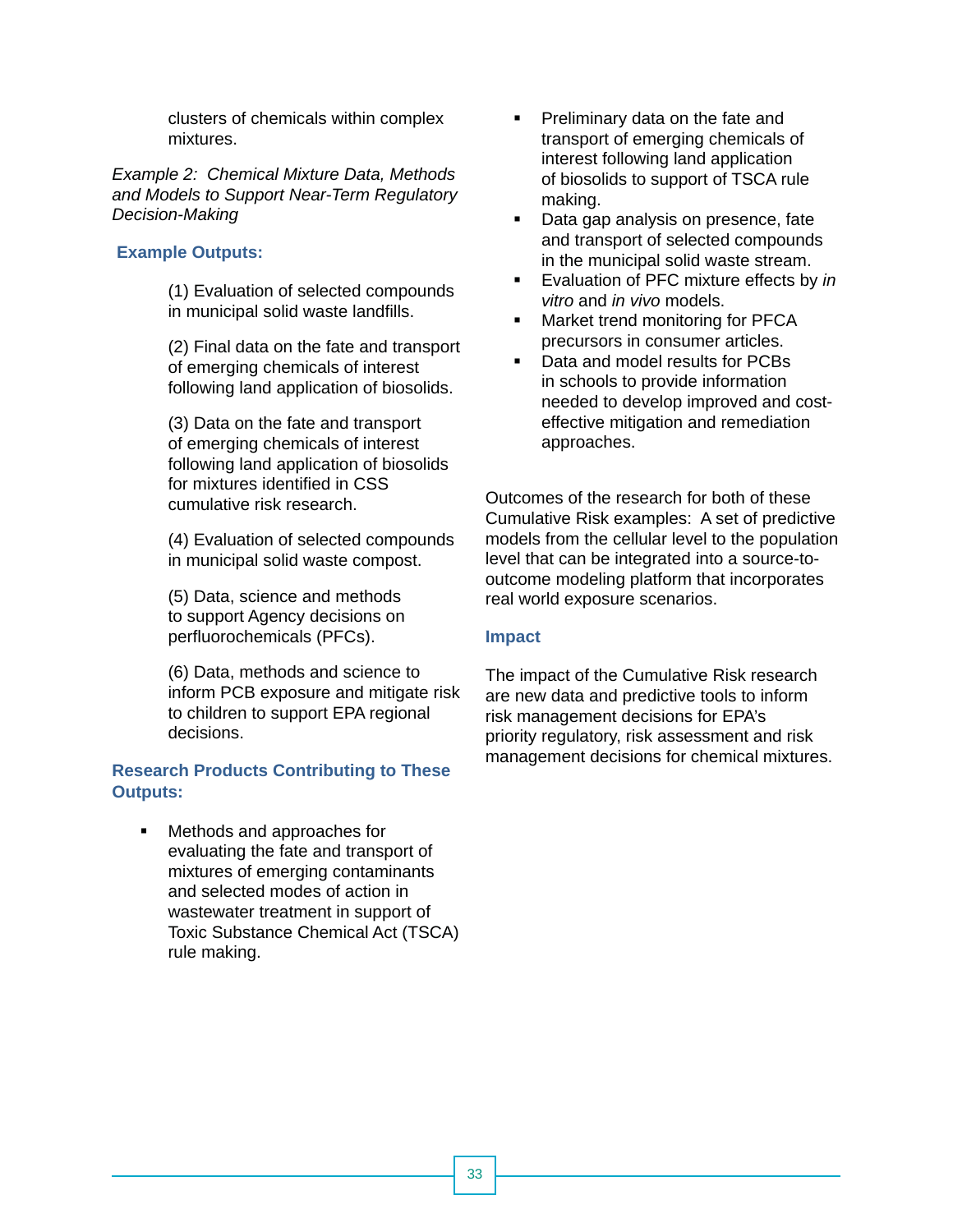## *Theme 5. Life Cycle Considerations*

*Life cycle is defined as the "cradle-to-grave" (also referred to as "cradle-to-cradle") activities for a product, process, or activity, including the stages of resource acquisition, material manufacture, production, transportation/distribution, use, recycling/reuse and final disposal.* 

**Research Objective: Utilize data to inform the design of more sustainable, green chemicals by reducing their environmental and human health impacts while recognizing the need for chemicals in a sustainable economy.** 

### **Science Questions**

*How can life-cycle assessments and other innovative tools be integrated with more traditional methods to produce assessments that inform decision-making and identify safer and more sustainable approaches?* 

*How can life cycle assessment approaches and methods be applied to decision analysis to reduce uncertainties associated with the analysis of alternatives at multiple decision-making scales or levels?* 

*What are the critical components of a sustainability-driven paradigm for risk management of chemical and product systems that incorporate life cycle factors relevant to environmental, economic and societal issues?* 

*How can effective and reliable screeninglevel approaches for life-cycle assessment be developed that can be effi ciently and strategically applied to the large number of chemicals?* 

### **Illustrative Outputs, Products and Outcomes**

 incorporate sustainability into decision-making. strategy into a holistic approach requires the application of a life cycle perspective to The Life Cycle Considerations' research outcomes will inform green chemistry design.

Building on other CSS projects, research in this effort will: develop a data network to meet the emerging assessment needs of EPA program and regional offices to address sustainability; identify research opportunities with respect to the life cycle stages of a chemical; and serve as a platform for research conducted in a holistic, multi-stakeholder manner (e.g., initiating collaborations among EPA, industrial partners and stakeholders) to generate improved sustainability.

### **Example Outputs:**

(1) A database of information about the life cycle of a chemical that will aid in incorporating sustainability in environmental decision-making.

(2) A framework to help include sustainability in decision-making within the EPA using experiences from case studies with program offices and regions.

(3) Reaction systems, membrane materials and separation processes will be developed using the principles of green chemistry to address sustainability in chemical processes.

(4) Solutions will be provided and demonstrated for the sustainable **Example: Example: design, production and use of** chemicals using the principles of green Transforming EPA's risk management engineering to reduce the utilization of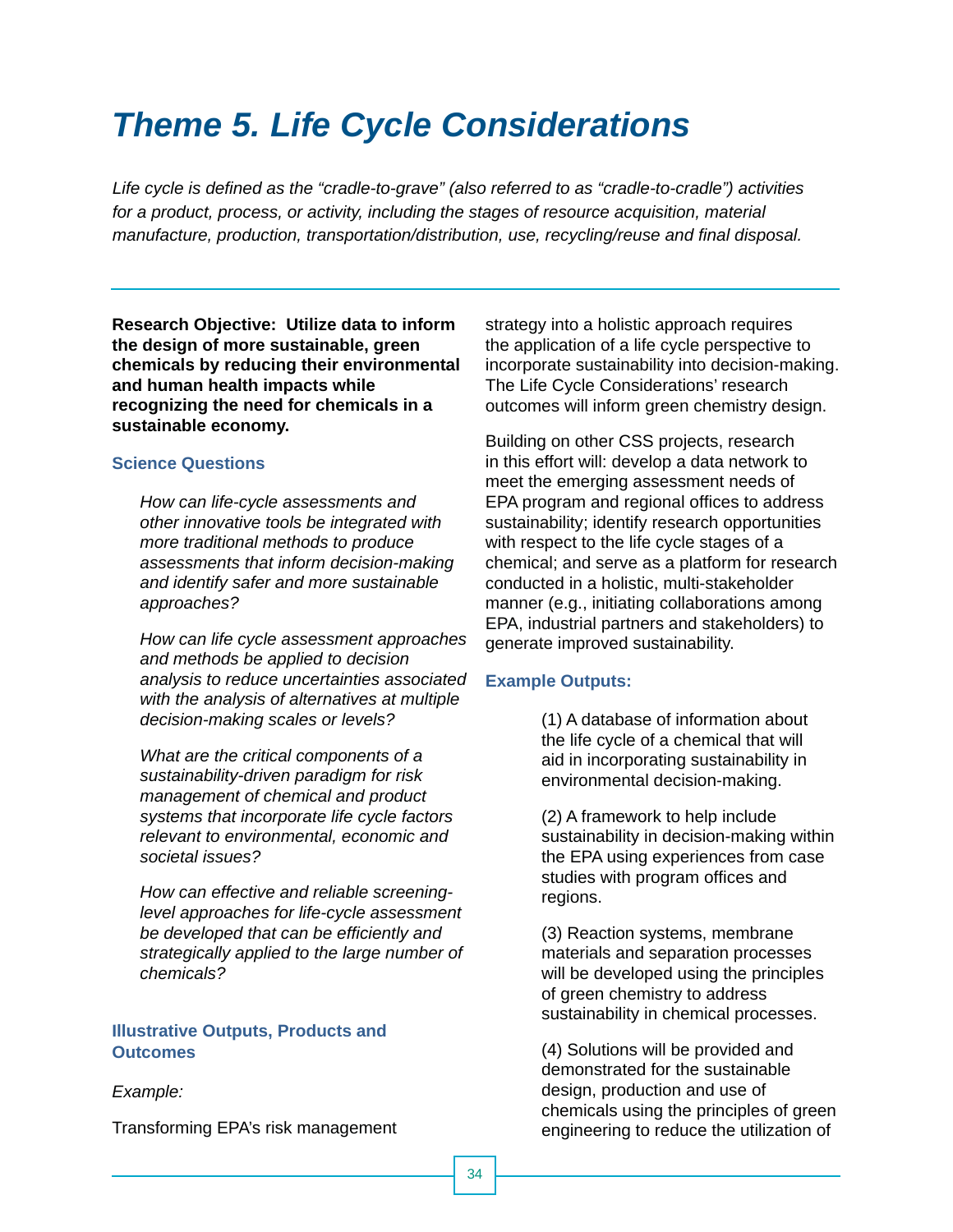energy intensive chemical processes.

(5) Innovative approaches to manufacturing of chemicals will be developed using sustainable molecular design, life cycle material safety and chemical process indicators.

(6) The development and demonstration of life cycle methods for sustainable design practices for the manufacture, use and evaluation of commercial products.

### **Research Products Contributing to These Outputs:**

- **Preliminary sustainability database** design based on a model case of life cycle inventory (LCI) generated for a nano-silver consumer product.
- **Extramural research to advance the** science and application of life-cycle thinking and assessment for chemicals. This research will be conducted in two academic institutions under EPA's Science to Achieve Results (STAR) Program.
- **Demonstration of the successful** synthesis and characterization of a cellulose membrane with controllable cross-linking for application in sustainable water treatment.
- **Documentation (including through** the patent development) describing greener production of nanomaterials to promote sustainable nanotechnologies and mitigate regulatory needs.
- Assess biobutanol as fuel substitute for bioethanol to potentially lessen greenhouse gas emissions: 1) Membrane for the green separation of ethanol from water using combinations of zeolitic and polymeric materials; and 2) Joint patent application with CRADA partner for butanol recovery from dilute solutions during manufacturing via membrane-based separation processes in response to the need of OTAQ (OAR).
- Demonstration of how the GREENSCOPE (Gauging Reaction Effectiveness for the Environmental Sustainability of Chemistries with a multi-Objective Process Evaluator) sustainability indicator model can evaluate human health and environmental risks, for an example such as manufacturing of biodiesel.
- Demonstration of how the GREENSCOPE sustainability indicator model can implement green chemistry principles through an in-house developed green chemical reaction, which can be applied by OSCPP in educational and evaluation activities and projects.
- **International guidance document** on product category rules for environmental product claims. This international guidance document will provide direct support to the missions of the Office of Resource Conservation and Recovery (in OSWER) for their Sustainable Products-related efforts and to the Office of Pollution Prevention and Toxics (in OCSPP) for their Environmental Preferable Purchasing Program established for needs expressed within the cross-agency 'Sustainable Products Network'. This work will support a key element of the 'International Product Life-Cycle Partnership' draft proposal for U.S. Commitment for Rio+20 being prepared by the Office of International and Tribal Affairs.

Outcomes of the research: The identification of key linkages in the continuum between the production of a chemical, its release, fate/ transport of a chemical in the environment, the resulting exposures and adverse outcomes for humans and/or the environment in order that sustainable risk management approaches can be scaled up and delivered to decisionmakers.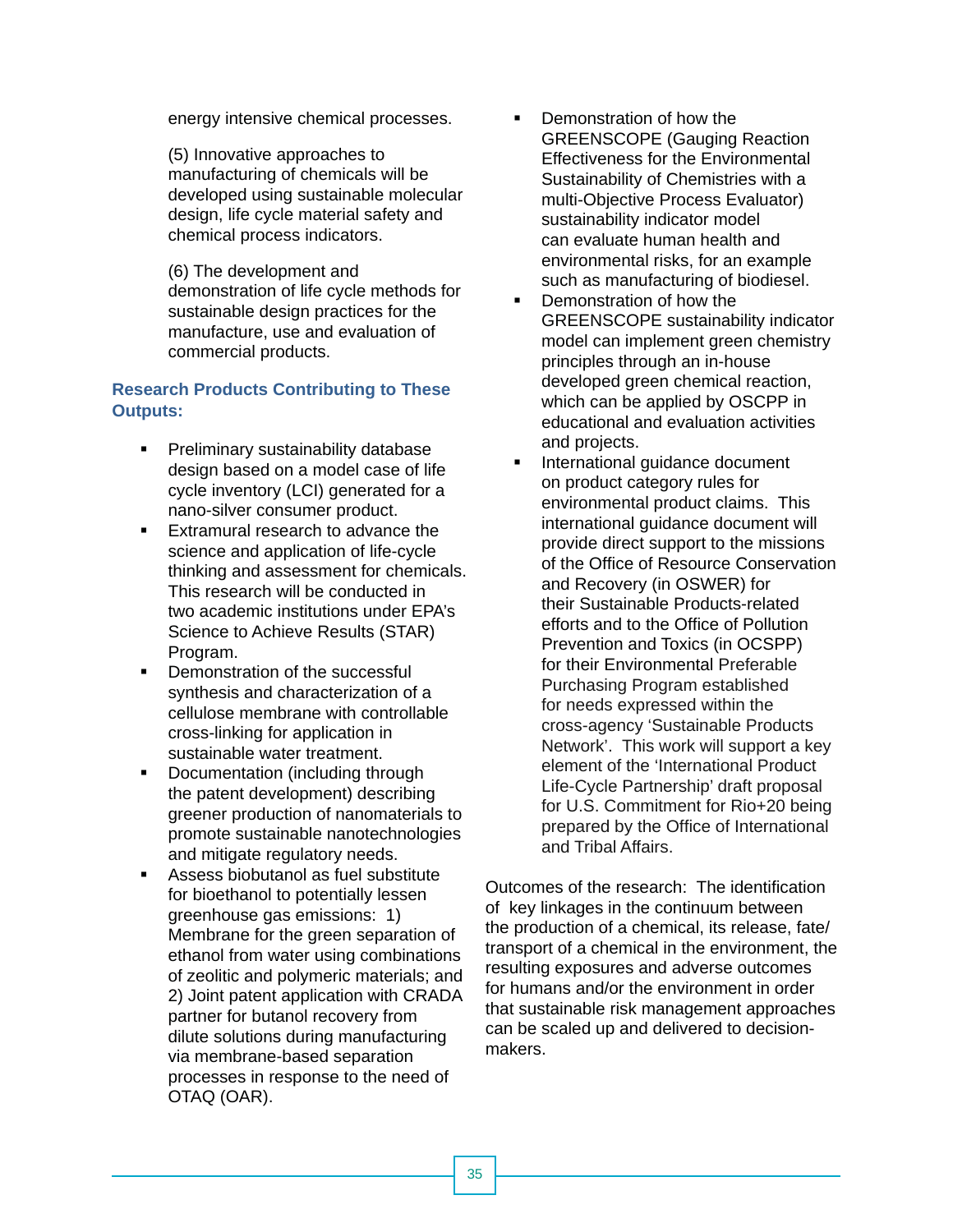### **Impact**

Chemical decision-making is better informed because of the information about a chemical's toxicity across the entire life cycle. Safer, more sustainable chemicals are available and sustainable molecular design approaches are defined.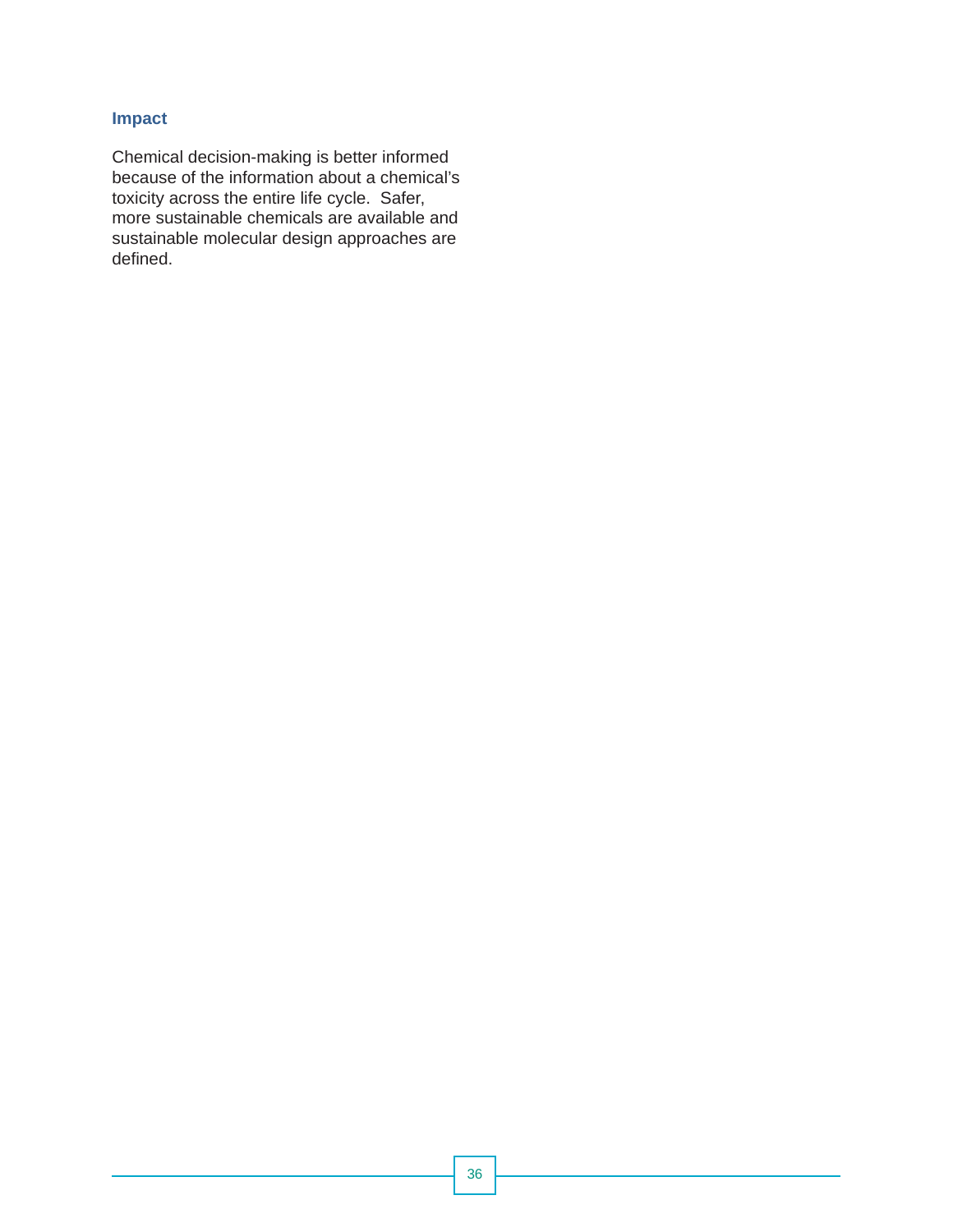## *Theme 6. Extrapolation*

*Extrapolation is the technique of estimating a variable outside a known range through calculations based on equations and models built from data based on values and variables from within a known range.* 

**Research Objective: Maximize the use of available data by developing approaches that extrapolate between (1) test organisms and human or ecological receptors, (2) test and real-world exposure durations, (3) laboratory to field conditions, (4) individuals to populations and (5)** *in vitro*  **to** *in vivo* **health outcomes.** 

Extrapolation methods are needed that improve the reliability and precision of environmental effect estimates. CSS research will address that, characterizing the uncertainty in current risk management decision-making that result from extrapolating measured data and develop new approaches for extrapolation. Research conducted under this topic will maximize the use of available data by developing approaches that extrapolate between test organisms and human or ecological receptors, test and realworld exposure durations and from laboratory to field conditions.

This research will provide methods that may be used across CSS topic areas for consistency of data interpretation and application.

### **Science Questions**

*What enhancements will be required to describe the impact of factors that affect an organism's response to chemical exposure, such as life stage, gender and aggregate exposures?* 

*How can recent scientific advances help describe human variability, life stages and population groups?* 

*assays for toxicity testing, how can we extrapolate from in vitro assay response to in vivo response?* 

### **Illustrative Outputs, Products and Outcomes**

*Example 1: Extrapolation Tools* 

### **Example Outputs:**

(1) Chemical Class-Based Expert Systems: Automated rule-based decision trees are being developed to predict which chemicals have the potential to disrupt endocrine systems. This is done by testing key chemicals within a chemical class to represent others, determining what is similar about the chemical structures and properties that explain their biological activity and writing rules that help categorize similar but untested chemicals.

(2) Refined tools that exist for estimating species sensitivity to pesticides and other contaminants: Expansion to add algal toxicity data.

(3) Refined tools that exist for estimating species sensitivity to pesticides and other contaminants: Expansion to add mode of action information.

(4) Refined tools that exist for estimating species sensitivity to pesticides and other contaminants: Guidance to standardize methods.

*With the emphasis on developing in vitro* (5) Population models that incorporate sub-groups of fish or aquatic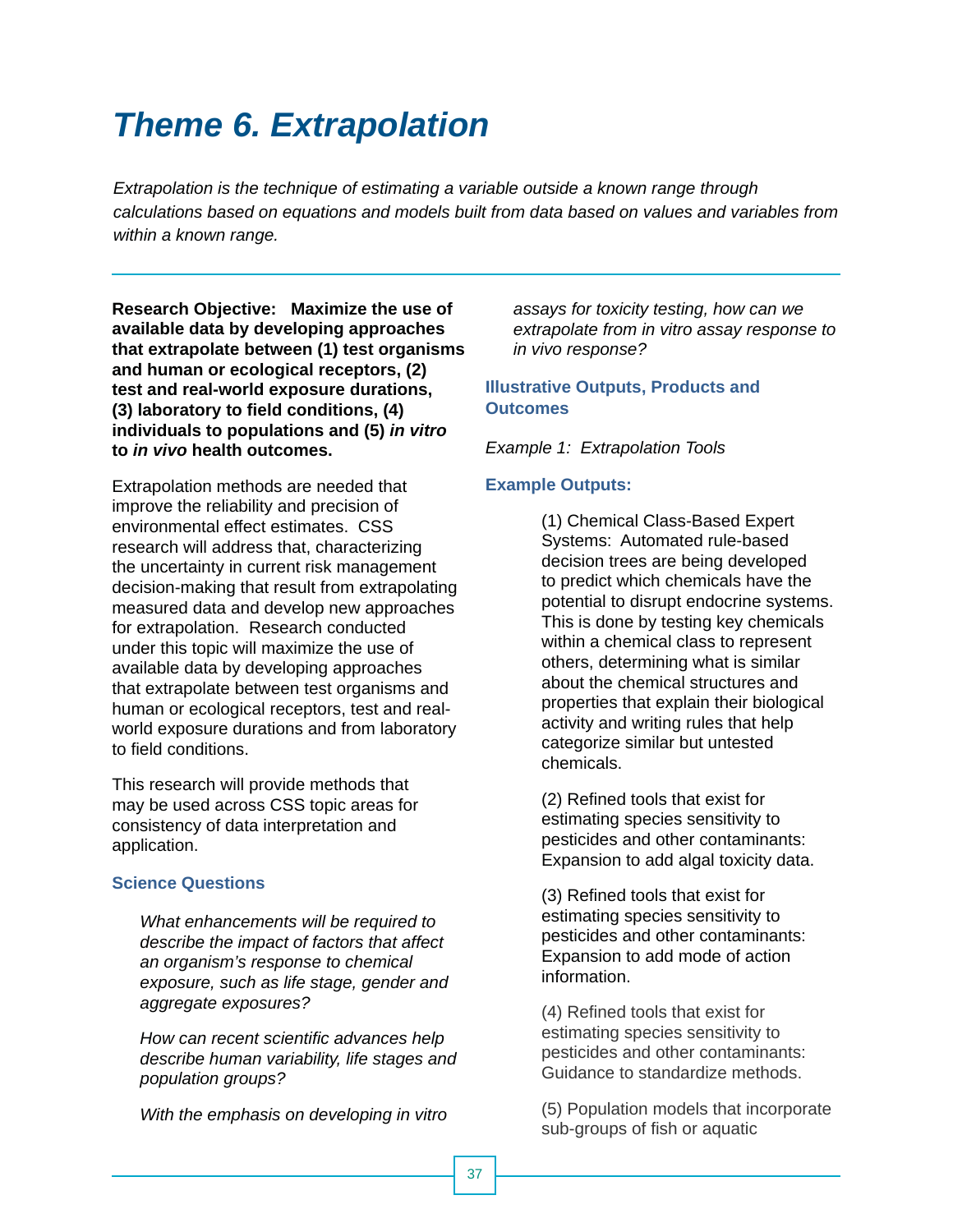invertebrates separated by life stage, age or time.

(6) Methods and models for translating toxicity test endpoints into quantitative estimates of changes in demographic rates, such as fecundity and juvenile survival rates, for use in populationlevel risk assessment.

### **Research Products Contributing to These Outputs:**

- Framework for extrapolating *in vitro*  to *in vivo* effects from in silico models based on empirical data that predict unbound chemical concentrations *in vitro* from inherent chemical properties.
- **Provide definitive interspecies mode of** action-based extrapolation models for predicting ecotoxicity to OCSPP.
- Guidance for using population modeling endpoints in risk assessments for any aquatic animal species for which there are traditional toxicity data. Guidance includes an MS Excel model for deriving default population demographic parameters (survival rates for different life stages and fecundity rates) when traditional toxicity data are not available.
- Avian toxicity translator model for extrapolation from individual to population level effects (basic version, MCnest) including a users manual and a technical support manual.

*Example 2: Extrapolation Methods to Support Environmental Decision-Making for EDCs* 

### **Example Output:**

Methods and models to apply *in vitro* and *in silico* derived data to individuals.

### **Research Products Contributing to This Output:**

- **Integrated method linking endocrine** active substance exposure in the environment with biological effects observed in *in vitro* and *in vivo* assays.
- Guidance document on the use of *in vitro* data for predicting biological effects after exposure to endocrine active substances in non-target species.

Outcomes of the research for both of these examples: An improved understanding of the utility of adverse outcome pathway models that provide increase confidence in the extrapolation of exposure and effects across different levels of biological organization, doses, genders, life stages, species and populations.

### **Impact**

This research will provide methods that may be used by program offices in risk assessment and other decision-making and across CSS research themes to improve consistency of data interpretation and application.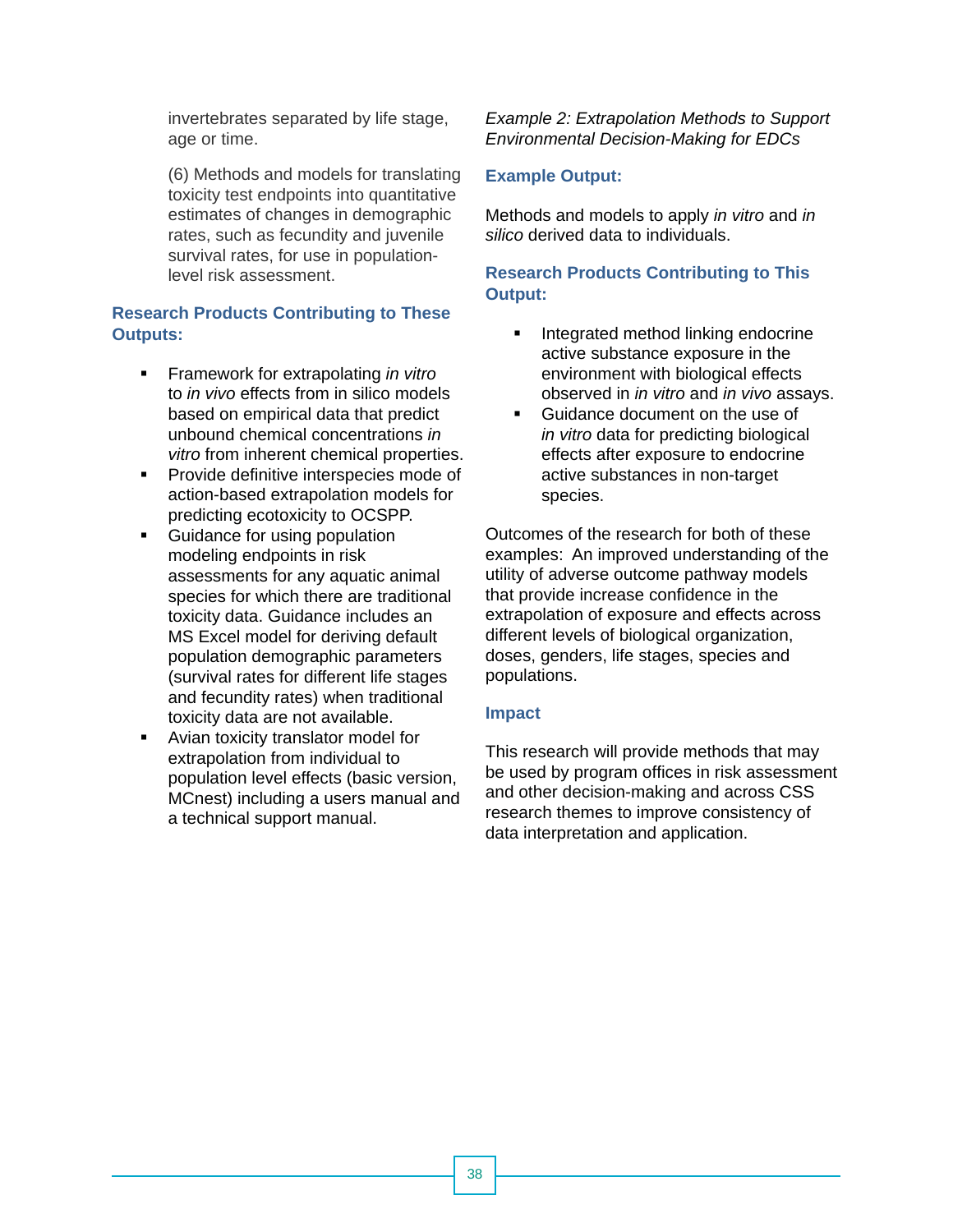## *Theme 7. Dashboards*

*A dashboard is an interactive web site that provides access to the tools and data required to carry out a specific analysis or decision-related task.* 

**Research Objective: Produce dashboards that provide partners with accessible, useful graphical depictions of all available chemical data (e.g., information and studies) related to the user's specific queries to help answer the chemicalrelated question.** 

### **Science Questions**

*What kind of tools, including computational, systems-based tools, are required to fully describe the overall impact of exposure on organisms?* 

*How can tools be customized to supply the data and information needed by partners to address specifi c regulatory and environmental questions?* 

*How can inherency, exposure, hazard and risk management options be integrated to supply a greater degree of certainty in decisions, reduced risk and enhanced sustainability?* 

### **Illustrative Outputs, Products and Outcomes**

### *Example: Prototype Dashboard Development*

CSS-produced dashboards will provide decision-makers with web-based tools that produce a summary of information derived from chemical exposure and hazard data, decision-rules and predictive models. Dashboards will seamlessly integrate information from diverse sources to help partners arrive at more holistic and novel risk assessment and risk management decisions. Dashboard research will produce customized web-based tools based on the queries of

partners using the web-based tool.

### **Example Outputs:**

(1) Initial prototype dashboards delivered to program offices: Prototype versions of web-based dashboards for evaluating screening, testing, exposure and sustainability information relevant to EDSP21 (potential endocrine disruption), OPP21 (pesticidal actives, inerts and antimicrobials), TSCA21 (prioritizing and assessing new and existing chemicals), OW21 (prioritization of chemicals for the PCCL/CCL and other purposes), and HHRA21 (Provisional Peer Reviewed Toxicity Value [PPRTV] and NexGen risk assessments).

(2) Regular updates (6-month cycles) of all EPA program office web-based dashboards, taking into account user feedback and new scientific developments.

### **Research Products Contributing to These Outputs:**

- **Prototype version 1.0 of web-based** dashboards followed by updates every six months including: OPP21 (Office of Pesticide Programs for the 21st Century) dashboard for evaluating screening, testing, exposure and sustainability information relevant to pesticidal actives, inerts and antimicrobials.
- **Prototype version 1.0 of web-based** dashboards followed by updates every six months including: EDSP21 (Endocrine Disruptor Screening Program for the 21st Century)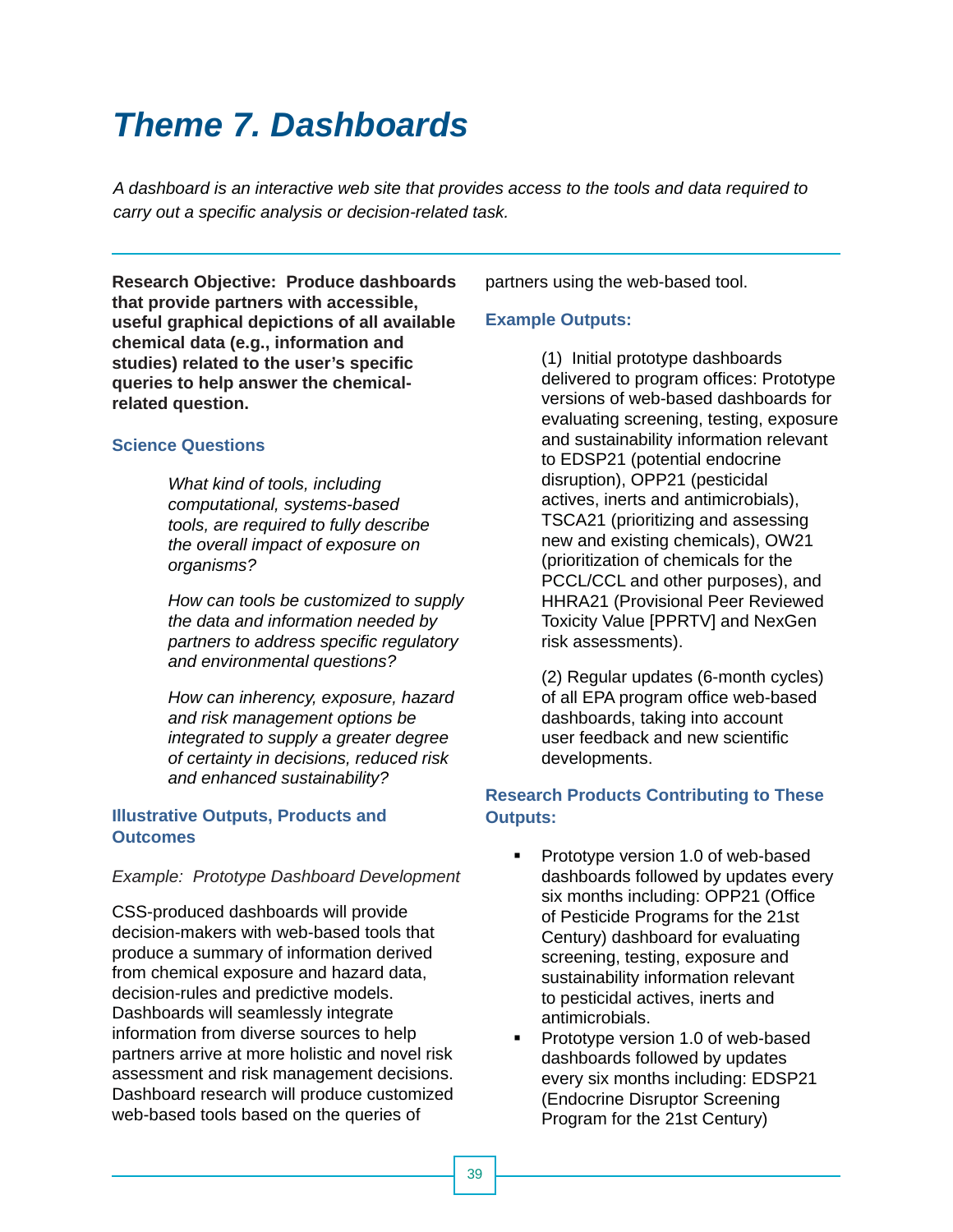dashboard for evaluating screening, testing, exposure and sustainability information relevant to potential endocrine disruption.

- Prototype version 1.0 of web-based dashboards followed by updates every six months including: TSCA21 (Toxic Substances Control Act for the 21st Century) dashboard for evaluating screening, testing, exposure and sustainability information relevant to prioritizing and assessing new and existing chemicals.
- **Prototype version 1.0 of web-based** dashboards followed by updates every six months including: OW21 (Office of Water for the 21st Century) dashboard for evaluating screening, testing, exposure and sustainability information relevant to prioritization of chemicals for the Preliminary Chemical Candidate List (PCCL)/CCL and other purposes.
- **Prototype version 1.0 of web-based**

dashboards followed by updates every six months including: HHRA21 (Human Health Risk Assessment in the 21st Century) dashboard for evaluating screening, testing, exposure and sustainability information relevant to PPRTV and NexGen risk assessments.

Outcomes of the research: Communicate, translate and transfer all available scientific information about chemicals in ways most useful to decision-makers.

### **Impact**

The impact of the Dashboards research is an improved ability (including improved efficiency) for CSS partners (EDSP21, TSCA21, OPP, OW, etc.) to make scientifically-based decisions. Providing regulatory decisionmakers with user-friendly tools to access all available data about chemicals is critical to the success of EPA's CSS research.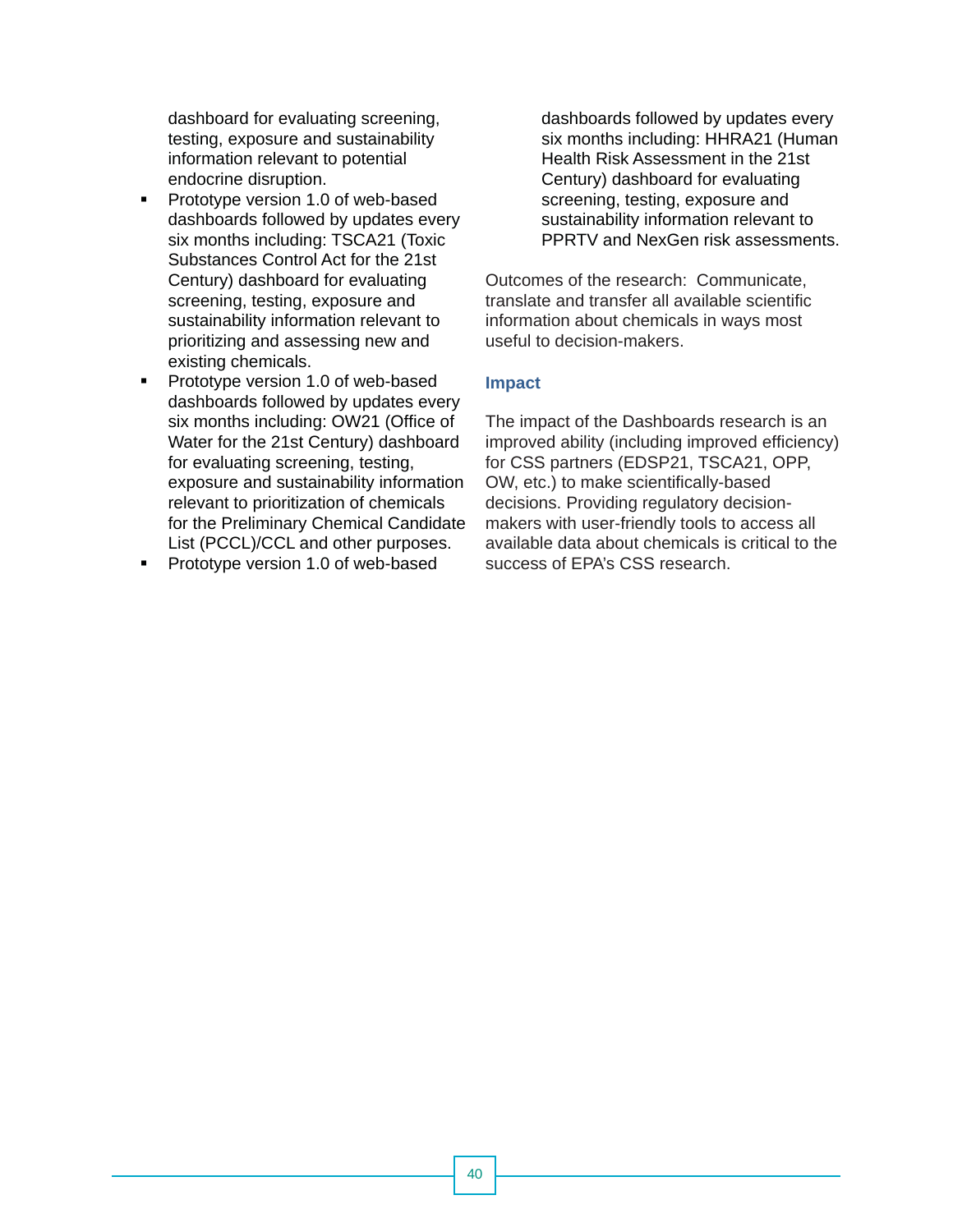## *Theme 8. Evaluation*

*This last CSS research theme evaluates the results and impact of the CSS research program. This effort will develop the tools needed to evaluate the reliability and uncertainty of data, methods and models developed under the other CSS themes for their collective ability to improve risk assessment and management.* 

**Research Objective: Provide decision analyses, support tools and feedback mechanisms that inform and enable the optimal delivery and use of CSS data, methods and models and to evaluate the impact of the CSS research program on EPA decision-making capabilities.** 

### **Science Questions**

**How have CSS research findings and** *tools impacted and supported EPA's decision-making?* 

*What are the measures needed to evaluate the predictive value of the tools (e.g., Dashboards, enhanced*  ToxCast*™) produced from the CSS research program?* 

*Do the partners find that the tools and other data from the CSS research program will improve environmental decision-making, including risk assessment?* 

*How can the critical pieces of information required for different assessment tiers be systematically identified, evaluated, integrated, reviewed and used in assessments and subsequent management decisions?* 

### **Illustrative Outputs, Products and Outcomes**

*Example: Assessing CSS Partner Needs, Product Utility and Program Success* 

### **Example Outputs:**

(1) Understanding of partner needs and how to measure product utility; information obtained through pro forma surveys and interviews.

(2) Overall program performance and success assessment of CSS research based on understanding of how the partners will benefit from CSS research products.

### **Research Products Contributing to These Outputs:**

- Initial and follow-up pro forma surveys of program office, regional and external partners.
- A program office and regional partners outreach and engagement plan.

Outcomes of the research: The overall impact of the CSS research is assessed. CSS tools and information are delivered to the partners along with training in order that the partners have an ability to efficiently apply the information. The CSS tools, new assays and scientific knowledge have increased our confidence in utilizing 21st century pathwaybased approaches for priority setting, toxicity testing and risk assessment.

### **Impact**

The impact of the Evaluation work is that CSS products are developed in response to partner needs and are then delivered efficiently to partners for use in Agency decisions. Further, the overall impact of the CSS research outputs (information, tools, etc.) on EPA decisionmaking will be understood.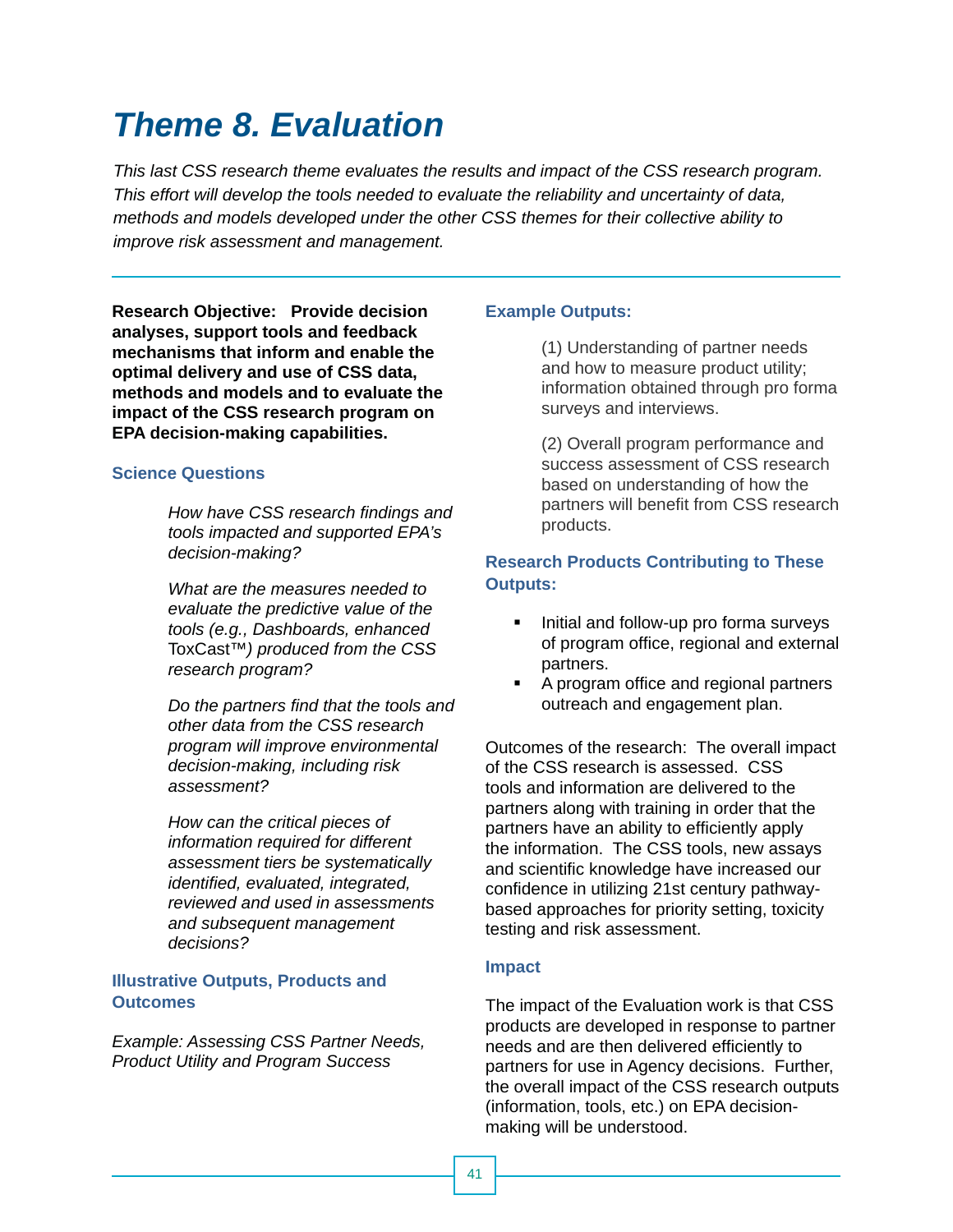## *Conclusion*

*EPA's Chemical Safety and Sustainable research program presents a comprehensive set of efforts for transforming toxicity testing and performing chemical risk assessment using toxicity pathway-based approaches. The combined products of the program will transform the paradigm of chemical safety assessment to using 21st-century tools and approaches through a number of key activities.* 

CSS research addresses chemical testing needs, such as the significant numbers of existing and new chemicals that need to be tested for toxicity risks, by rapidly increasing the knowledge base about the key drivers of potential toxicity of chemicals. The heart of the transformation in toxicity testing requires intensive pathway-based research and assay design in order to assess human and wildlife health within part of a larger system (the ecosystem), as EPA moves to a sustainable molecular design approach to chemical safety.

To improve EPA assessments, reliable, pathway-based biomarkers of effect will be developed and needed extrapolation methods will be developed. Risk assessment of multiple chemicals and exposures to chemicals plus nonchemical stressors, requires new methods and approaches that CSS will provide and cumulative risk assessment will require methods to use human exposure data. The program anticipates that the Agency will be better positioned to perform its mission of protecting human health and the environment as scientific information becomes digitized and

readily available, methods and models to capture the complexities of chemical exposure and hazard in toxicity testing are developed and approaches focused on development of more sustainable alternatives are provided to decision-makers. Producing user-friendly tools, such as dashboards, will specifically address various partner needs in an efficient manner. Finally, the impact of the CSS research tools, data and new approaches are evaluated through training and feedback.

The *Strategic Research Action Plan for EPA's Chemical Safety for Sustainability Research Program* maps out a research program for the next five to ten years. Partner needs have been the driver of CSS product development. Communication with partners began at the inception of the program development and will continue throughout. In fact, the entire program has moved EPA to adopt a new approach to engage its partners in the research and development process. This plan, however, is a living document and will be updated as science evolves and decisionmakers' needs change.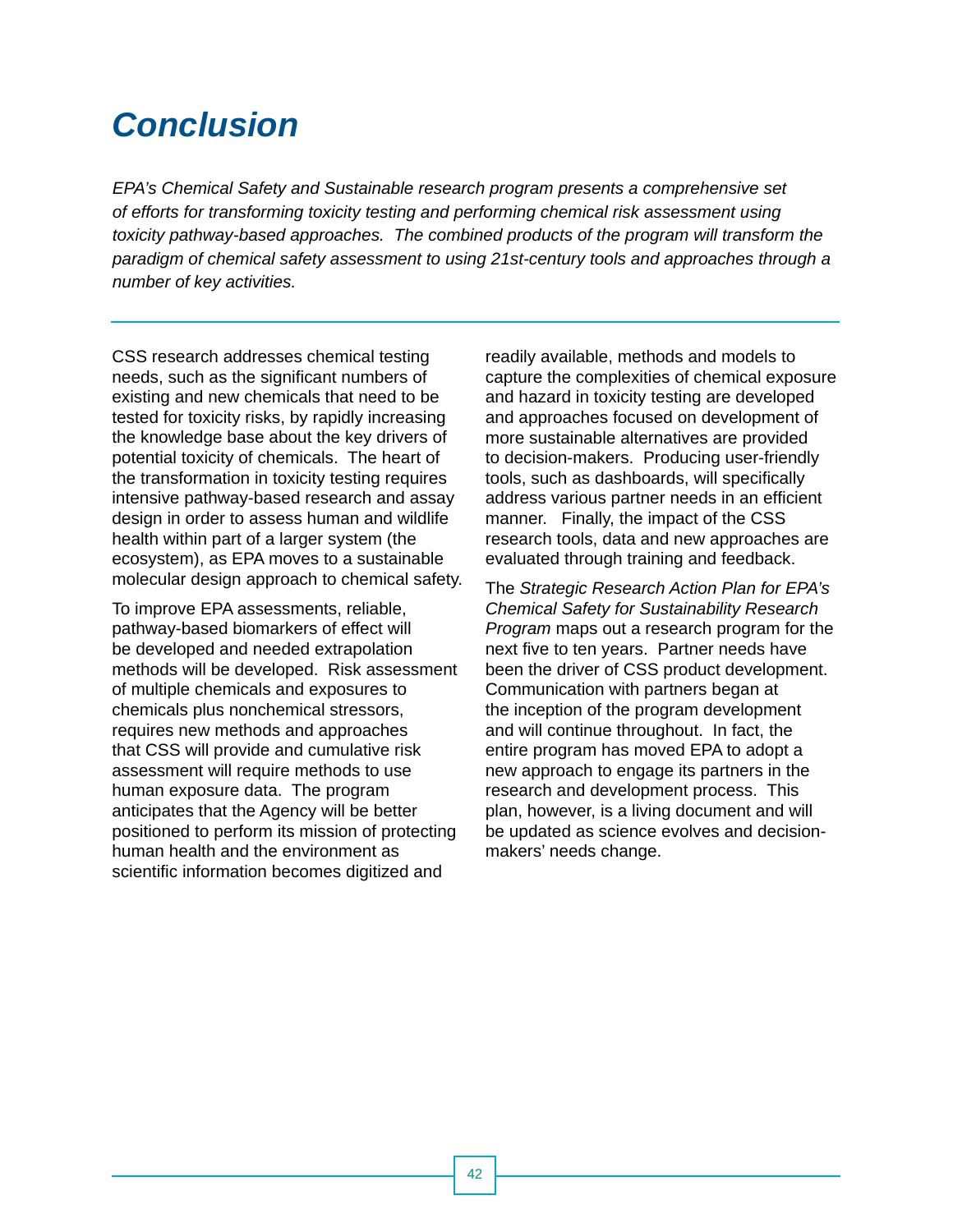## *Summary Tables*

*EPA's Chemical Safety and Sustainable research program presents a comprehensive set of efforts for transforming toxicity testing and performing chemical risk assessment using toxicity pathway-based approaches. The combined products of the program will transform the paradigm of chemical safety assessment to using 21st-century tools and approaches through a number of key activities. The tables (below) are organized by research theme and within theme are organized by research project tasks. Each task number refers to a particular project task that has one or more expected outputs. Outputs were defined by partners and represent synthesized and/or translated research products that are in the format needed by the end user. These summary tables reflect the CSS research outputs as of February 2012.* 

## *Theme 1. Inherency*

**Science Questions:** What is the relationship between inherent physico-chemical properties and health outcomes and what data are needed to define these relationships?

What approaches and information can best advance the understanding of physico-chemical or material properties of chemicals and how can this knowledge be used to predict toxicity, fate, transport, transformation (degradation and metabolism) and toxicologically-relevant exposures?

How can the knowledge of inherent properties be utilized to guide the development of safer product design and use throughout a chemical's life cycle?

**Outcome:** Improved chemical hazard assessments based upon a deeper understanding of the relevant physico-chemical and other inherent properties of chemicals that influence environmental fate, exposure and biological responses.

| Task<br>No. | <b>Outputs</b>                                                                                                                                                                                                                                                                                                                     | Output<br>Year | Relevance to<br>other<br><b>CSS Themes</b> |
|-------------|------------------------------------------------------------------------------------------------------------------------------------------------------------------------------------------------------------------------------------------------------------------------------------------------------------------------------------|----------------|--------------------------------------------|
| 1.1.1       | (1) A resource of inherent chemical properties (ICP), molecular<br>descriptors and selected biological activities for chemicals of<br>interest to OCSPP.<br>(2) Provide tools and methods for chemical space analysis<br>and domain of applicability for models to be incorporated into<br>Dashboards.                             | <b>FY16</b>    | 2, 3, 4, 5, 7                              |
| 1.1.2       | (1) DSSTox chemical structure files, covering EPA's high-<br>throughput testing programs (ToxCast™, Tox21), eco-toxicological<br>databases (ECOTOX) and FDA's food additive database (PAFA),<br>to support predictive modeling and to be incorporated into<br>structure-searching tools and CSS Dashboards (see Theme 7<br>below). | <b>FY14</b>    | 2, 5, 7                                    |
|             | (2) Efficient structure-entry process and workflow to update<br>DSSTox central structure inventory and link new structures to ICP<br>properties and data in CSS Dashboard.                                                                                                                                                         | <b>FY16</b>    | 2, 5, 7                                    |
| 1.1.3       | (1) Physico-Chemical Properties Calculator, linked to existing EPA<br>models (e.g., EPI Suite, enhanced SPARC) provides molecular<br>properties for building improved environmental fate & transport<br>models.                                                                                                                    | <b>FY16</b>    | 2, 5, 7                                    |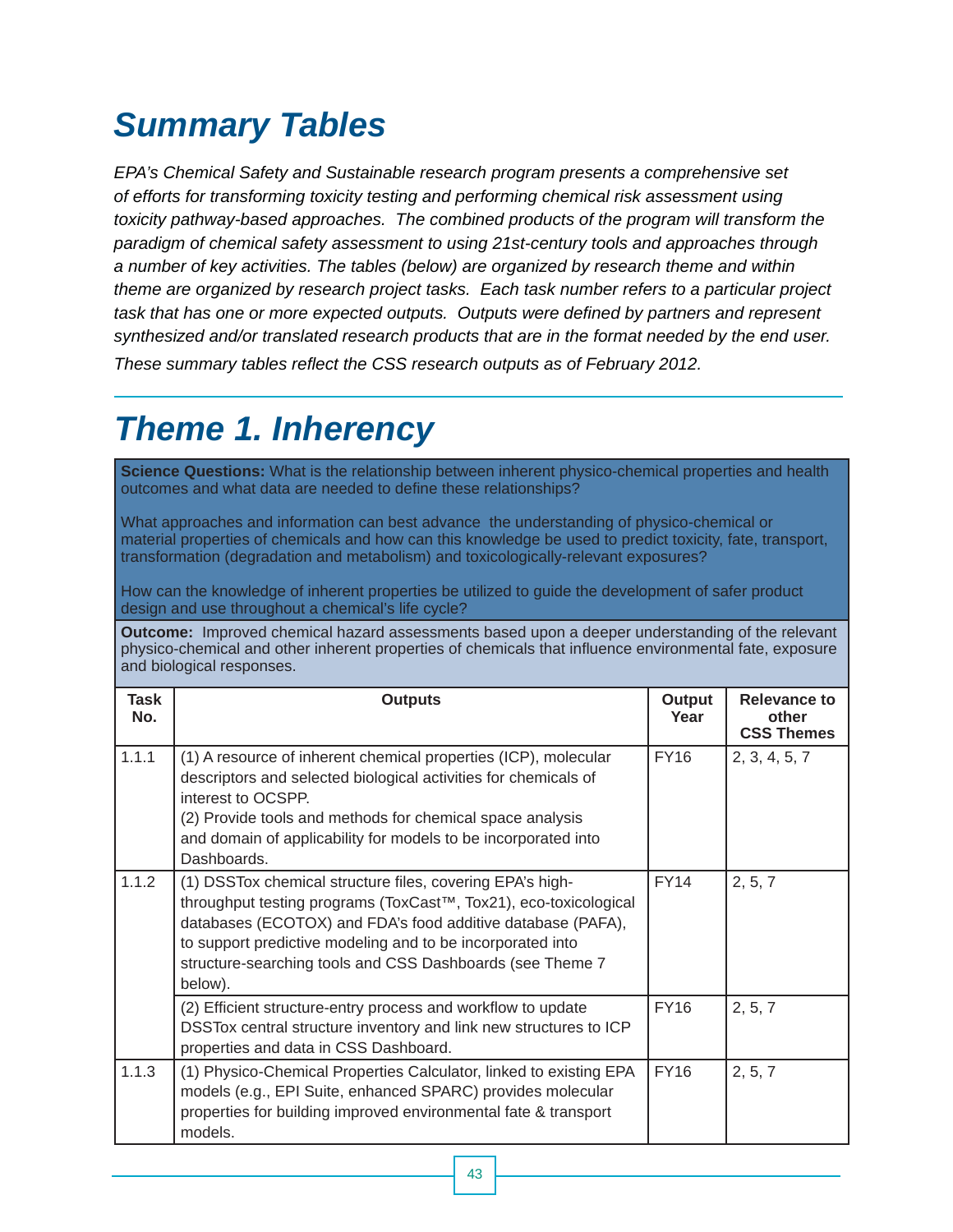| <b>Task</b><br>No. | <b>Outputs</b>                                                                                                                                                                                                                                                      | <b>Output</b><br>Year | <b>Relevance to</b><br>other<br><b>CSS Themes</b> |
|--------------------|---------------------------------------------------------------------------------------------------------------------------------------------------------------------------------------------------------------------------------------------------------------------|-----------------------|---------------------------------------------------|
| 1.1.3              | (2) Integration of Physico-Chemical Properties Calculator with<br>outputs of Tasks 1.1.1 and 1.1.2 to supply ICP for chemicals of<br>Agency interest and to provide key properties for environmental<br>fate & transport models accessed through the CSS Dashboard. | <b>FY16</b>           | 2, 5, 7                                           |
|                    | (3) Predict types of chemicals more likely to require metabolic<br>activation to produce animal toxicity, incorporated within an<br>automated workflow and linked to other ICP and toxicity related<br>chemical features for use in CSS Dashboard.                  | <b>FY16</b>           | 2, 5, 7                                           |
| 1.2.1              | (1) Nanoparticles in the environment: Methods for the detection<br>and characterization to analyze metal and carbon-based<br>nanoparticles in environmental matrices.                                                                                               | <b>FY16</b>           | $\overline{2}$                                    |
|                    | (2) Fate of nanoparticles in the environment: Data on the impacts<br>of inherent particle properties and environmental conditions on<br>their fate in environmental systems.                                                                                        | <b>FY16</b>           | $\overline{2}$                                    |
|                    | (3) Leaching of nanoparticles from products: Data on the quantities<br>and speciation of nanoparticles leaching from consumer products<br>containing nanomaterials.                                                                                                 | <b>FY16</b>           | $\overline{2}$                                    |
| 1.2.2              | (1) Nanoparticles in the environment: Bioavailablity Assessment<br>Tools for nanoparticles.                                                                                                                                                                         | <b>FY16</b>           | $\overline{2}$                                    |
|                    | (2) Transport of nanoparticles in the environment: High throughput<br>protocols for estimating the transport of nanoparticles in<br>environmental systems (e.g., waste water treatment plants).                                                                     | <b>FY16</b>           | $\overline{2}$                                    |
|                    | (3) Transport and transformations of nanoparticles in the<br>environment: Experimental and modeling tools for evaluating<br>transport and transformations of nanoparticles in the environment.                                                                      | <b>FY16</b>           | $\overline{2}$                                    |
|                    | (4) Exposure to nanoparticles in the environment: Data and<br>relationships that can be used to link ICPs of nanoparticles to<br>models that predict NP transport, transformation and exposure in<br>the environment.                                               | <b>FY16</b>           | $\overline{2}$                                    |
|                    | (5) Data on emissions produced from the use of diesel fuel<br>containing ceria additive.                                                                                                                                                                            | <b>FY16</b>           | $\overline{2}$                                    |
| 1.3.1              | (1) Pesticide MOA profiling tool to OPP.                                                                                                                                                                                                                            | <b>FY15</b>           | 5, 7                                              |
|                    | (2) Database of MOAs and assignment methodology to OCSPP.                                                                                                                                                                                                           | <b>FY15</b>           | 5, 7                                              |
|                    | (3) Improved MOA-based QSAR ecotoxicity models to OCSPP.                                                                                                                                                                                                            | <b>FY15</b>           | 5, 7                                              |
| 1.3.2              | (1) A molecular-based ligand-biological target resource that can be<br>used to inform toxicity and in silico-in vitro-in vivo correlations and<br>extrapolations.                                                                                                   | <b>FY15</b>           | 2, 4, 5, 7                                        |
|                    | (2) A web-accessible (within EPA only [intranet]) in silico/knowledge<br>based ADME (absorption-distribution-metabolism-elimination)<br>resource in support of physiologically-based pharmacokinetic<br>(PBPK) dosimetry models and exposure-dose extrapolation.    | <b>FY15</b>           | 2, 4, 5, 7                                        |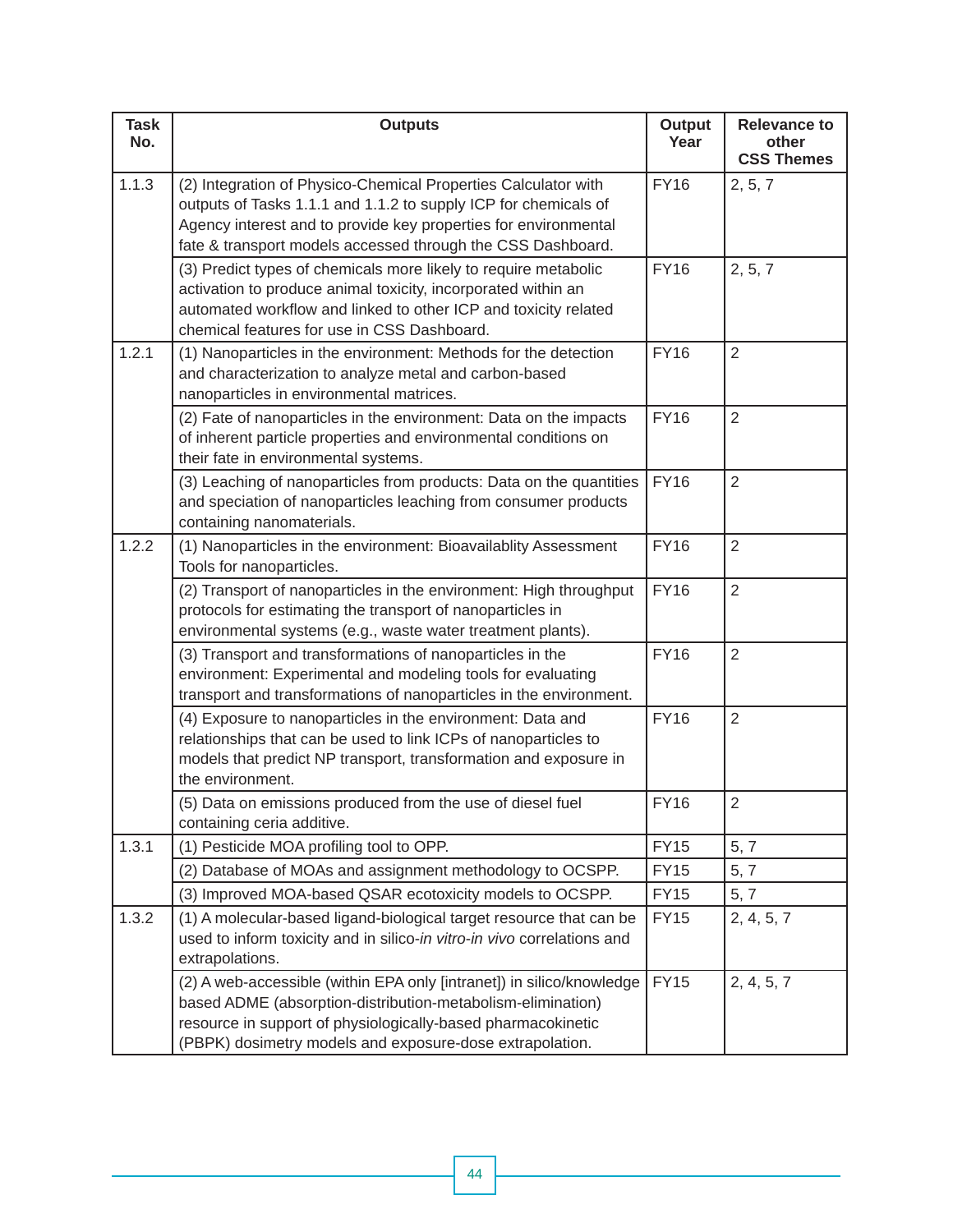## *Theme 2. Systems Models*

**Science Questions:** What are the perturbations at all levels of biological organization, defined as a toxicity pathway, for environmental chemicals?

What are the most appropriate systems models to address the chemical-related environmental problems of greatest impact?

How can information be integrated into virtual organ models?

What new tools and/or models must be developed to ensure precise and efficient hazard and exposure screening across the life cycle of a chemical?

What systems models (e.g., kinetics and dynamics) must be developed and used to address the chemical-related environmental problems with the greatest impact?

**Outcome:** Improve chemical prioritization, screening, testing and quantitative risk assessment by integrating information from multiple biological levels, including pathway-level information and by using advanced computational techniques, such as multi-scale systems models of virtual tissues, to develop predictive models of hazard and exposure.

| <b>Task</b><br>No. | <b>Outputs</b>                                                                                                                                                                                                                                                                                                                                                                                                                                                                                                                                                                                                                                                                    | Output<br>Year | <b>Relevance to</b><br>other<br><b>CSS Themes</b> |
|--------------------|-----------------------------------------------------------------------------------------------------------------------------------------------------------------------------------------------------------------------------------------------------------------------------------------------------------------------------------------------------------------------------------------------------------------------------------------------------------------------------------------------------------------------------------------------------------------------------------------------------------------------------------------------------------------------------------|----------------|---------------------------------------------------|
| 2.1.1              | (1) Connecting molecular and whole animal effects in a<br>knowledgebase: Compiling information concerning the linkages<br>between endpoints measured or predicted at molecular and<br>cellular levels and adverse outcomes at higher levels of biological<br>organization traditionally considered in risk assessments and<br>regulatory decision-making (e.g., organ function in humans;<br>survival, growth/development and reproduction in wildlife)<br>and depositing this information into a knowledge-base (called<br>Effectopedia). The initial focus will be on depositing information<br>about reproductive and developmental toxicity in fish into the<br>Effectopedia. | <b>FY16</b>    | 7, 4                                              |
|                    | (2) Predicting species effects after chemical exposure: A web-<br>based tool to support prediction of which species are likely to be<br>susceptible to adverse effects of chemicals that act on specific<br>protein targets.                                                                                                                                                                                                                                                                                                                                                                                                                                                      | <b>FY16</b>    | 6                                                 |
|                    | (3) Developing and applying adverse outcome pathway knowledge<br>and filling data gaps, to support specific partner needs.                                                                                                                                                                                                                                                                                                                                                                                                                                                                                                                                                        | <b>FY16</b>    | $\overline{7}$                                    |
| 2.1.2              | (1) Environmental monitoring approaches: Methods to incorporate<br>biological responses of organisms exposed to environmental<br>stressors into the monitoring of contaminated or remediated sites<br>that are relevant to the program offices and regions. The biological<br>responses used will be based on the biological pathways that are<br>impacted by the exposure(s).                                                                                                                                                                                                                                                                                                    | <b>FY16</b>    | 3, 6                                              |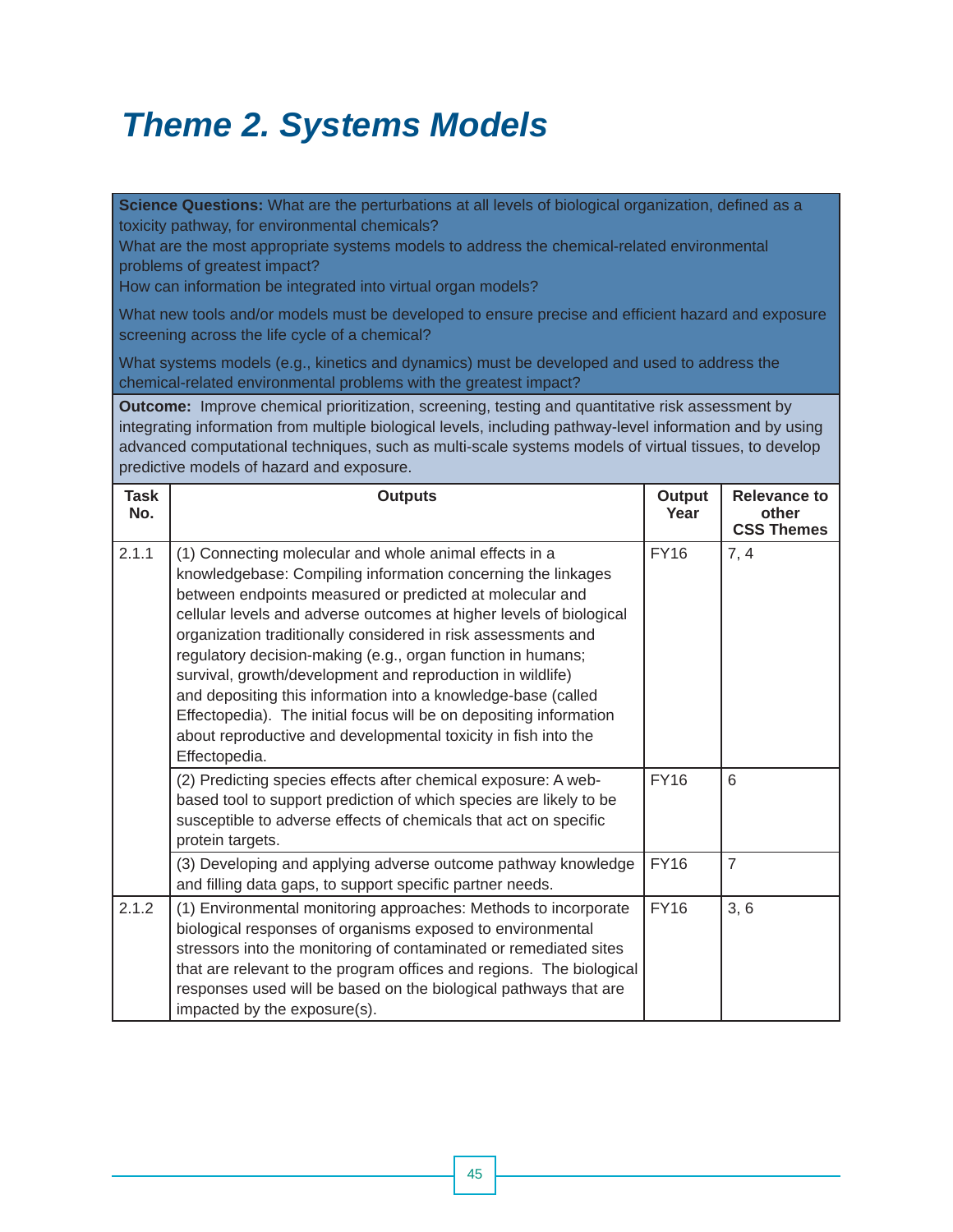| <b>Task</b><br>No. | <b>Outputs</b>                                                                                                                                                                                                                                                                                                                                                                                                                                                                                                     | <b>Output</b><br>Year | <b>Relevance to</b><br>other<br><b>CSS Themes</b> |
|--------------------|--------------------------------------------------------------------------------------------------------------------------------------------------------------------------------------------------------------------------------------------------------------------------------------------------------------------------------------------------------------------------------------------------------------------------------------------------------------------------------------------------------------------|-----------------------|---------------------------------------------------|
| 2.1.2              | (2) Best practices for surface water samples: Determining the best<br>method to collect, store and transport surface waters collected<br>in the environment to use in laboratory experiments that look at<br>responses of living cells (not live animals) to exposure to these<br>waters. These experiments will be used to test environmental<br>samples for specific types of biological responses that are known<br>to result in unfavorable effects that are of concern to the program<br>offices and regions. | <b>FY16</b>           |                                                   |
|                    | (3) Exposure Reconstruction Approaches: Recommendations<br>regarding the best method for using biological responses (based<br>on effects on biological pathways) of organisms residing in<br>polluted waters to determine specific chemical exposures of these<br>organisms. Use of these biological responses for determining<br>what the organisms have been exposed to will help program<br>offices and regions in conducting assessments and investigations<br>of polluted waters.                             | <b>FY16</b>           | 3                                                 |
| 2.2.1              | A computer model to analyze effects of contaminants in food and<br>water on the liver: Linkage of gene expression/pathways with<br>phenotypic outcomes in the intact rodent liver.                                                                                                                                                                                                                                                                                                                                 | <b>FY16</b>           |                                                   |
| 2.2.2              | (1) Computer models to predict effects on fetal development after<br>maternal chemical exposure: Virtual embryo research integrates<br>important data and scientific knowledge into sophisticated<br>computer models that will simulate and predict adverse events and<br>outcomes in the embryo, fetus and neonate when the mother is<br>exposed to different chemicals.                                                                                                                                          | <b>FY16</b>           | 3, 6, 7                                           |
|                    | (2) Delineating pathways of exposure and mechanisms<br>of developmental toxicity using the virtual embryo for risk<br>assessment: The predictions of virtual embryo simulations can be<br>used to understand and test mechanisms of developmental toxicity<br>across different doses, species and life stages. This understanding<br>can provide guidance for life-stage specific targeted research to<br>delineate pathways of exposure and mechanisms in both the fetus<br>and infant.                           | <b>FY16</b>           | 3, 6, 7                                           |
|                    | (3) An integrated strategy for life-stage specific risk assessment:<br>The outcomes of the research will lead to improved understanding<br>of the molecular pathways and cellular processes underlying<br>adverse pregnancy outcomes and better ways to assess the<br>impacts of prenatal and postnatal exposure to chemicals at various<br>stages of development and scales of biological organization.                                                                                                           | <b>FY16</b>           | 7, 8                                              |
| 2.2.3              | (1) Develop computer programs to predict the effects of chemicals<br>on hormone activity in the body.                                                                                                                                                                                                                                                                                                                                                                                                              | <b>FY16</b>           | 3, 6, 7                                           |
|                    | (2) Develop methods to use information about chemicals from cell<br>and tissue studies to inform the effects of chemicals on hormone<br>activity in the body.                                                                                                                                                                                                                                                                                                                                                      | <b>FY16</b>           | 3, 6, 7                                           |
| 2.3.1              | (1) Consumer product use, emissions and other data for informing<br>multi-tier exposure and dose analyses.                                                                                                                                                                                                                                                                                                                                                                                                         | <b>FY15</b>           | 1, 4                                              |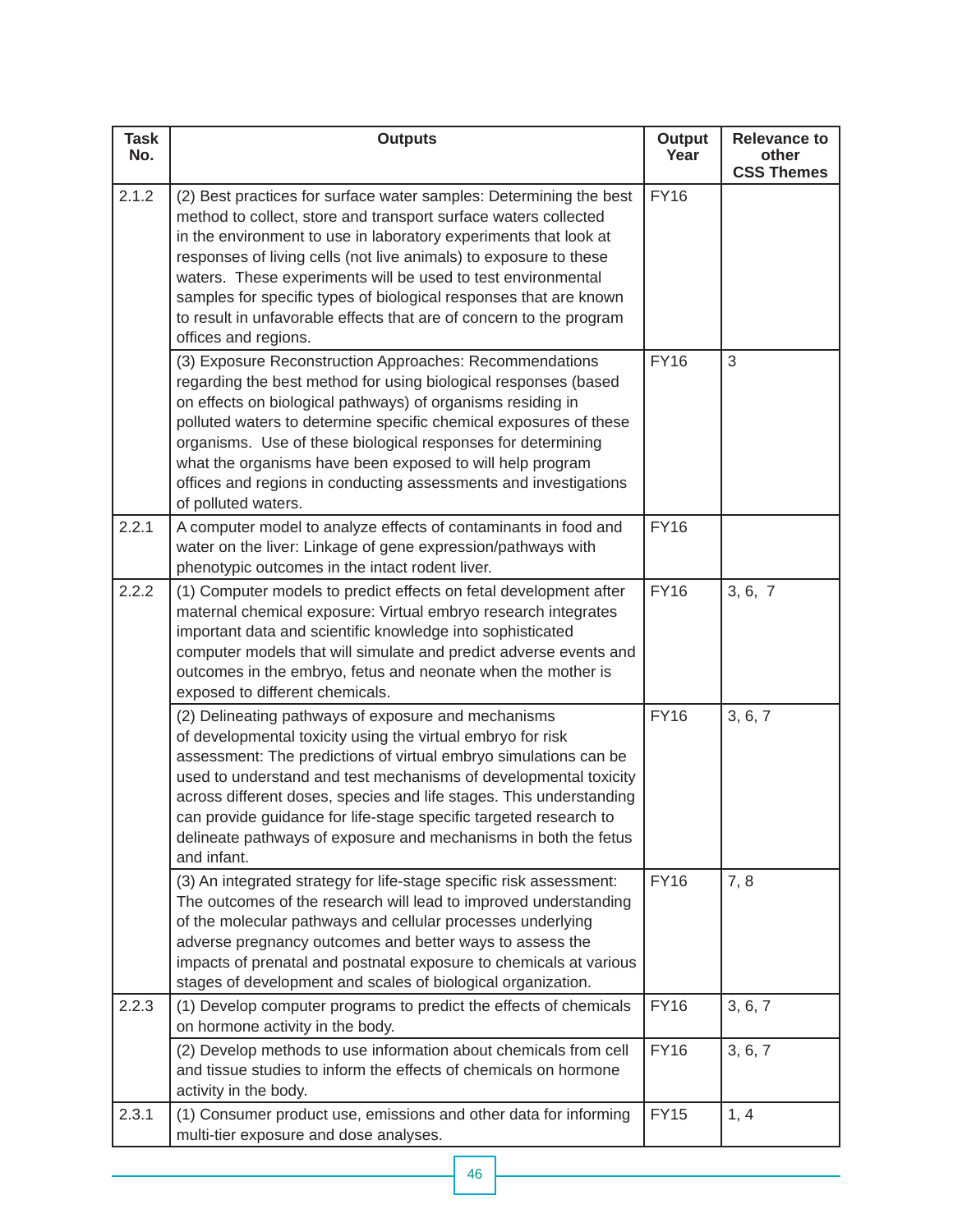| <b>Task</b><br>No. | <b>Outputs</b>                                                                                                                                                                                                                                                                                                                                                                                   | <b>Output</b><br>Year | <b>Relevance to</b><br>other<br><b>CSS Themes</b> |
|--------------------|--------------------------------------------------------------------------------------------------------------------------------------------------------------------------------------------------------------------------------------------------------------------------------------------------------------------------------------------------------------------------------------------------|-----------------------|---------------------------------------------------|
|                    | (2) Physiological data and algorithms supporting the development<br>of PBPK and other dose models.                                                                                                                                                                                                                                                                                               | <b>FY15</b>           | 1, 4                                              |
|                    | (3) Inputs and methods needed to model fate/transport,<br>concentrations, exposures and dose to a variety of environmental<br>chemicals.                                                                                                                                                                                                                                                         | <b>FY15</b>           | 1, 4                                              |
| 2.3.2              | (1) Enhanced environmental models (e.g., IEMS, EFAST, PRZM/<br>EXAMS, ChemSTEER, WPEM, IAQX) that include the capacity for<br>spatial and/or temporal resolution (inputs/algorithms).                                                                                                                                                                                                            | <b>FY16</b>           | 1, 3, 4, 6                                        |
|                    | (2) Refined SHEDS & new SHEDS-Lite models                                                                                                                                                                                                                                                                                                                                                        | <b>FY16</b>           | 1, 3, 4, 6                                        |
|                    | (3) PK & PBPK models and toolboxes for environmental chemicals                                                                                                                                                                                                                                                                                                                                   | <b>FY16</b>           | 1, 3, 4, 6                                        |
|                    | (4) Applications of linked source-to-dose models to address<br>program office and regional priorities for environmental chemicals                                                                                                                                                                                                                                                                | <b>FY16</b>           | 1, 3, 4, 6                                        |
| 2.4.1              | (1) Integrated systems-approaches linking exposure and outcome                                                                                                                                                                                                                                                                                                                                   | <b>FY16</b>           | 6                                                 |
|                    | (2) Integrated systems-approaches for predicting individual,<br>population and ecosystem risk from complex patterns of chemical<br>exposure.                                                                                                                                                                                                                                                     | <b>FY16</b>           | 6                                                 |
| 2.5.1              | (1) Data sets derived from high-throughput screening of chemicals<br>on program office inventories to support the development of<br>signatures, or patterns of activity, for adverse outcome endpoints<br>of relevance to partners. The outcomes (endpoints) of concern<br>include cancer, developmental neuro- and developmental<br>immuno-, developmental, reproductive and systemic toxicity. | <b>FY16</b>           |                                                   |
|                    | (2) Additional screening of regulatory chemical inventories<br>(TSCA21, OW21, EDSP21 and OPP21) will be conducted to<br>provide data sets for prioritization of chemicals on these lists using<br>molecular signatures (i.e., patterns of response)                                                                                                                                              | <b>FY16</b>           |                                                   |
| 2.5.2              | (1) Prioritization of regulatory chemical inventories (TSCA21,<br>OW21, EDSP21 and OPP21) based on in vitro molecular<br>signatures (patterns of response) for endpoints of cancer,<br>developmental toxicity, reproductive toxicity.                                                                                                                                                            | <b>FY13</b>           |                                                   |
|                    | (2) Prioritization of regulatory chemical inventories (TSCA21,<br>OW21, EDSP21 and OPP21) based on in vitro molecular<br>signatures (patterns of response) endpoints for systemic toxicity,<br>developmental neurotoxicity and immunotoxicity.                                                                                                                                                   | <b>FY16</b>           |                                                   |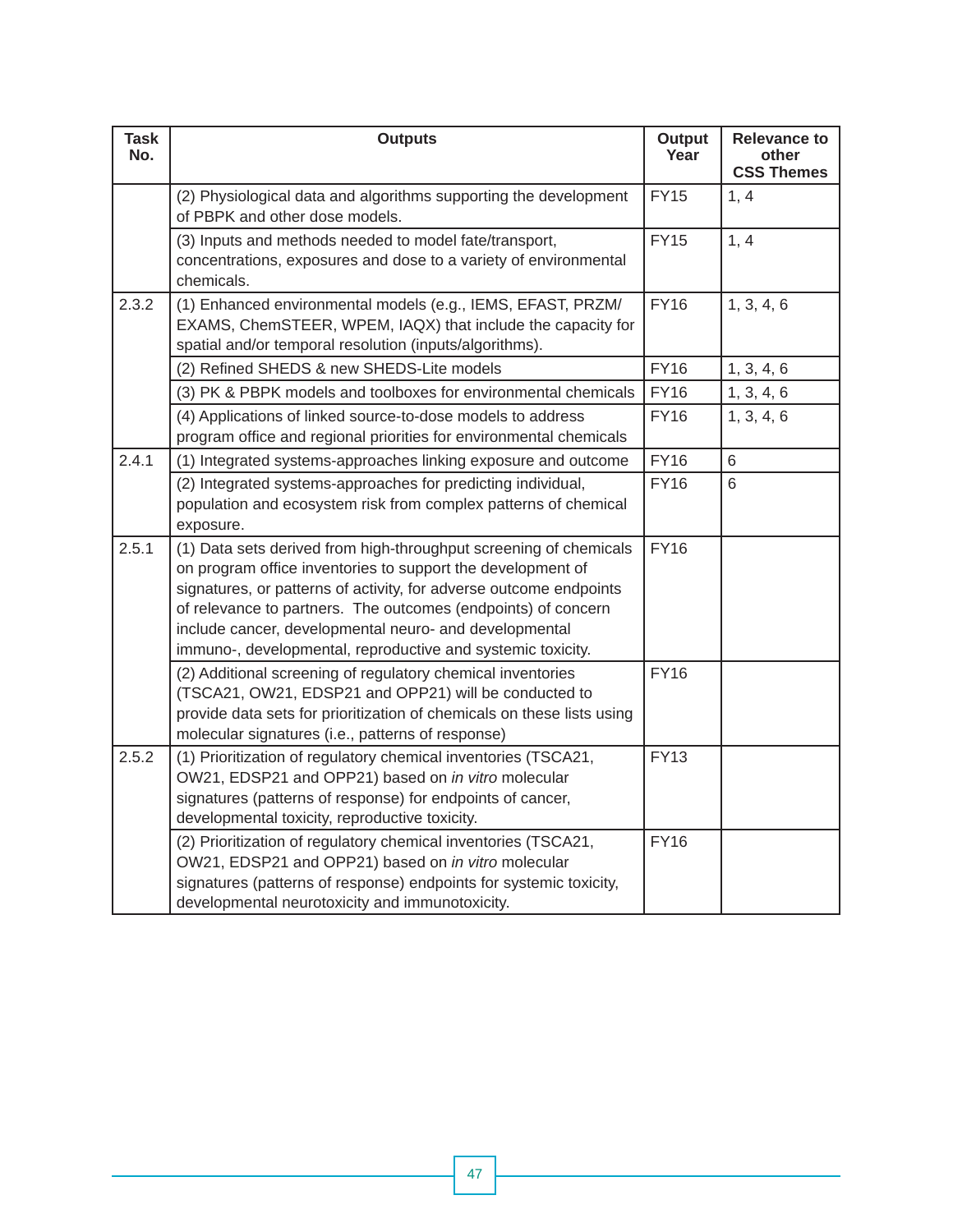| <b>Task</b><br>No. | <b>Outputs</b>                                                                                                                                                                                                                                                                                                                                                                                                                                                                                                                                                                                                                                                                                                                                                                         | <b>Output</b><br>Year | <b>Relevance to</b><br>other<br><b>CSS Themes</b> |
|--------------------|----------------------------------------------------------------------------------------------------------------------------------------------------------------------------------------------------------------------------------------------------------------------------------------------------------------------------------------------------------------------------------------------------------------------------------------------------------------------------------------------------------------------------------------------------------------------------------------------------------------------------------------------------------------------------------------------------------------------------------------------------------------------------------------|-----------------------|---------------------------------------------------|
| 2.5.3              | (1) Completion of TSCA21 workplan for 500 chemicals: Rapid<br>prioritization of chemicals for further safety evaluation based<br>on potential for both harm and exposure. Non-animal-based (in<br>vitro) tests are used to identify the degree to which a substance<br>can damage living organisms (hazard) and to determine<br>pharmacokinetics (how the chemicals accumulate within the<br>body) and computer simulations (based on chemical structure<br>-- inherency -- and mathematical models) are used to derive<br>potential for human contact (exposure). The TSCA21 workplan<br>for 500 chemicals will combine high-throughput hazard data,<br>pharmacokinetic data and exposure simulations to determine<br>chemical prioritization based upon potential risk.              | <b>FY16</b>           | 1, 4, 7                                           |
|                    | (2) Completion of EDS21P workplan for 2000 chemicals: Rapid<br>prioritization of chemicals for further safety evaluation based<br>on potential for both harm and exposure. Non-animal-based (in<br>vitro) tests are used to identify the degree to which a substance<br>can damage living organisms (hazard) and to determine<br>pharmacokinetics (how the chemicals accumulate within the body)<br>and computer simulations (based on chemical structure, inherency<br>and mathematical models) are used to derive potential for human<br>contact (exposure. The EDSP21 workplan for prioritization of<br>2000 chemicals will include both potential hazard identification and<br>chemical-structure-derived exposure potential simulation without<br>pharmacokinetic considerations. | <b>FY16</b>           | 1, 4, 7                                           |
| 2.6.1              | (1) Nanomaterials life cycle based effects.                                                                                                                                                                                                                                                                                                                                                                                                                                                                                                                                                                                                                                                                                                                                            | <b>FY16</b>           | 1, 4, 5, 6                                        |
|                    | (2) Credible translatable alternative test methods, guidelines and<br>endpoints that predict NM in vivo toxicity with high confidence.                                                                                                                                                                                                                                                                                                                                                                                                                                                                                                                                                                                                                                                 | <b>FY16</b>           | 1, 3, 8                                           |
|                    | (3) Mechanisms of injury, mode of action and AOP for HTP and<br>HCS methods development.                                                                                                                                                                                                                                                                                                                                                                                                                                                                                                                                                                                                                                                                                               | <b>FY16</b>           | 1, 3, 8                                           |
|                    | (4) Nano-QSARs and inform green nano chemistry/applications.                                                                                                                                                                                                                                                                                                                                                                                                                                                                                                                                                                                                                                                                                                                           | <b>FY16</b>           | 1, 5                                              |
|                    | (5) Best current in vitro and in vivo methods for tier testing of NMs<br>provided to Offices.                                                                                                                                                                                                                                                                                                                                                                                                                                                                                                                                                                                                                                                                                          | <b>FY16</b>           | 1, 3, 8                                           |
|                    | 6) AOPs identifying common and sensitive biological receptors<br>predictive of adverse human and ecological outcomes.                                                                                                                                                                                                                                                                                                                                                                                                                                                                                                                                                                                                                                                                  | <b>FY16</b>           | 1, 3, 5, 6, 8                                     |
| 2.6.2              | (1) Approaches for standardized testing of nanomaterials.                                                                                                                                                                                                                                                                                                                                                                                                                                                                                                                                                                                                                                                                                                                              | <b>FY12</b>           | 1                                                 |
|                    | (2) Quantify acute toxicity of selected nanomaterials.                                                                                                                                                                                                                                                                                                                                                                                                                                                                                                                                                                                                                                                                                                                                 | <b>FY13</b>           | 1                                                 |
|                    | (3) Understanding of inherent properties of modifications that<br>mediate specific nanomaterial toxicity or other effects.                                                                                                                                                                                                                                                                                                                                                                                                                                                                                                                                                                                                                                                             | <b>FY15</b>           | 1                                                 |
|                    | (4) Identify mechanisms of action for nanomaterials, AOPs and<br>recommendations for development of alternative and rapid<br>throughput assays.                                                                                                                                                                                                                                                                                                                                                                                                                                                                                                                                                                                                                                        | <b>FY15</b>           | $\mathbf{1}$                                      |
|                    | (5) Recommendations for the development of models linking<br>inherent properties and adverse outcomes (e.g., QSARs for<br>nanomaterials).                                                                                                                                                                                                                                                                                                                                                                                                                                                                                                                                                                                                                                              | <b>FY16</b>           | 1                                                 |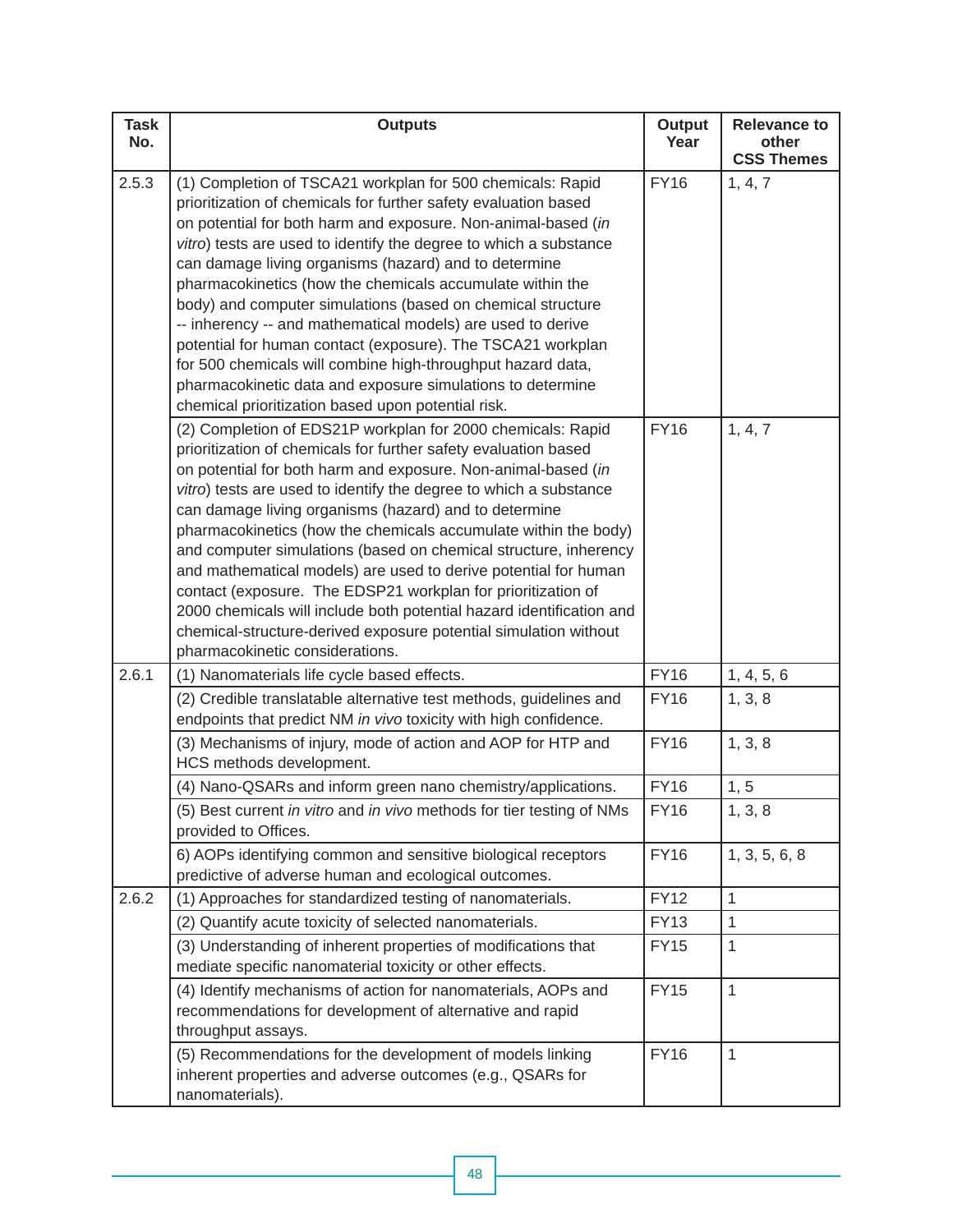## *Theme 3. Biomarkers*

**Science Questions:** How can CSS assess biomarkers that can serve as useful indicators of toxicity for different chemicals and endpoints such as health or wildlife outcomes?

What are the endpoints of concern that require development of biomarkers?

What characteristics are needed for a biomarker to be one that is informative of adverse outcomes to humans?

How can the program assess biomarkers of exposure?

What models need to be developed to better integrate biomonitoring (biomarkers and bioindicators) data into testing systems to help the Agency better understand environmental and health impacts?

**Outcome:** EPA risk assessments are improved by the (1) consistent, justifiable and improved use of existing biomonitoring data (e.g., NHANES); (2) availability of dose estimation/exposure reconstruction methods; and (3) availability of diagnostic AOP-based biomarkers with annotations to evaluate published data.

| Task<br>No. | <b>Outputs</b>                                                                                                                                                                                                    | Output<br>Year | <b>Relevance to</b><br>other<br><b>CSS Themes</b> |
|-------------|-------------------------------------------------------------------------------------------------------------------------------------------------------------------------------------------------------------------|----------------|---------------------------------------------------|
| 3.1.1       | (1) Holistic approaches to foster a better understanding of<br>relationship between exposure metrics and biomarkers, allowing<br>for potential to reconstruct exposures from biomarkers.                          | <b>FY16</b>    | 2                                                 |
|             | (2) Improved methodologies for exposure and dose estimates by<br>integrating biomarker data with supporting information/data (e.g.,<br>exposure factors and pharmacokinetic behaviors) into predictive<br>models. | <b>FY16</b>    | 2                                                 |
| 3.1.2       | (1) Develop and maintain a state of the art panel of biomarkers of<br>effects for use by risk assessors and researchers.                                                                                          | <b>FY16</b>    | 2, 7                                              |
|             | (2) Link biomarkers to key events in an adverse outcome pathway<br>and thereby improve the diagnostic capabilities of the biomarkers<br>in the panel.                                                             | <b>FY16</b>    | 2, 7                                              |
| 3.2.1       | (1) Biomarker-based models for risk assessment.                                                                                                                                                                   | <b>FY16</b>    |                                                   |
|             | (2) Biomarker-based model tools to evaluate risk management<br>activities.                                                                                                                                        | <b>FY16</b>    |                                                   |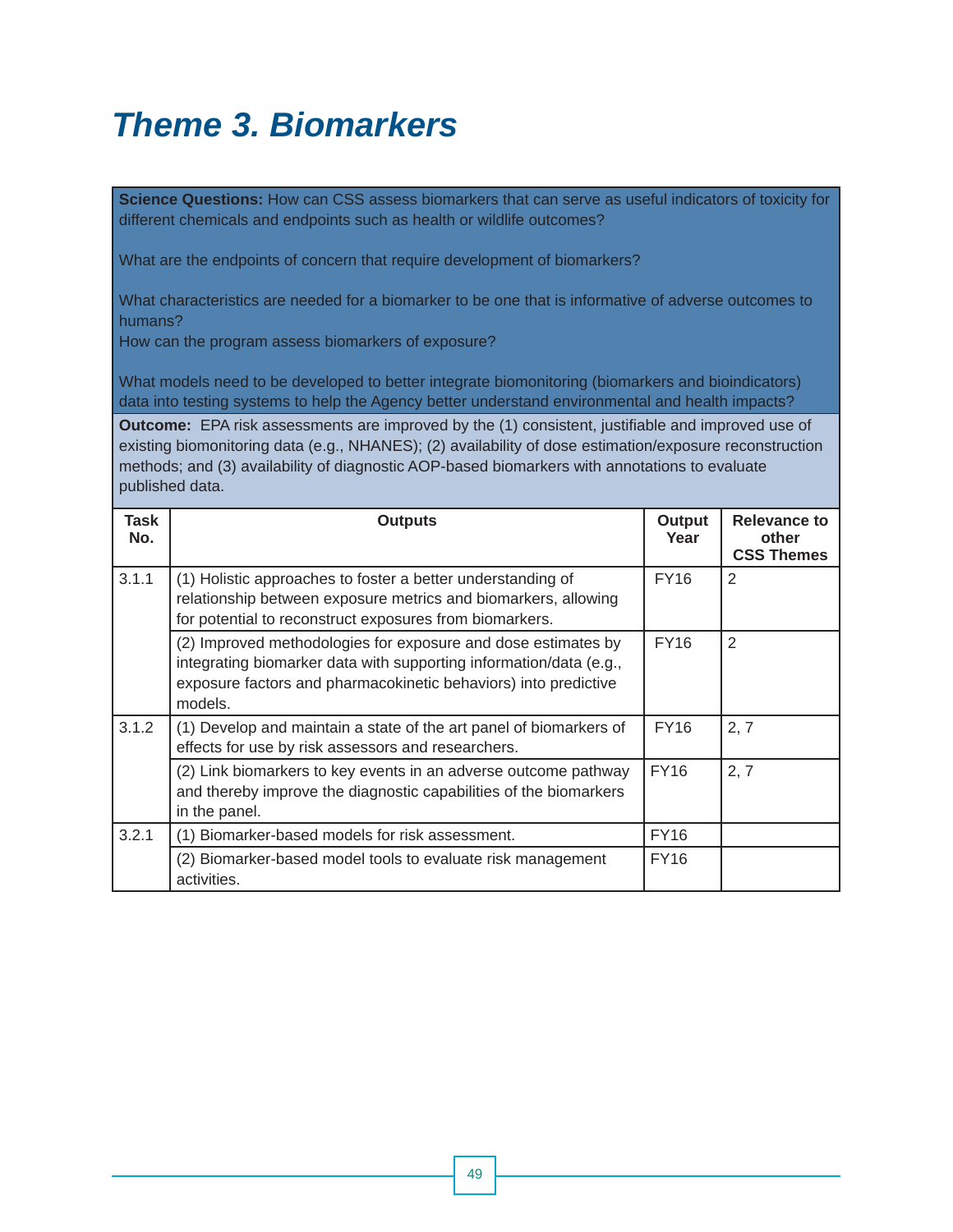## *Theme 4. Cumulative Risk*

**Science Questions:** What are the ecological and human health risks of combined real-world exposures to environmental chemicals?

What are the chemical targets at the molecular, cellular, tissue, organ and whole animal levels? and can these targets be used to assess cumulative effects?

How can recent scientific advances help describe the impacts of exposures to chemical mixtures?

How can recent scientific advances help describe human variability (e.g., across life stages, population groups)?

What kinds of tools, including computational, systems-based tools, are required to fully describe the overall impact of aggregate exposures on organisms?

What enhancements will be required to describe the impact of factors that affect an organism's response to chemical exposure, such as life stage, gender and aggregate exposures?

What new methods/models are needed to account for exposure from all sources and pathways?

 **Outcome:** A set of predictive models from the cellular level to the population level that can be integrated into a source-to-outcome modeling platform that incorporates real world exposure scenarios.

| <b>Task</b><br>No. | <b>Outputs</b>                                                                                                                                                                                                                                                                             | Output<br>Year | Relevance to<br>other<br><b>CSS Themes</b> |
|--------------------|--------------------------------------------------------------------------------------------------------------------------------------------------------------------------------------------------------------------------------------------------------------------------------------------|----------------|--------------------------------------------|
| 4.1.1              | (1) Predictive tools for identifying and prioritizing real-world<br>mixtures of stressors (environmental, residential, SES, diet, etc.)<br>based on: Sources (including commercial and consumer products);<br>Surrogate exposure and hazard indices; and Toxicity of chemical<br>mixtures. | <b>FY15</b>    | 2, 3                                       |
|                    | (2) Examination and optimization of prototypical AHHS and CCS<br>survey study designs to document real-world mixtures spatially<br>and temporally.                                                                                                                                         | <b>FY15</b>    | 2, 3                                       |
| 4.1.2              | 1) Methods to predict the effect of chemical mixtures based on<br>outcome pathways.                                                                                                                                                                                                        | <b>FY15</b>    | 2                                          |
|                    | (2) Methods to select chemical mixtures for testing based on<br>likelihood of toxicity.                                                                                                                                                                                                    | <b>FY16</b>    | 2                                          |
| 4.1.3              | (1) Evaluation of selected compounds in municipal solid waste<br>landfills.                                                                                                                                                                                                                | <b>FY16</b>    |                                            |
|                    | (2) A reduced list of "indicator chemicals" for routine monitoring<br>of emerging contaminants in wastewater and receiving waters in<br>support of regulatory policy for limits of discharge.                                                                                              | <b>FY16</b>    | 2                                          |
|                    | (3) Final data on the fate and transport of emerging chemicals of<br>interest following land application of biosolids.                                                                                                                                                                     | <b>FY16</b>    |                                            |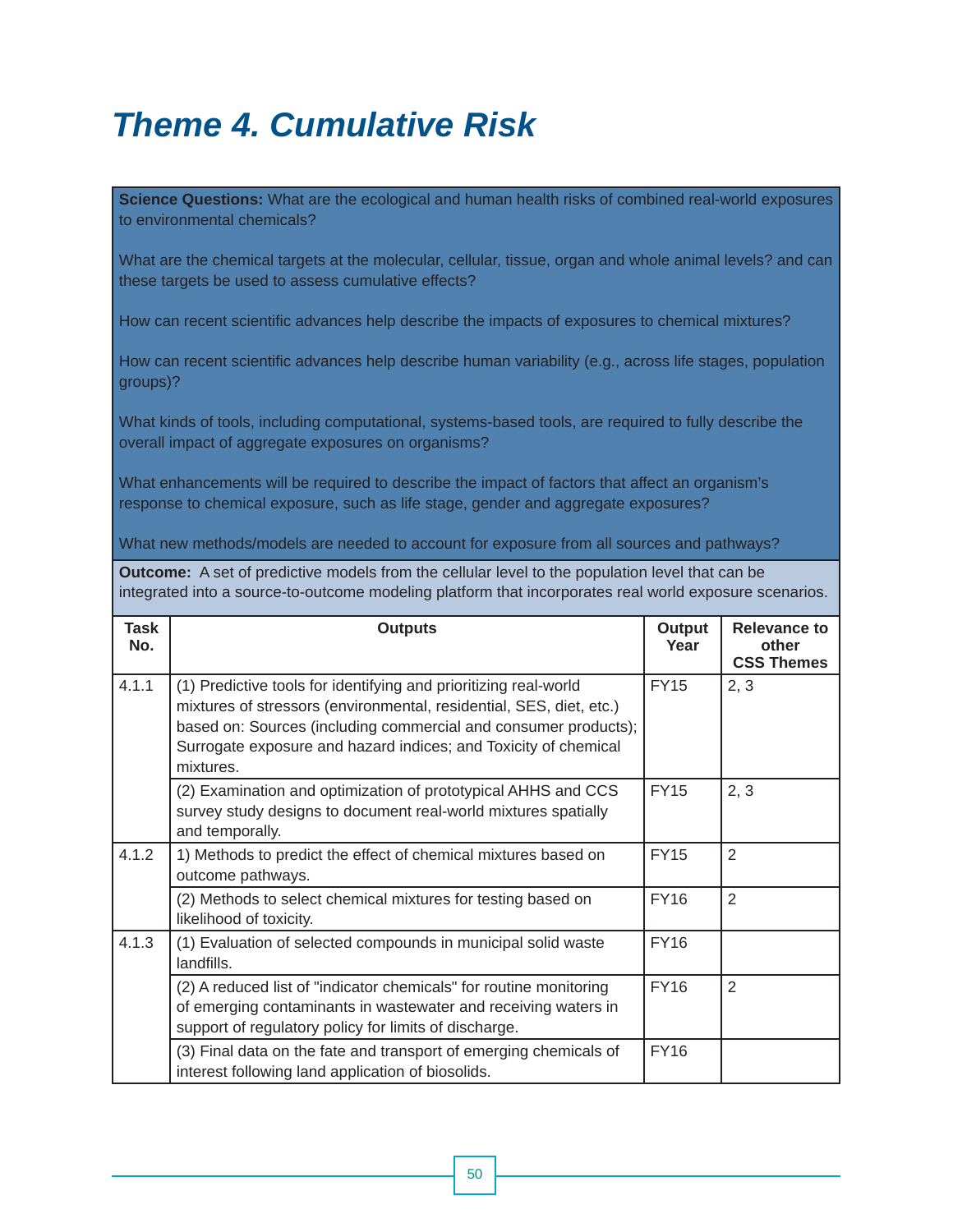| <b>Task</b><br>No. | <b>Outputs</b>                                                                                                                                                                                               | <b>Output</b><br>Year | <b>Relevance to</b><br>other<br><b>CSS Themes</b> |
|--------------------|--------------------------------------------------------------------------------------------------------------------------------------------------------------------------------------------------------------|-----------------------|---------------------------------------------------|
|                    | (4) Weight of evidence approach using "indicator chemicals"<br>and selected MOA based bioassays to assess the efficacy of<br>risk management of emerging contaminants in wastewater and<br>receiving waters. | <b>FY16</b>           | 2                                                 |
|                    | (5) Evaluation of selected compounds in municipal solid waste<br>compost.                                                                                                                                    | <b>FY16</b>           |                                                   |
|                    | (6) Data on the fate and transport of emerging chemicals of<br>interest following land application of biosolids for mixtures<br>identified in CSS cumulative risk research.                                  | <b>FY16</b>           |                                                   |
| 4.2.1              | Science from the InterAgency Agricultural Health Study (AHS) for<br>use by EPA                                                                                                                               | <b>FY16</b>           |                                                   |
| 4.2.2              | (1) Data, science and methods to support Agency decisions on<br>perfluorochemicals (PFCs).                                                                                                                   | <b>FY17</b>           |                                                   |
|                    | (2) Data, methods and science to inform PCB exposure and<br>mitigate risk to children to support EPA regional decisions.                                                                                     | <b>FY13</b>           |                                                   |
|                    | (3) Data, science and tools to support OPPT's rulemaking for<br>formaldehyde.                                                                                                                                | <b>FY17</b>           |                                                   |
|                    | (4) Data, methods and models for understanding exposure and<br>effects from indoor source emissions for Spray Polyurethane Foam<br>(SPF)-based products.                                                     | <b>FY16</b>           |                                                   |
|                    | (5) Data, case studies and guidance to support EPA next<br>generation assessments for the Integrated Risk Information<br>System (IRIS), PPRTV and Integrated Science Assessment (ISA)<br>programs.           | <b>FY15</b>           |                                                   |
|                    | (6) Social science research on the consumer behavior patterns<br>and trends and how these influence consumer product use and<br>resulting chemical exposure.                                                 | <b>FY17</b>           |                                                   |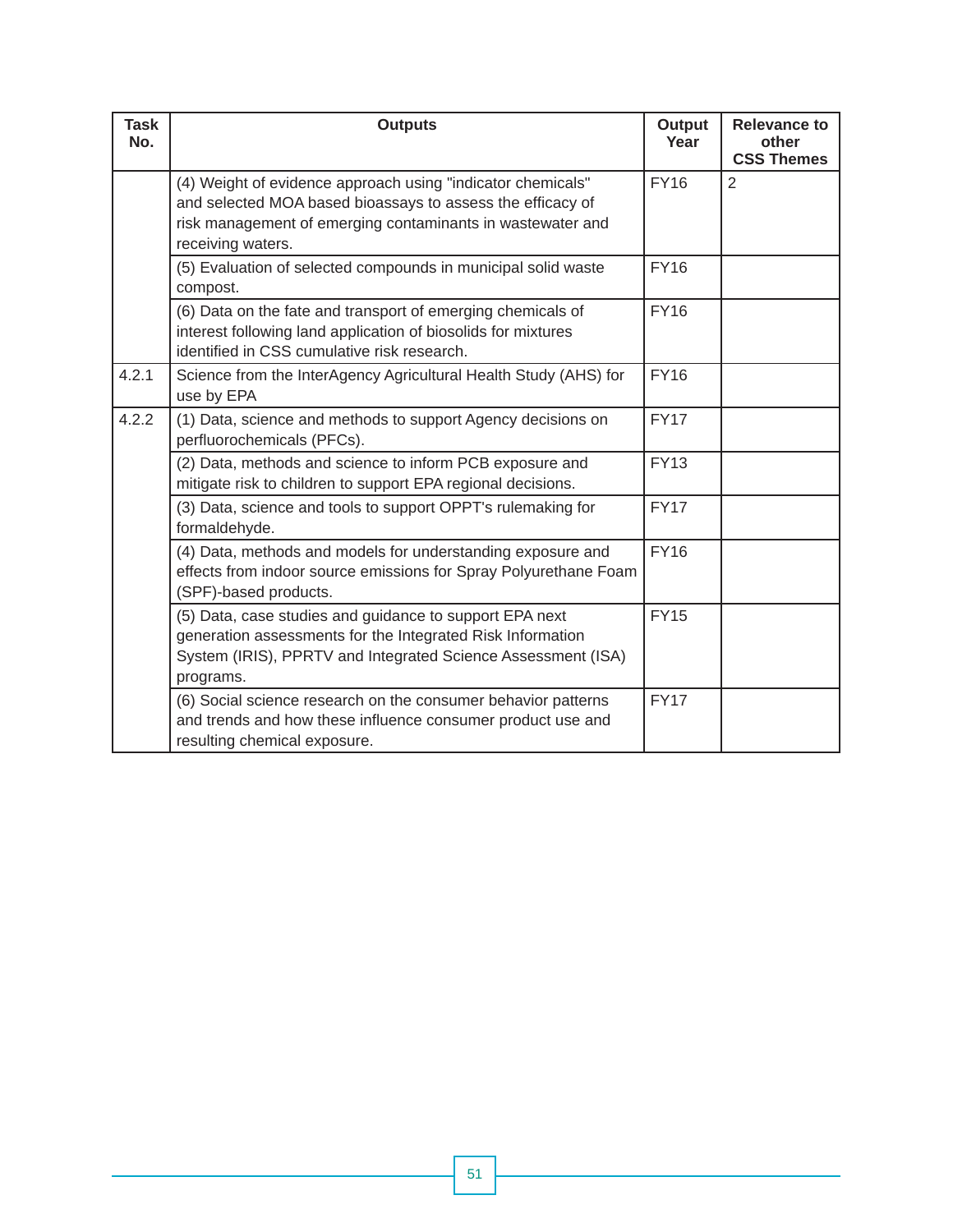## *Theme 5. Life Cycle Considerations*

**Science Questions:** How can life-cycle assessments and other innovative tools be integrated with more traditional methods to produce assessments that inform decision making and identify safer and more sustainable approaches?

How can life cycle assessment approaches and methods be applied to decision analysis to reduce uncertainties associated with the analysis of alternatives at multiple decision-making scales or levels?

What are the critical components of a sustainability-driven paradigm for risk management of chemical and product systems that incorporate life cycle factors relevant to environmental, economic and societal issues?

How can effective and reliable screening-level approaches for life-cycle assessment be developed that can be efficiently and strategically applied to the large number of chemicals?

**Outcome:** The identification of key linkages in the continuum between the production of a chemical, its release, fate/transport of a chemical in the environment, the resulting exposures and adverse outcomes for humans and/or the environment so that sustainable risk management approaches can be scaled up and delivered to decision-makers.

| Task<br>No. | <b>Outputs</b>                                                                                                                                                                                                               | Output<br>Year | <b>Relevance to</b><br>other<br><b>CSS Themes</b> |
|-------------|------------------------------------------------------------------------------------------------------------------------------------------------------------------------------------------------------------------------------|----------------|---------------------------------------------------|
| 5.1.1       | A database of information about the life cycle of a chemical that<br>will aid in incorporating sustainability in environmental decision-<br>making.                                                                          | <b>FY16</b>    | 7, 8                                              |
| 5.1.2       | A framework to help include sustainability in decision-making within<br>the EPA using experiences from case studies with program offices<br>and regions.                                                                     | <b>FY16</b>    | 1, 7, 8                                           |
| 5.2.1       | Reaction systems, membrane materials and separation processes<br>will be developed using the principles of green chemistry to<br>address sustainability in chemical processes.                                               | <b>FY16</b>    | 1, 2, 4, 7                                        |
| 5.2.2       | Solutions will be provided and demonstrated for the sustainable<br>design, production and use of chemicals using the principles of<br>green engineering to reduce the utilization of energy intensive<br>chemical processes. | <b>FY14</b>    | 4, 7                                              |
| 5.2.3       | Innovative approaches to manufacturing of chemicals will be<br>developed using sustainable molecular design, life cycle material<br>safety and chemical process indicators.                                                  | <b>FY16</b>    | 1, 2, 4, 7                                        |
| 5.2.4       | The development and demonstration of life cycle methods for<br>sustainable design practices for the manufacture, use and<br>evaluation of commercial products.                                                               | <b>FY16</b>    | $\overline{7}$                                    |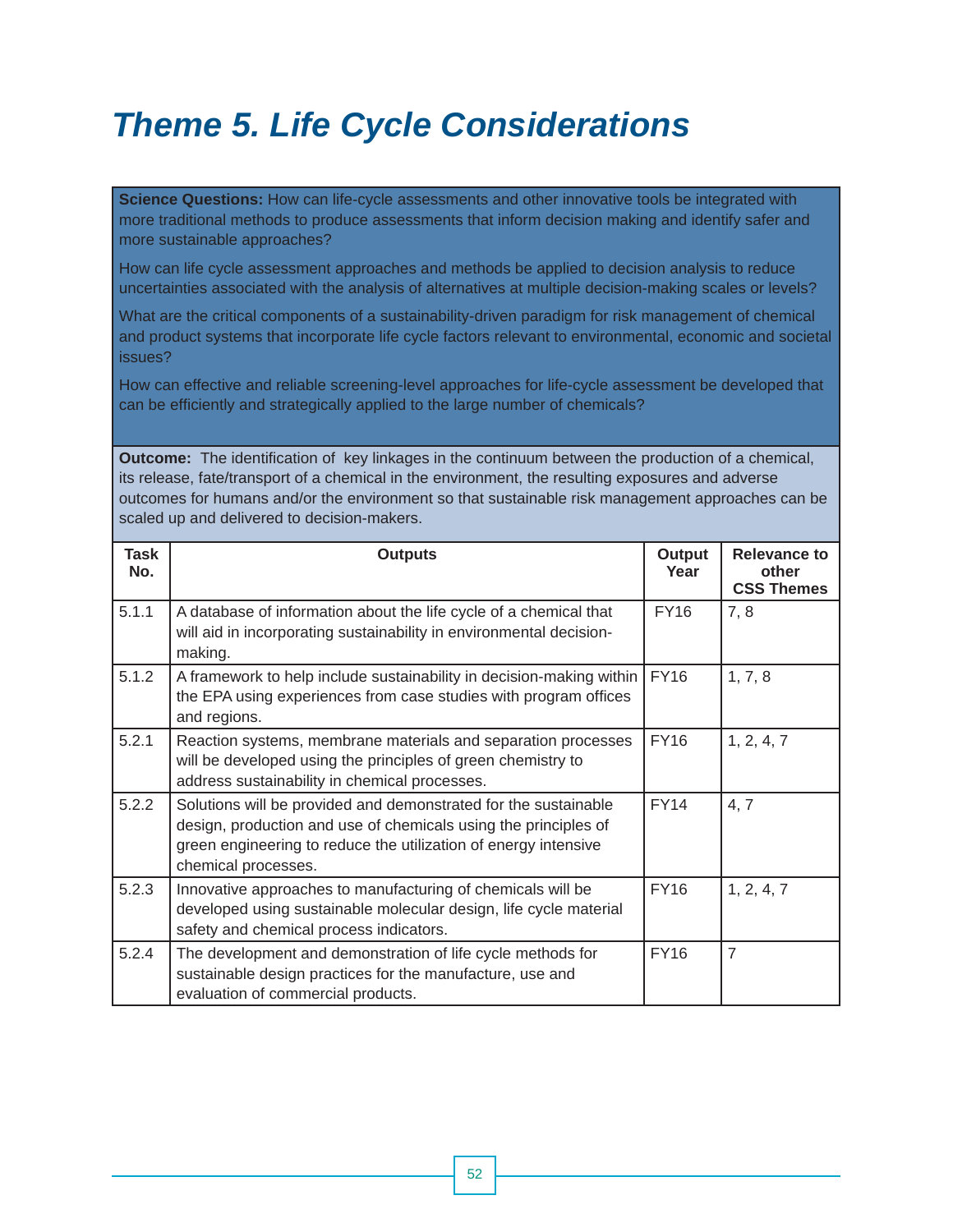## *Theme 6. Extrapolation*

**Science Questions:** What enhancements will be required to describe the impact of factors that affect an organism's response to chemical exposure, such as life stage, gender and aggregate exposures?

How can recent scientific advances help describe human variability, life stages and population groups?

With the emphasis on developing *in vitro* assays for toxicity testing, how can we extrapolate from *in vitro*  assay response to *in vivo* response?

**Outcome:** An improved understanding of the utility of adverse outcome pathway models that provide increase confidence in the extrapolation of exposure and effects across different levels of biological organization, doses, genders, life stages, species and populations.

| <b>Task</b><br>No. | <b>Outputs</b>                                                                                                                                                                                                                                                                                                                                                                                                                                                                                                                                                                                                                                                                                            | Output<br>Year | <b>Relevance to</b><br>other<br><b>CSS Themes</b> |
|--------------------|-----------------------------------------------------------------------------------------------------------------------------------------------------------------------------------------------------------------------------------------------------------------------------------------------------------------------------------------------------------------------------------------------------------------------------------------------------------------------------------------------------------------------------------------------------------------------------------------------------------------------------------------------------------------------------------------------------------|----------------|---------------------------------------------------|
| 6.1.1              | Chemical class-based expert systems: Automated rule-based<br>decision trees are being developed to predict which chemicals<br>have the potential to disrupt endocrine systems. This is done<br>by testing key chemicals within a chemical class to represent<br>others, determining what is similar about the chemical structures<br>and properties that explain their biological activity and writing<br>rules that help categorize similar but untested chemicals. The<br>program offices use these tools to decide which, of the hundreds<br>of chemicals on Agency chemical lists, should be evaluated first<br>because they are most likely to disrupt one of these endocrine-<br>mediated pathways. | <b>FY16</b>    | 1, 2, 7                                           |
| 6.1.2              | Methods and models to apply in vitro and in silico derived data to<br>individuals.                                                                                                                                                                                                                                                                                                                                                                                                                                                                                                                                                                                                                        | <b>FY15</b>    | 2                                                 |
| 6.1.3              | Predicting chemical impacts using computational models and<br>small-scale experiments: Validated methods and models for<br>interpretation and extrapolation of data generated by in vitro<br>and small-scale in vivo systems designed to test interactions of<br>chemicals with biological pathways or targets.                                                                                                                                                                                                                                                                                                                                                                                           | <b>FY16</b>    | 1, 2, 4, 5                                        |
| 6.2.1              | (1) Refined tools that exist for estimating species sensitivity to<br>pesticides and other contaminants: Expansion to add algal toxicity<br>data.<br>(2) Refined tools that exist for estimating species sensitivity to<br>pesticides and other contaminants: Expansion to add mode of<br>action information.<br>(3) Refined tools that exist for estimating species sensitivity to<br>pesticides and other contaminants: Guidance to standardize<br>methods.                                                                                                                                                                                                                                             | <b>FY14</b>    | $\overline{2}$                                    |
| 6.2.2              | Population models that incorporate sub-groups of fish or aquatic<br>invertebrates separated by life stage, age or time.                                                                                                                                                                                                                                                                                                                                                                                                                                                                                                                                                                                   | <b>FY15</b>    | $\overline{2}$                                    |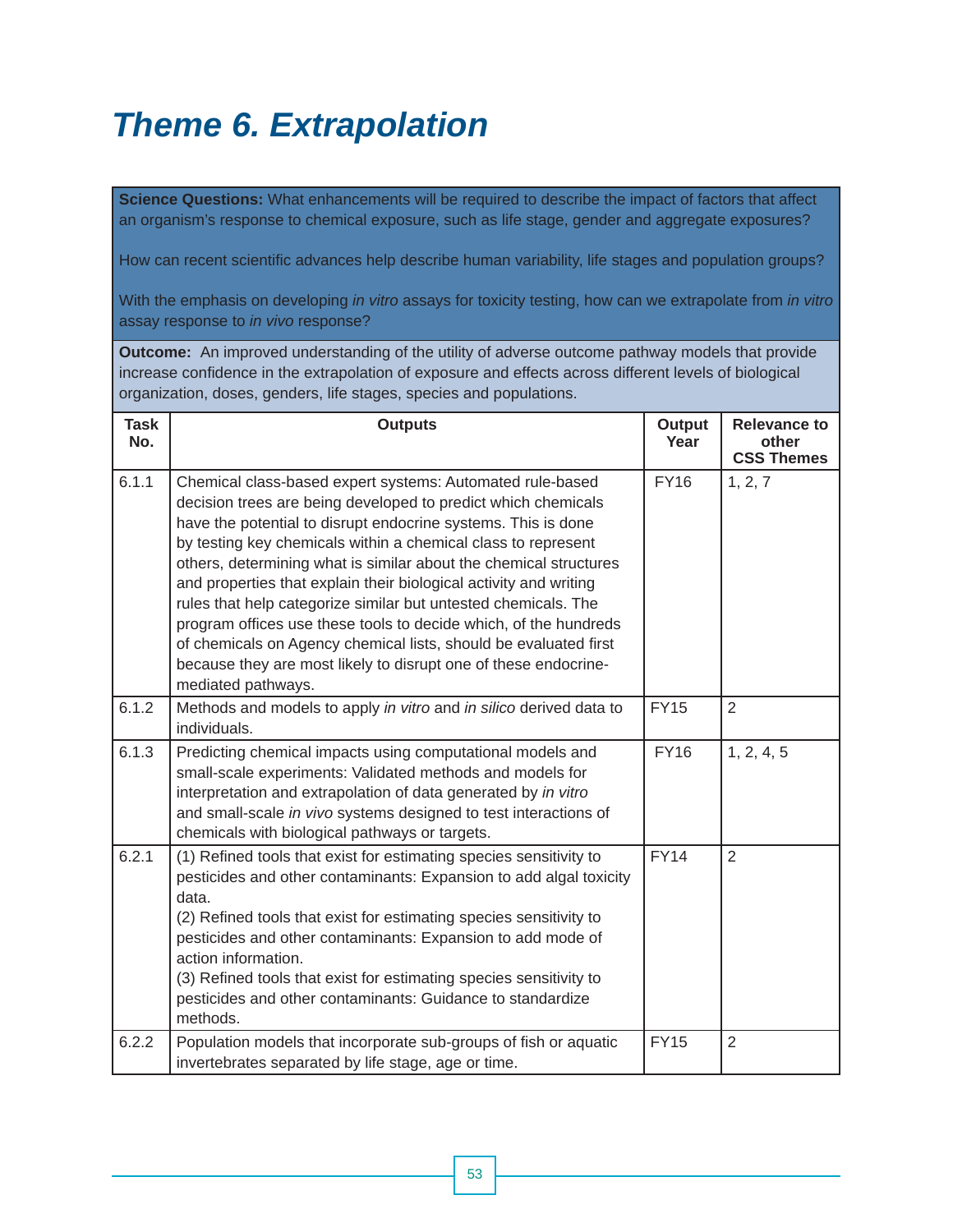| Task<br>No. | <b>Outputs</b>                                                                                                                                                                                                               | Output<br>Year | <b>Relevance to</b><br>other<br><b>CSS Themes</b> |
|-------------|------------------------------------------------------------------------------------------------------------------------------------------------------------------------------------------------------------------------------|----------------|---------------------------------------------------|
| 6.2.3       | Methods and models for translating toxicity test endpoints into<br>quantitative estimates of changes in demographic rates, such as<br>fecundity and juvenile survival rates, for use in population-level risk<br>assessment. | <b>FY16</b>    | 2                                                 |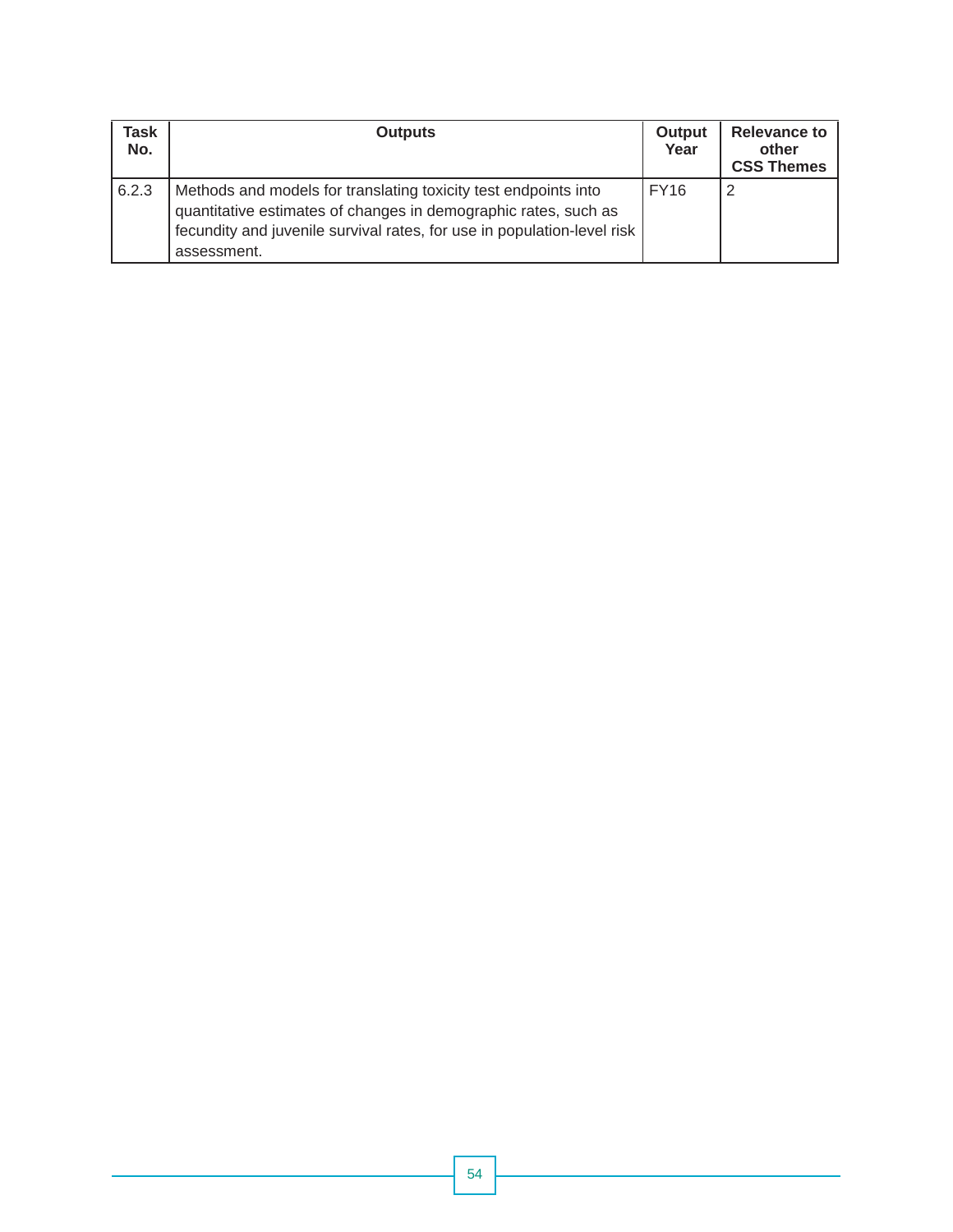## *Theme 7. Dashboards*

**Science Questions:** What kind of tools, including computational, systems-based tools, are required to fully describe the overall impact of exposure on organisms?

How can tools be customized to supply the data and information needed by partners to address specific regulatory and environmental questions?

How can inherency, exposure, hazard and risk management options be integrated to supply a greater degree of certainty in decisions, reduced risk and enhanced sustainability?

**Outcome:** Communicate, translate and transfer all available scientific information about chemicals in ways most useful to decision-makers.

| <b>Task</b><br>No. | <b>Outputs</b>                                                                                                                                                                                                                                                                                                                                                                                                                                                                                                                                                                                                                                                                                                                            | Output<br>Year | <b>Relevance to</b><br>other<br><b>CSS Themes</b> |
|--------------------|-------------------------------------------------------------------------------------------------------------------------------------------------------------------------------------------------------------------------------------------------------------------------------------------------------------------------------------------------------------------------------------------------------------------------------------------------------------------------------------------------------------------------------------------------------------------------------------------------------------------------------------------------------------------------------------------------------------------------------------------|----------------|---------------------------------------------------|
| 7.1.1              | Process developed used to gather scientific information that EPA<br>risk assessors need to make environmental decisions. This will<br>help us build useful decision support tools for partners.                                                                                                                                                                                                                                                                                                                                                                                                                                                                                                                                           | <b>FY14</b>    |                                                   |
| 7.1.2              | We will support existing ORD databases and tools used by<br>decision-makers: Maintenance, data input and upgrade of support<br>tools.                                                                                                                                                                                                                                                                                                                                                                                                                                                                                                                                                                                                     | <b>FY16</b>    |                                                   |
| 7.1.3              | Prototype dashboard (decision support tools) for OPP to support<br>ecological risk assessment is delivered. This dashboard will<br>expand and update current OPP decision support tools.                                                                                                                                                                                                                                                                                                                                                                                                                                                                                                                                                  | <b>FY15</b>    |                                                   |
| 7.1.4              | (1) Initial prototype dashboards delivered to program offices:<br>Prototype versions of web-based dashboards for evaluating<br>screening, testing, exposure and sustainability information relevant<br>to EDSP21 (potential endocrine disruption), OPP21 (pesticidal<br>actives, inerts and antimicrobials), TSCA21 (prioritizing and<br>assessing new and existing chemicals), OW21 (prioritization<br>of chemicals for the PCCL/CCL and other purposes), HHRA21<br>(PPRTV and NexGen risk assessments).<br>(2) Initial prototype dashboards delivered to program offices:<br>Regular updates (6-month cycles) of all EPA program office web-<br>based dashboards, taking into account user feedback and new<br>scientific developments. | <b>FY16</b>    |                                                   |
| 7.2.1              | (1) Dashboards for environmental decision-making: Identification<br>of databases decision-makers use the most.<br>(2) Dashboards for environmental decision-making: Different<br>databases will be combined to provide this information in<br>dashboards using web-services (i.e., computer programs web sites<br>use to send information to web-browsers).                                                                                                                                                                                                                                                                                                                                                                               | <b>FY16</b>    | 1, 2, 3, 4, 5,<br>6, 8                            |
| 7.2.2              | Dashboards for environmental decision-making: Computer<br>programs developed that translate and combine information<br>from different databases using ontologies (i.e., dictionaries that<br>computer programs use to organize and link databases).                                                                                                                                                                                                                                                                                                                                                                                                                                                                                       | <b>FY16</b>    | 1, 2, 3, 4, 5,<br>6, 8                            |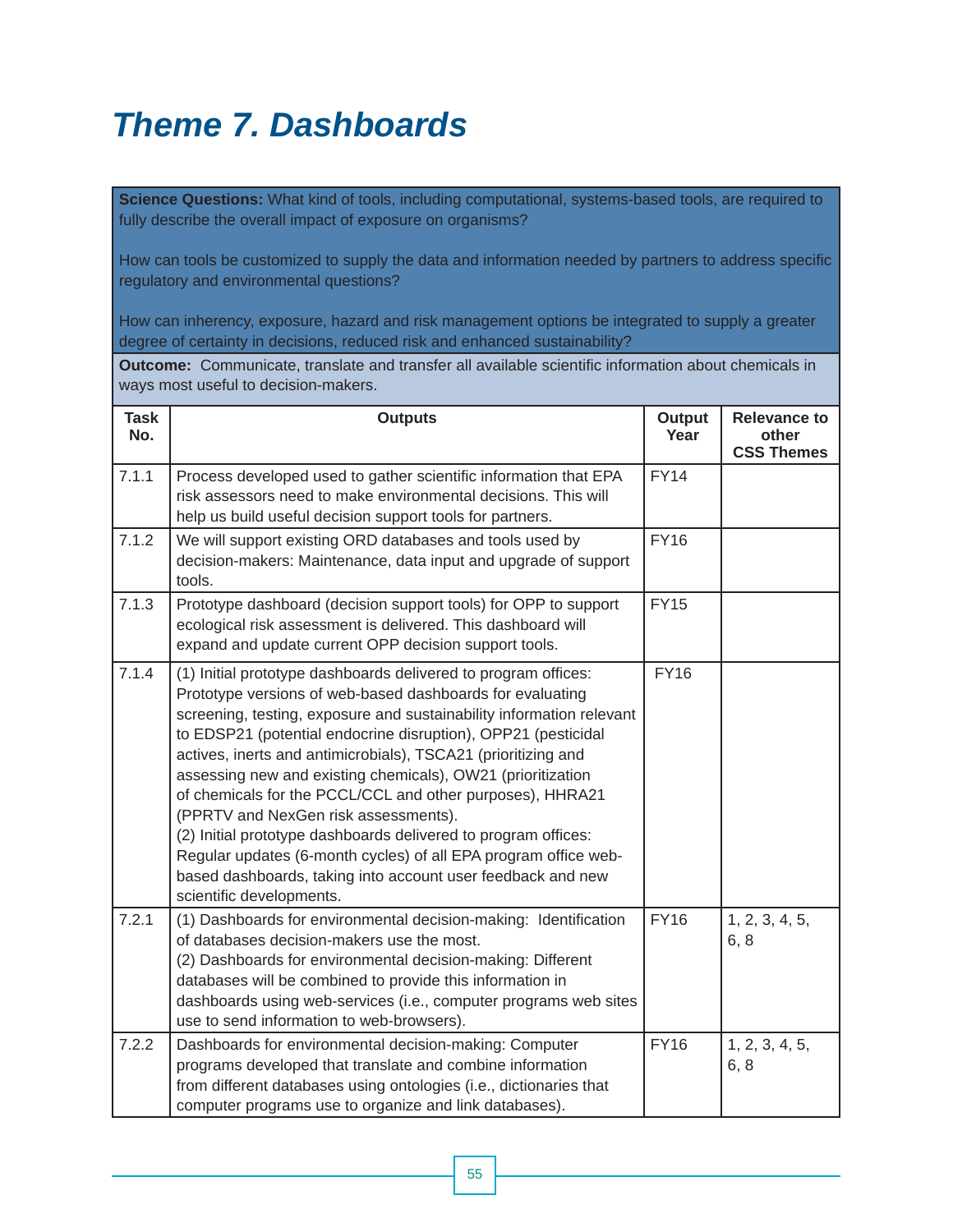| Task<br>No. | <b>Outputs</b>                                                                                                                                                                                                                                                                                                                            | Output<br>Year | <b>Relevance to</b><br>other<br><b>CSS Themes</b> |
|-------------|-------------------------------------------------------------------------------------------------------------------------------------------------------------------------------------------------------------------------------------------------------------------------------------------------------------------------------------------|----------------|---------------------------------------------------|
| 7.2.3       | Dashboards for environmental decision-making: Software<br>developed to build dashboards for web browsers and to get<br>information from databases using web-services. Free tools will be<br>used that we can easily reuse and maintain.                                                                                                   | <b>FY16</b>    | 1, 2, 3, 4, 5,<br>6, 8                            |
| 7.2.4       | (1) Dashboards for environmental decision-making: Identify<br>computer models decision-makers use to forecast how chemicals<br>spread in the environment and affect living things.<br>(2) Dashboards for environmental decision-making: Develop<br>software that makes it easy to use these computer models from<br>web-based dashboards. | <b>FY16</b>    | 1, 2, 3, 4, 5,<br>6, 8                            |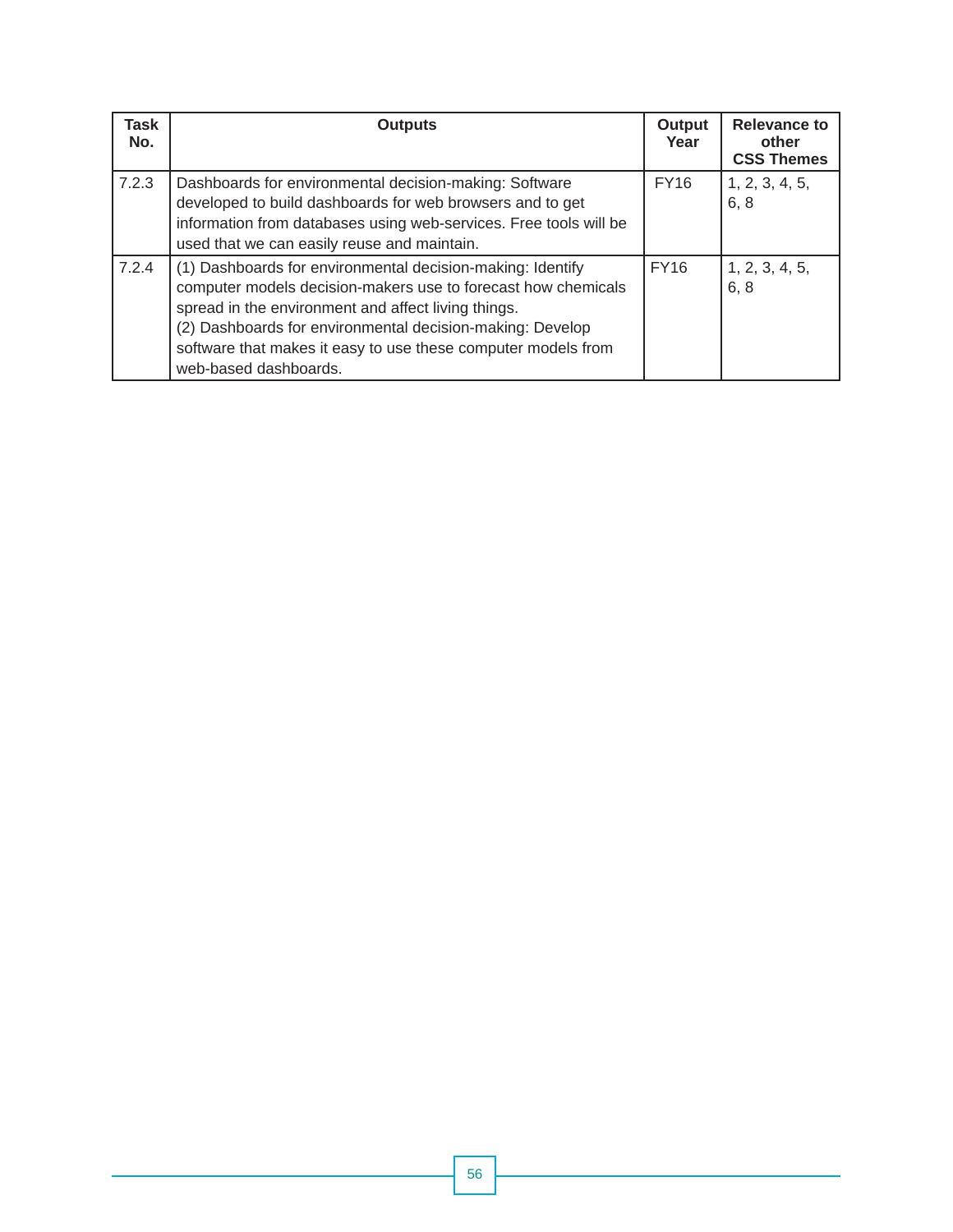## *Theme 8. Evaluation*

**Science Questions:** How have CSS research findings and tools impacted and supported EPA's decision making?

What are the measures needed to evaluate the predictive value of the tools (e.g., Dashboards, enhanced ToxCast*™*) produced from the CSS research program?

Do the partners find that the tools and other data from the CSS research program will improve environmental decision making, including risk assessment?

How can the critical pieces of information required for different assessment tiers be systematically identified, evaluated, integrated, reviewed and used in assessments and subsequent management decisions?

**Outcome:** The overall impact of the CSS research is assessed. CSS tools and information are delivered to the partners along with training in order that the partners have an ability to efficiently apply the information. The CSS tools, new assays and scientific knowledge have increased our confidence in utilizing 21st century pathway-based approaches for priority setting, toxicity testing and risk assessment.

| Task<br>No. | <b>Outputs</b>                                                                                                                                                   | Output<br>Year | <b>Relevance to</b><br>other<br><b>CSS Themes</b> |
|-------------|------------------------------------------------------------------------------------------------------------------------------------------------------------------|----------------|---------------------------------------------------|
| 8.1.1       | (1) Understanding of partner needs and how to measure product<br>utility; information obtained through pro forma surveys and<br>interviews.                      | <b>FY12</b>    | $\overline{7}$                                    |
|             | (2) Overall program performance and success assessment of CSS<br>research based on understanding of how the partners will benefit<br>from CSS research products. | <b>FY16</b>    |                                                   |
| 8.1.2       | Overall program performance and success assessment of CSS<br>research based on understanding of how the partners will benefit<br>from CSS research products.     | <b>FY16</b>    |                                                   |
| 8.2.1       | (1) CSS product utility improved through regular communication<br>with partners and employment of partner-informed utility metrics.                              | <b>FY16</b>    | 5, 7                                              |
|             | (2) Identification of best practices for future projects and potential<br>future impacts of CSS Program products.                                                | <b>FY16</b>    | $\overline{7}$                                    |
| 8.2.2       | Identification of best practices for future projects and potential<br>future impacts of CSS Program products.                                                    | <b>FY16</b>    | $\overline{7}$                                    |
| 8.2.3       | Identification of best practices for future projects and potential<br>future impacts of CSS Program products.                                                    | <b>FY16</b>    | $\overline{7}$                                    |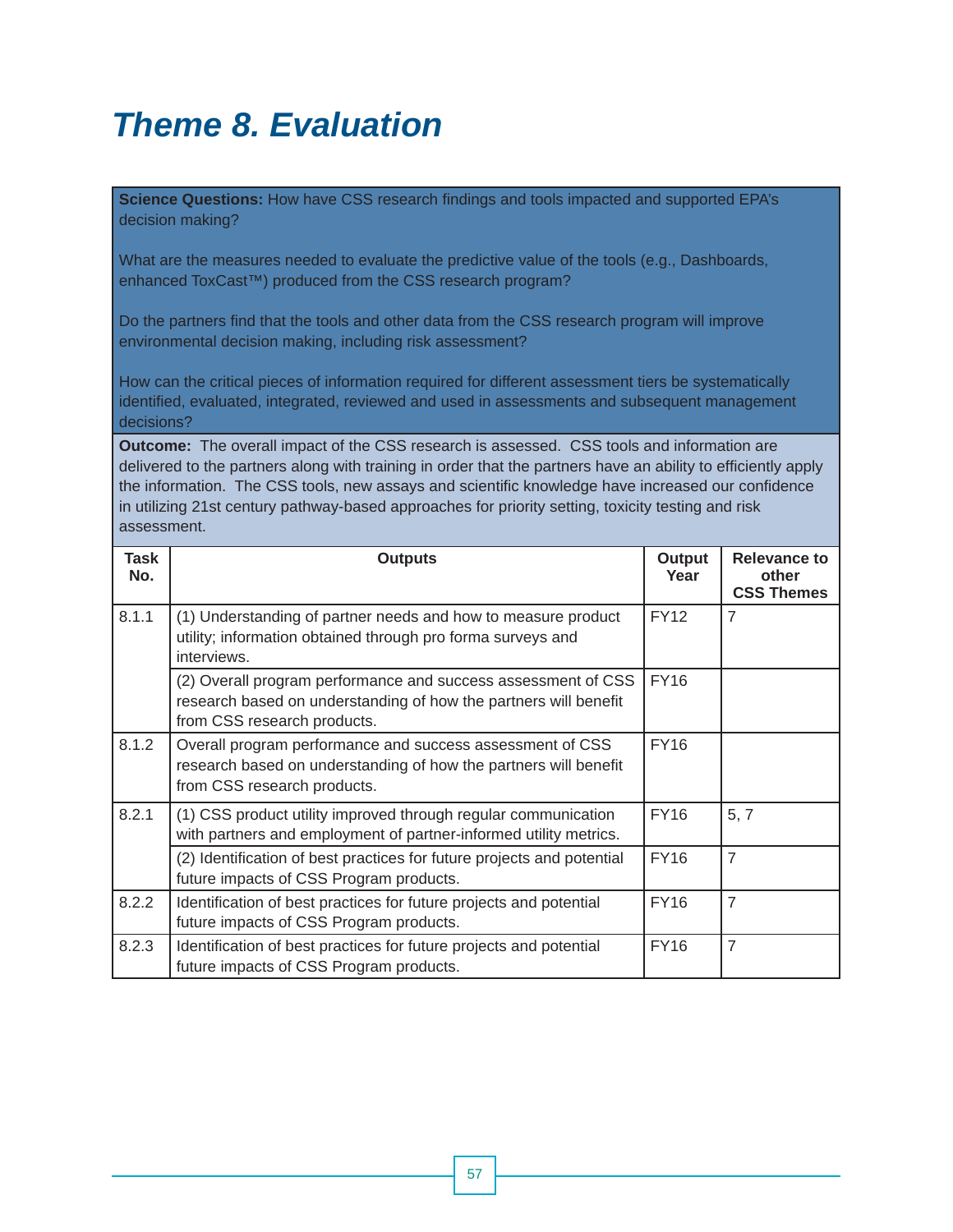## **References**

Council on Environmental Quality, 1969. National Environmental Policy Act. Available at: http://ceq.hss.doe.gov/nepa/regs/nepa/ nepaeqia.htm

Executive Office of the President, 9 June 2011. Policy principles for the U.S. decisionmaking concerning regulation and oversight of applications of nanotechnology and nanomaterials. Memorandum for the Heads of Executive Departments and Agencies. Available at: www.whitehouse.gov/

General Accounting Office (GAO), 2009. Biomonitoring: EPA Needs to Coordinate Its Research Strategy and Clarify Its Authority to Obtain Biomonitoring Data (Report 09 353). Available at: http://www.gao.gov/new.items/ d09353.pdf

Judson, R., Richard, A., Dix, D., Houck, K., Martin, M., Kavlock, R., Dellarco, V., Henry, T., Holderman, T., Sayre, P., Tan, S., Carpenter, T., and Smith, E., 2009. The Toxicity Data Landscape for Environmental Chemicals. Environmental Health Perspectives 17(5): 685- 695.

National Nanotechnology Initiative (NNI), 2011. NNI Environmental Health and Safety Research Strategy. Available at: http://www. nano.gov/node/681

National Research Council (NRC), 2006. Human Biomonitoring for Environmental Chemicals. Washington, DC: The National Adademies Press. Available at: http://www. nap.edu/catalog/11700.html

National Research Council (NRC), 2007. Toxicity Testing in the 21st Century: A Vision and a Strategy. Washington, DC: The National Adademies Press. Available at: http://www. nap.edu/openbook.php?record\_id=11970

National Research Council (NRC), 2009. Science and Decisions: Advancing Risk Assessment. Washington, DC: The National Academies Press.

National Research Council (NRC), 2012. A Research Strategy for Environmental, Health and Safety Aspects of Engineered Nanomaterials. Washington, DC: The National Academies Press. Available at: http://www. nap.edu/catalog.php?record\_id=13347

Organisation for Economic Co-operation and Development (OECD), 2001. Environmental Strategy for the First Decade of the 21st Century. Adopted by OECD Environment Ministers. 16 May 2001. Available at: http:// www.oecd.org/dataoecd/33/40/1863539.pdf

U.S. EPA, 2003a. A Framework for a Computational Toxicology Research Program in ORD. EPA/600/R-03/065. US Environmental Protection Agency, Office of Research and Development, Washington, DC. Available at: http://www.epa.gov/ncct/download\_files/basic information/comptoxframework06\_02\_04.pdf

U.S. EPA, 2003b. Framework for Cumulative Risk Assessment. EPA/630/P-02/001F. Risk Assessment Forum. U.S. Environmental Protection Agency. Washington, DC. Available at: oaspub.epa.gov/eims/eimscomm.getfile?p\_ download\_id=36939

U.S . EPA, 2009. The U.S. Environmental Protection Agency's Strategic Plan for Evaluating the Toxicity of Chemicals, EPA/100/K-09/00. US Environmental Protection Agency, Office of Research and Development, Washington, DC. Available at: http://www.epa.gov/spc/toxicitytesting/docs/ toxtest\_strategy\_032309.pdf

U.S. EPA, 2010. A Set of Scientific Issues Being Considered by the Environmental Protection Agency Regarding: SHEDS-Multimedia version 4, Peer Consult on PBPK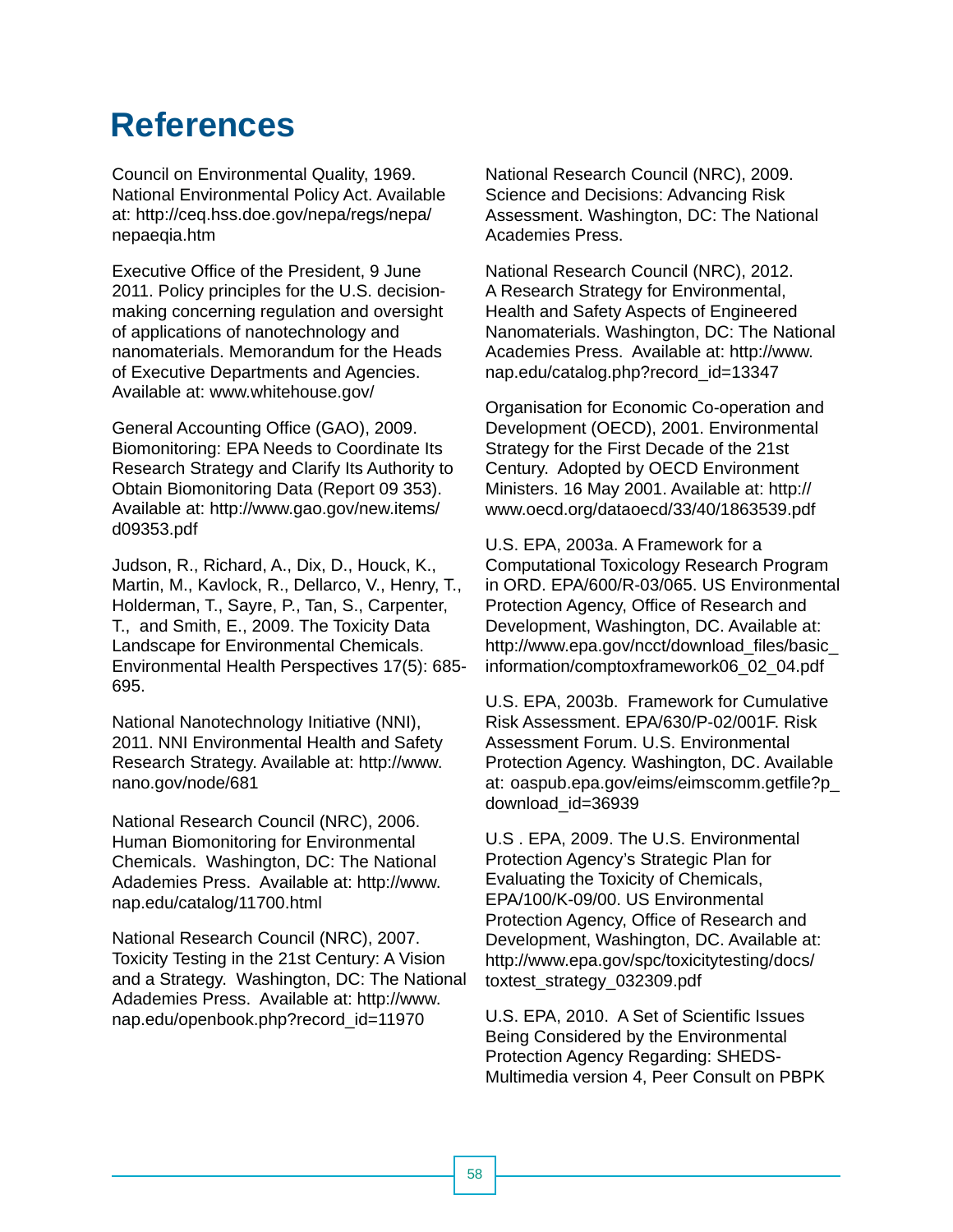Modeling and a SHEDS-PBPK Permethrin Study. FIFRA Scientific Advisory Panel Meeting, July 20-22, 2010, Arlington, Virginia, SAP Minutes No. 2010-06. Available at: http:// www.epa.gov/scipoly/sap/meetings/2010/ july/072010minutes.pdf

U.S. EPA, 2011a. Framework for an EPA Chemical Safety for Sustainability Research Program. US Environmental Protection Agency, Office of Research and Development, Washington, DC. Available at: http://www.epa.gov/ord/priorities/docs/ CSSFrameworkMarch2011WorkingDocument. pdf

U.S. EPA, 2011b. Endocrine Disruptor Screening Program for the 21st Century: (EDSP21 Work Plan) The Incorporation of *in silico* Models and *in vitro* High Throughput Assays in the Endocrine Disruptor Screening Program (EDSP) for Prioritization and Screening Summary Overview A Part of the EDSP Comprehensive Management Plan. Office of Chemical Safety and Pollution Prevention, US Environmental Protection Agency, Washington, DC. Available at: http:// www.epa.gov/endo/pubs/edsp21\_work\_plan\_ summary%20\_overview\_final.pdf.

U.S. EPA 2012. Basic information about the Toxic Substance Control Act Inventory. Office of Pollution, Prevention and Toxics (OPPT) in the Office of Chemical Safety and Pollution Prevention (OCSPP), Washington, DC. Available at: http://www.epa.gov/oppt/ existingchemicals/pubs/tscainventory/basic. html#background. (accessed July 27, 2012).

### **Websites:**

EPA's Computational Toxicology Research: http://www.epa.gov/ncct/

EDSP: EPA's Endocrine Disruptor Screening Program; http://www.epa.gov/endo/index.htm

EPA's Green Chemistry: www.epa.gov/ greenchemistry/

NEPA: National Environmental Policy Act; http://ceq.hss.doe.gov/nepa/regs/nepa/ nepaeqia.htm

NexGen: Advancing the Next Generation of Risk Assessment; http://www.epa.gov/risk/ nexgen/

NNI: National Nanotechnology Initiative; www. nano.gov

and Restriction of Chemical substances; REACH: The European Community Regulation for the Registration, Evaluation, Authorisation http://ec.europa.eu/environment/chemicals/ reach/reach\_intro.htm

TSCA: www.epa.gov/lawsregs/laws/tsca.html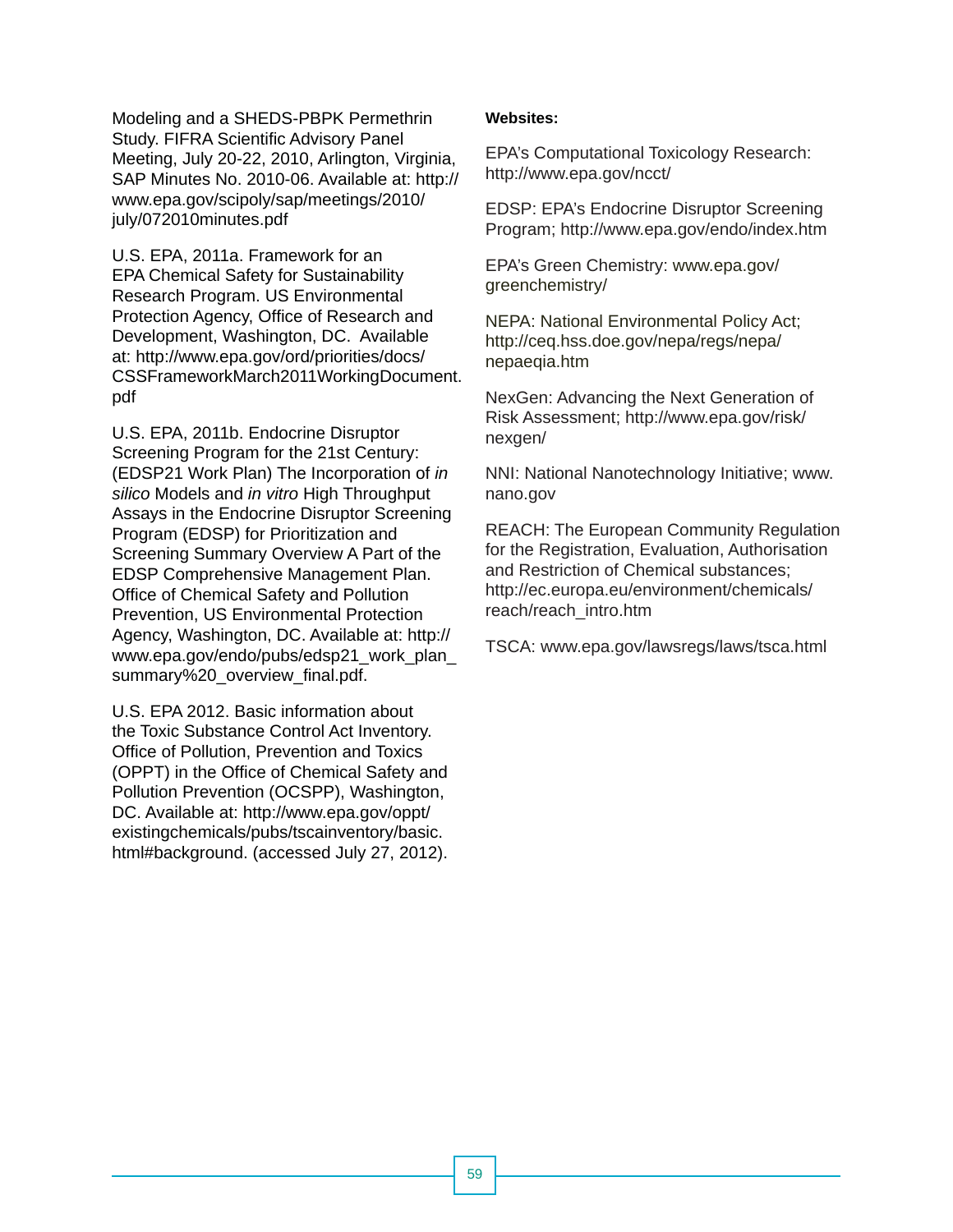## **Appendix A. Research Program Partners and Stakeholders**

### **EPA Program and Regional Partners in the CSS Program:**

- **Innovation Team (ORD)**
- **National Center for Environmental** Assessment (ORD)
- **National Center for Environmental** Economics (OPEI)
- **Office of Air and Radiation (OAR)**
- **Office of Chemical Safety and Pollution** Prevention (OCSPP)
- **Office of Children's Health Protection** (OCHP)
- **Office of Environmental Information (OEI)**
- **Office of the Science Advisor (OSA)**
- **Office of Solid Waste Emergency** Response (OSWER)
- Office of Water (OW)
- Regions 2, 5, 6, 8 and 9

### **External Stakeholders:**

- **IDEALS** Idealscale invites to +1000 Organizations
- Webinars to Stakeholders
	- Participants included:
	- o ACC
	- o CropLife
	- o EDF
	- o HSUS
	- o NRDC

### **U.S. Federal and State Government Agencies and Committees:**

- ATSDR/CDC
- **California Air Resources Board (ARB)**
- CPSC
- **Extramural Nano Consortium**
- **National Toxicology Program, NIEHS**
- NCI
- **NIEHS/NTP**
- **NIHCGC**
- NIH, NCI, National Nano-Characterization **Center**
- NIOSH BASE
- **NIST**
- NNI
- **Dak Ridge National Laboratory Center for** Nanophase Materials Sciences (CNMS
- **State of Illinois**
- **US Army Corps of Engineers**
- USDA
- U.S. FDA
- USFWS
- USGS

### **International and Foreign Agencies and Organizations:**

- CAAT-Europe
- **Department of Environment, Food and** Rural Affairs (DEFRA), UK
- **Environment Canada**
- **European Chemical Agency (ECA)**
- **European Commission Joint Research Centre**
- **Finnish Centre for Alternative Methods** (FICAM)
- **Institute for Health and Consumer** Protection (JRC)
- **International Standardization Organization** (ISO)
- **Korea National Institute of Environmental** Research (NIER)
- **National Institute for Environmental** Sciences (Japan)
- **Netherlands Organisation for Applied** Scientific Research (TNO)
- OECD

### **Nongovernmental Organizations and Corporations:**

- 4 Rivers
- **Agilent Technologies**
- **American Center for Life Cycle** Assessment
- Astellas Pharma Inc.
-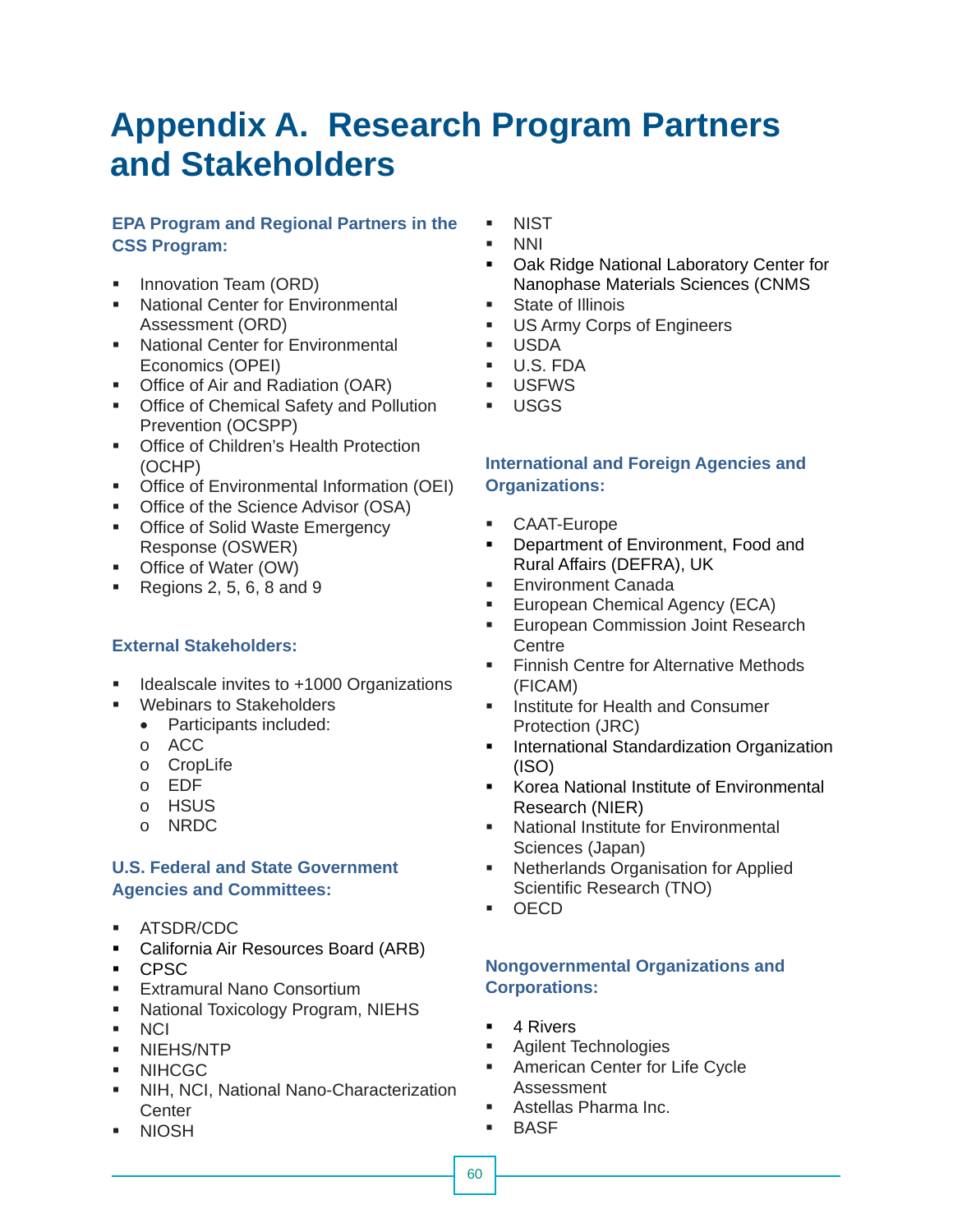- **Biomathematics Consulting**
- ChemScreen
- Cytek
- **DOW Chemical Co.**
- **DuPont**
- **Dupont Haskell Labs**
- **Emery Oleochemical**
- **GlaxoSmithKline**
- **Global Electric Electronics Processing** (GEEP) Inc.
- Hoffman-LaRoche Inc
- $II$  SI/HESI
- **Interface, Inc.**
- L'OREAL
- **Membrane Technology and Research** (MTR)
- Merck
- **NanoRelease program of ILSI**
- **D**Smose
- $\blacksquare$  Pfizer Inc.
- Polyone Corporation
- **Product Carbon Footprint World Forum**
- **Sanofi Aventis**
- Shimadzu
- Stemina Biomarker and Discovery
- **Syngenta Crop Protection, Inc.**
- **ThalesNano**
- **The Hamner Institutes**
- **Toxicology Excellence for Risk Assessment** (TERA)
- **USEtox (www.usetox.org)**
- Warner-Babcock
- **World Resources Institute**
- World Wildlife Fund

### **Universities (some funded via EPA's NCER STAR program):**

- **Arizona State University**
- **Baylor University**
- Clemson University
- Colorado School of Mines
- **-** Duke University
- Duke University Center for the Environmental Implications of Nano Technology (CEINT)
- **Fraunhofer Institute of Toxicology and** Experimental Medicine (ITEM)
- **Indiana University**
- **Johns Hopkins University**
- Kunming University of Science and Technology (China)
- **Michigan State University**
- Mississippi State University
- MIT
- **Northern Arizona University**
- Oregon Health and Sciences University
- Oregon State University
- Purdue University
- Rice University
- **Texas A&M University**
- **UC Berkeley University of Pannonia** (Hungary)
- UCLA
- **University of Aarhus (Denmark)**
- **University of Arizona**
- **-** University of Bern (Switzerland)
- **University of Cincinnati**
- **University of Georgia**
- **University of Houston**
- University of Maryland
- **University of Michigan**
- University of North Carolina-Chapel Hill
- **University of St. Thomas**
- **University of Texas-Austin**
- **University of Toronto at Scarborough**
- **Virginia Commonwealth University**
- **Virginia Tech**
- Yale University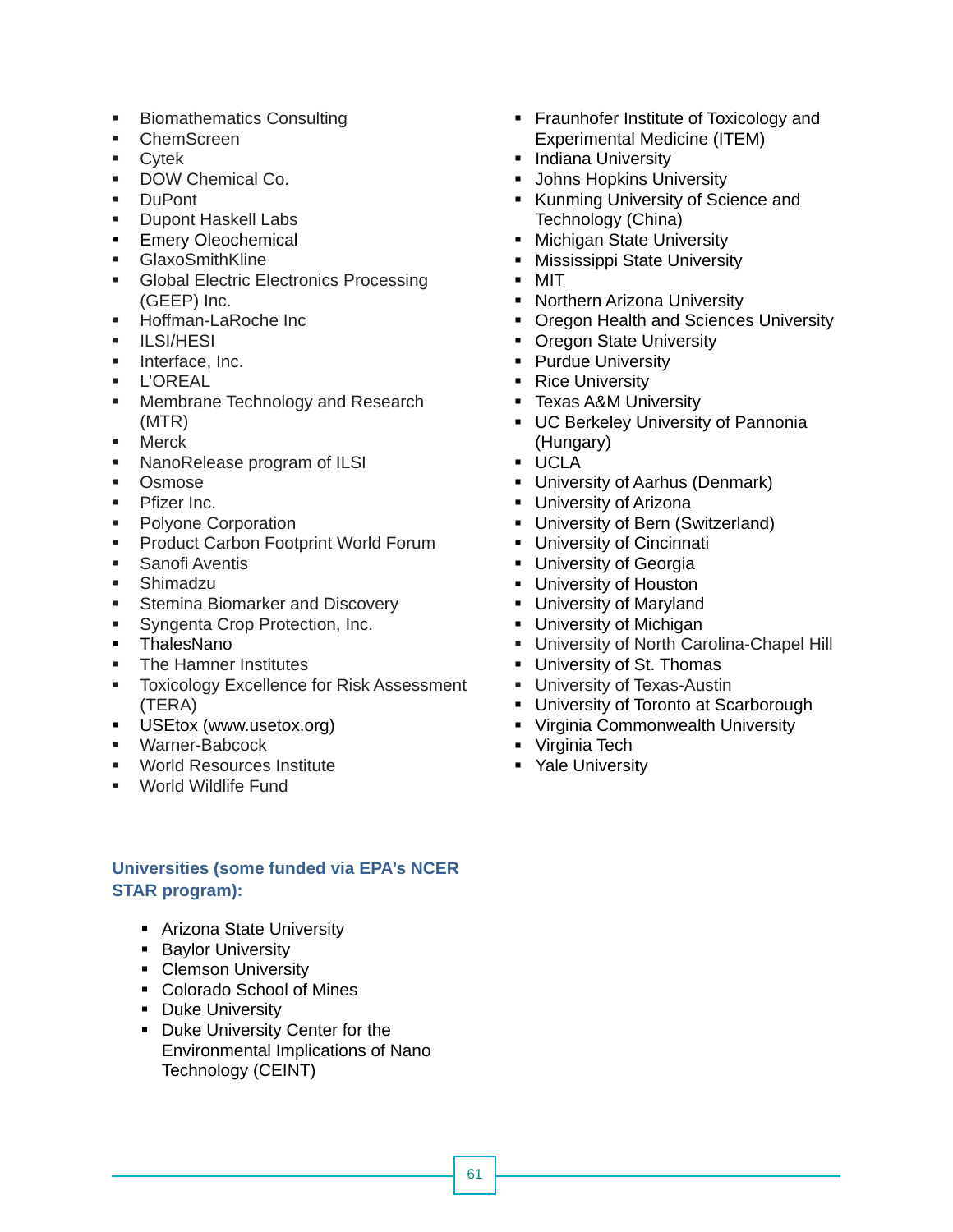## **Appendix B. Definitions**

**Aggregate Exposure:** Aggregate exposure and risk assessment involve the analysis of exposure to a single chemical by multiple pathways and routes of exposure (from 2001 EPA/OPP Document).

**Adverse Outcome Pathway (AOP):** The linkage of adverse effects to perturbations in specific toxicity pathways.

**Biomarker or biological marker:** A chemical or biological characteristic that is measured or evaluated as an indicator of a biological process and used as a marker of exposure or effect.

**Chemicals:** Intentionally produced or manufactured chemicals, particle and material, as well as a product into which they are incorporated. It may refer to single chemicals, particles, or materials, or mixtures of chemicals, particles and/or materials, products, as well as forms of chemicals that are transformed as they move through the environment.

**Computational Toxicology:** The application of mathematical and computer models and molecular biological approaches to predict chemical hazards and risks to human health and the environment.

**Cumulative Risk:** The combined risks from aggregate exposures to multiple agents or stressors (EPA, 2003b).

**Cumulative Risk Assessment:** An analysis, characterization and possible quantification of the combined risks to health or the environment from multiple agents or stressors (EPA, 2003b).

**Dashboard:** An interactive web site that provides access to tools and data that are required to carry out a specific analysis or decision-related task.

### **Endocrine Disrupting Chemical (EDC):**

An exogenous agent that interferes with the activity (via effects at the level of synthesis, secretion, transport, binding, action, or elimination) of hormones in the body which are responsible for the regulation of development and the maintenance of homeostasis of numerous organs and physiological systems (e.g., reproduction and behavior).

**Extrapolation:** Estimate of the value of a variable outside a known range calculated using a model or an equation based on values within a known range.

**High-Throughput System (HTS): in vitro** biochemical or cellular assays that can be run quickly and efficiently (i.e., high-throughput) on a large number of compounds to determine their activity on biological targets.

**Inherency:** The physical, chemical and biological properties of a chemical, chemical formulation, or product that influence exposure, effects and sustainability.

### **Inherent Chemical Properties (ICP):**

Inherent physical and chemical properties.

**Life Cycle:** The "cradle to grave" (also referred to as "cradle to cradle") activities for a product, process, or activity including the stages of resource acquisition, material manufacture, production, transportation/ distribution, use, recycling/reuse and final disposal.

**Life Cycle Assessment (LCA):** A holistic way to consider multiple environmental and human health issues associated with a product or a process from resource acquisition through manufacture, transportation, distribution and use, to waste management and disposal. Applied to chemical design and manufacturing, the results of an LCA along with understanding potential social and economic implications of a product or process system provide the basis for moving toward sustainability.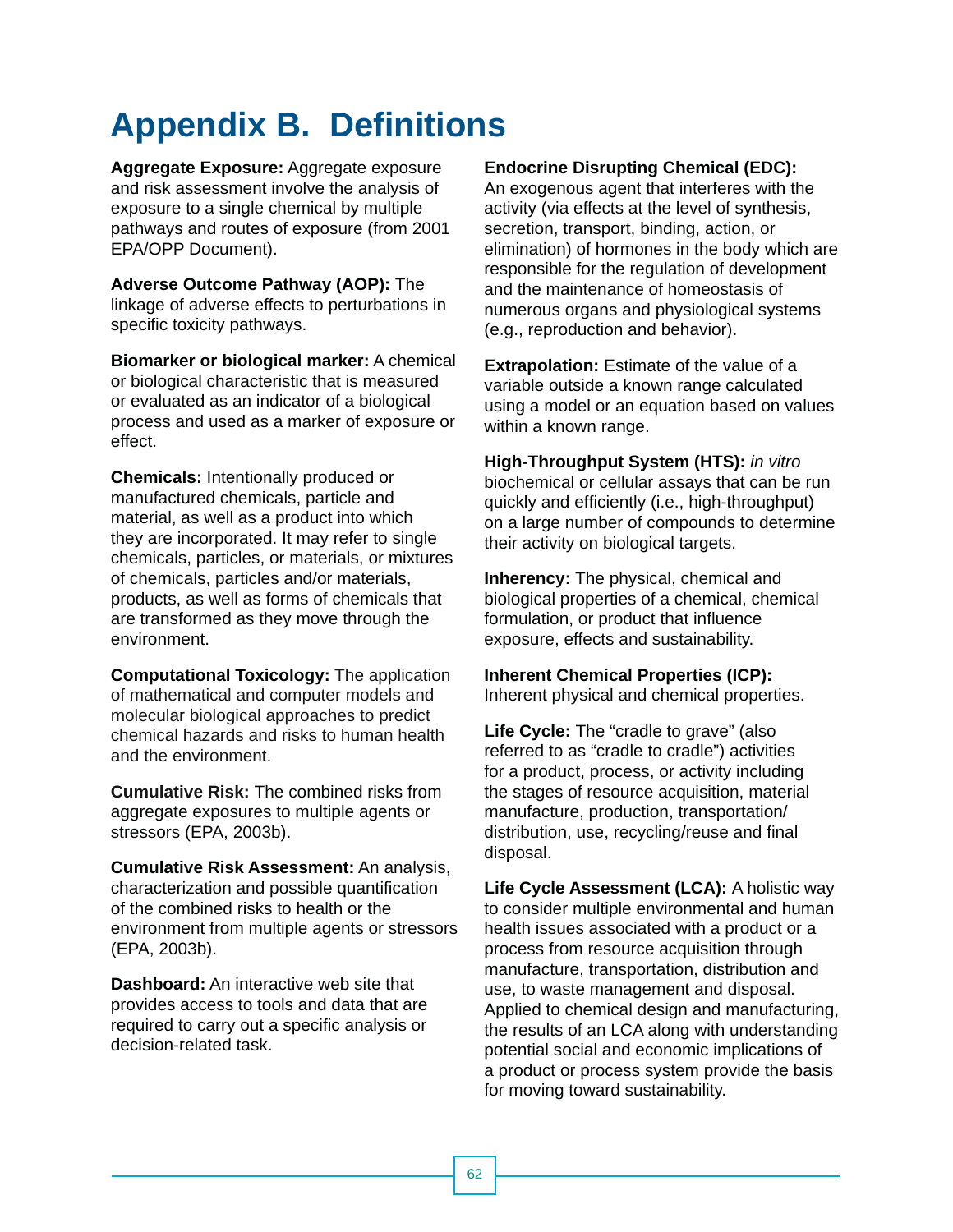**Life Cycle Inventory (LCI):** A database of individual life cycle accounting of the energy and material flows into and out of the environment that are associated with producing a material, component, or assembly.

**Nanomaterial:** A nanoscale material or material that contains nanoscale structures internally or on their surfaces. These can include engineered nano-objects, such as nanoparticles, nanotubes and nanoplates and naturally occurring nanoparticles, such as volcanic ash, sea spray and smoke (from the National Nanotechnology Initiative; www.nano. gov).

**Nanoscale**: The dimensional range of approximately 1 to 100 nanometers (nm) (1 nm is equivalent to one billionth or 10-9 of a meter; from the National Nanotechnology Initiative; www.nano.gov).

**Nanotechnology:** Nanotechnology is the understanding and control of matter at the nanoscale, at dimensions between approximately 1 and 100 nanometers, where unique phenomena enable novel applications (from the National Nanotechnology Initiative; www.nano.gov).

**Outcome:** The expected results, impacts, or consequence that a Partner or Stakeholder will be able to accomplish due to ORD research.

**Output:** Synthesized and/or translated from Products into the format needed by the End User. Outputs should be defined, to the extent possible, by Partners/Stakeholders during Problem Formulation.

**Physico-chemical properties**: Measurable characteristics of chemical substances relating to physical (e.g., boiling point, mass, conductivity) and chemical properties (e.g., reactivity, heat of combustion, water solubility), also encompassing computable properties based on molecular structures.

**Product:** A deliverable that results from a specific Research Project or Research Task. This may include (not an exhaustive list) journal articles, reports, databases, test results, methods, models, publications,

technical support, workshops, best practices, patents, etc. These may require translation or synthesis for inclusion as an Output.

**Rare earth elements (REE):** Comprised of scandium, yttrium and 15 lanthanide elements, of which, cerium, lanthanum and neodymium are the most abundant. They are found in several minerals; almost all production comes from less than 10 minerals, primarily monazite and bastnasite.

**Stochastic Human Exposure and Dose Simulation (SHEDS):** A flexible and broadly applicable probabilistic model to estimate exposure and dose.

**Sustainability:** To create and maintain conditions, under which humans and nature can exist in productive harmony, that permit fulfilling the social, economic and other requirements of present and future generations (Council on Environmental Quality, 1969).

 environmental risks of the chemical. **Sustainable molecular design:** Using established principles of chemistry and engineering to build chemicals with the end goal of removing the inherent health and

**Systems Model:** Multiple level or scale models that predict or simulate exposure or effects of complex biological or environmental systems.

**ToxCast***™*: A cost-effective approach, for rapidly prioritizing *in vivo* toxicity testing of large numbers of chemicals developed by the EPA's Office of Research and Development, that integrates data from state-of-the-art high-throughput system bioassays to build computational models to forecast the potential human toxicity of chemicals.

**Toxicity Pathways**: Cellular and molecular processes and functions that can be perturbed by chemical exposure leading to abnormal biological function.

**Workbench:** A complex dashboard that allows customization of the set of tools and the workflow for using them.